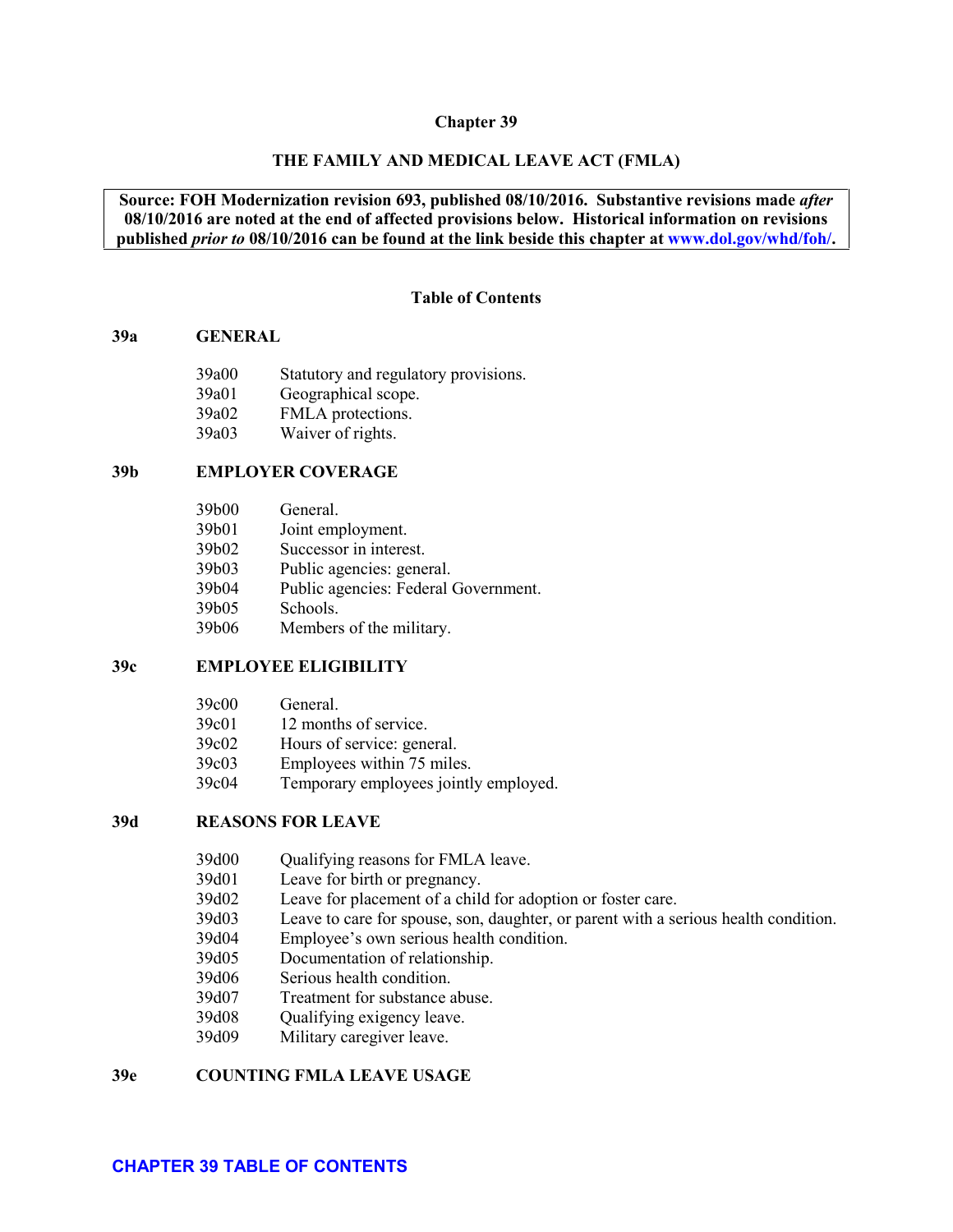| 39e00 | FMLA leave entitlement. |
|-------|-------------------------|
|-------|-------------------------|

- [39e01 Intermittent leave.](#page-41-0)
- [39e02 Substitution of accrued paid leave.](#page-44-0)
- [39e03 Spouses employed by same employer.](#page-46-0)
- [39e04 Effects on an employee's salary.](#page-46-1)

# **[39f EMPLOYEE NOTICE REQUIREMENTS](#page-47-0)**

[39f00 General.](#page-47-1) [39f01 Notice of foreseeable leave.](#page-47-2) [39f02 Notice of unforeseeable leave.](#page-49-0) [39f03 Failure to comply with FMLA notification policies.](#page-49-1)

# **[39g EMPLOYER NOTICE REQUIREMENTS](#page-50-0)**

| 39g00        | Required notices.          |
|--------------|----------------------------|
| 20 $\sim$ 01 | $Dogimation$ of $EMI$ A 1. |

39g01 [Designation of FMLA leave.](#page-53-0)

# **[39h CERTIFICATION AND DOCUMENTATION](#page-53-1)**

| 39h00 | General.                                             |
|-------|------------------------------------------------------|
| 39h01 | Medical certification of a serious health condition. |
| 39h02 | Fitness-for-duty certification.                      |
| 39h03 | Employee failure to provide certification.           |
| 39h04 | Health care provider.                                |
| 39h05 | Documentation of relationship.                       |
| 39h06 | Certification for qualifying exigency leave.         |
| 39h07 | Certification for military caregiver leave.          |

# **[39i MAINTENANCE OF EMPLOYEE BENEFITS](#page-67-0)**

| 39i00 | Maintaining group health plan benefits. |  |  |
|-------|-----------------------------------------|--|--|
|       |                                         |  |  |

- [39i01 Maintaining non-health benefits.](#page-68-0)
- [39i02 Employee choice to not retain group health benefits.](#page-69-0)
- [39i03 Payment of group health plan premiums.](#page-69-1)
- [39i04 Maintenance of benefits under multi-employer health plans.](#page-71-0)<br>39i05 Valid reasons for ending employee group health plan covera
- Valid reasons for ending employee group health plan coverage.
- [39i06 Employee failure to pay premiums.](#page-72-0)
- [39i07 Employer recovery of benefit costs.](#page-73-0)

# **[39j JOB RESTORATION](#page-74-0)**

- [39j00 General.](#page-74-1)
- [39j01 Equivalent position.](#page-75-0)
- [39j02 Equivalent pay.](#page-75-1)<br>39j03 Equivalent bene
- Equivalent benefits.
- [39j04 Equivalent terms and conditions of employment.](#page-76-1)
- [39j05 De minimis exception.](#page-77-0)
- [39j06 Limitations to employee reinstatement.](#page-77-1)
- [39j07 Light duty job offer.](#page-80-0)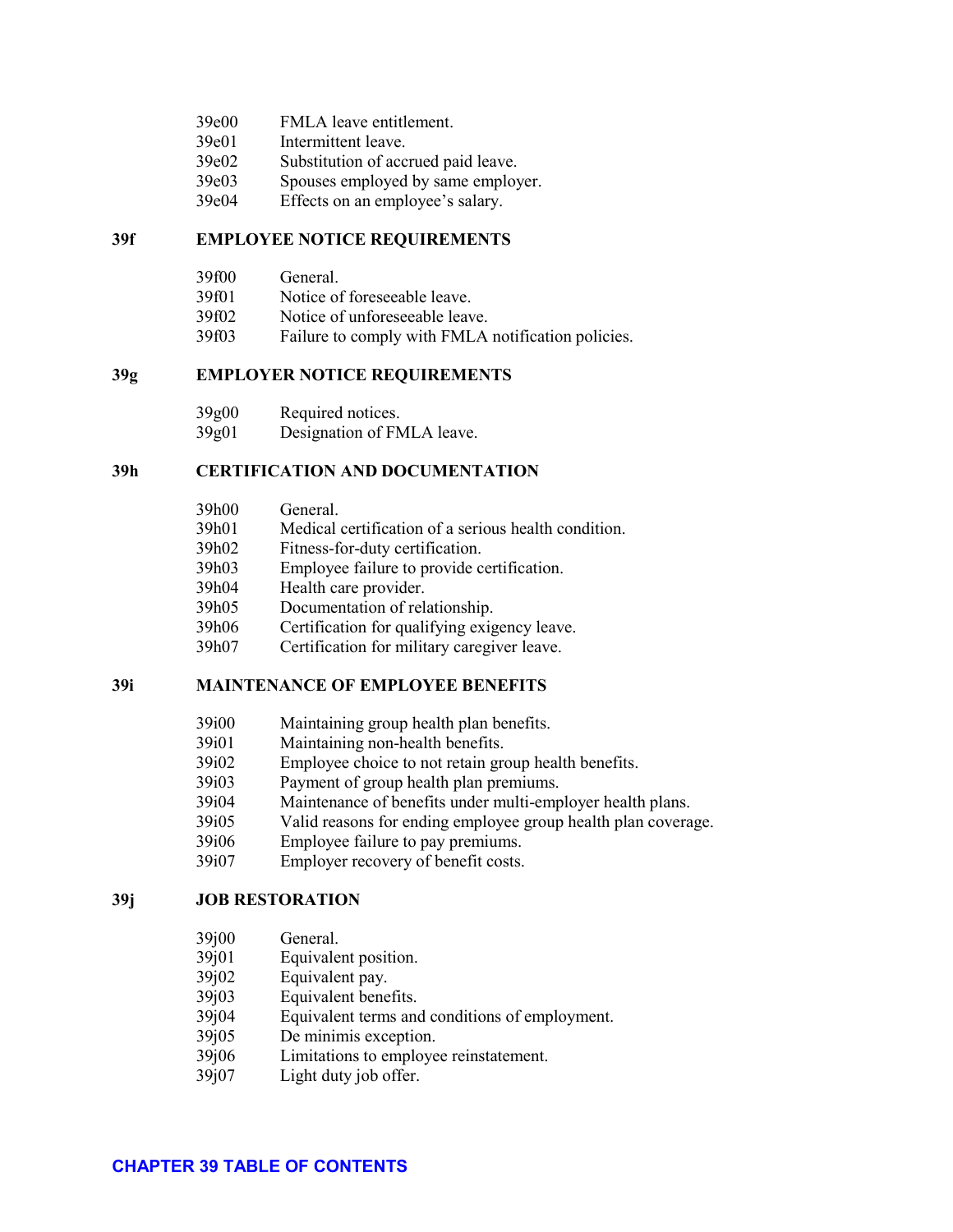### **[39k RECORDKEEPING REQUIREMENTS](#page-80-1)**

| 39k00 | General.            |  |
|-------|---------------------|--|
| 39k01 | Content of records. |  |
| 20100 |                     |  |

- [39k02 Covered employers with no FMLA-eligible employees.](#page-82-0)
- [39k03 Confidentiality of records.](#page-82-1)

### **[39L SPECIAL RULES FOR SCHOOLS](#page-83-0)**

| 39L00 | General.                                                     |
|-------|--------------------------------------------------------------|
| 39L01 | Limitations on intermittent leave.                           |
| 39L02 | Limitations on leave taken near the end of an academic term. |
| 39L03 | Restoration to an equivalent position.                       |
|       |                                                              |

# **[39m SPECIAL RULES FOR AIRLINE FLIGHT CREW EMPLOYEES](#page-85-1)**

| General.                                   |
|--------------------------------------------|
| Eligibility: hours of service requirement. |
| Calculation of leave.                      |
| Special record keeping requirements.       |
|                                            |

# **[39n INTERACTION WITH FEDERAL OR STATE LAWS](#page-88-1)**

| 39n00 | State family and medical leave laws. |  |  |
|-------|--------------------------------------|--|--|
|-------|--------------------------------------|--|--|

- [39n01 Federal and state anti-discrimination laws.](#page-88-3)
- [39n02 Worker's compensation.](#page-89-0)
- [39n03 Consolidated Omnibus Budget Reconciliation Act.](#page-90-0)
- [39n04 Uniformed Services Employment and Reemployment Rights Act.](#page-90-1)
- [39n05 Health Insurance Portability and Accountability Act Privacy Rule.](#page-90-2)

# **[39o ADVERSE ACTIONS](#page-91-0) AND ENFORCEMENT**

- [39o00 Interference with the right to take FMLA leave.](#page-91-1)
- [39o01 Interference with proceedings or inquiries.](#page-92-0)
- [39o02 Enforcement.](#page-92-1)

### <span id="page-2-0"></span>**39a GENERAL**

# <span id="page-2-1"></span>**39a00 Statutory and regulatory provisions.**

### **(a) Purpose of the FMLA**

The Family and Medical Leave Act (FMLA), Pub. L. No. 103-3, 107 Stat. 6 (*see* 29 USC 2601 *et seq.*), was enacted on 02/05/1993, and became effective for most covered employers on 08/05/1993. The FMLA is intended to balance the demands of the workplace with the needs of families, to promote the stability and economic security of families, and to promote national interests in preserving family integrity. The FMLA is intended to accomplish these purposes in a manner that accommodates the legitimate interests of employers, and that is consistent with the Equal Protection Clause of the Fourteenth Amendment.

**(b) Statute**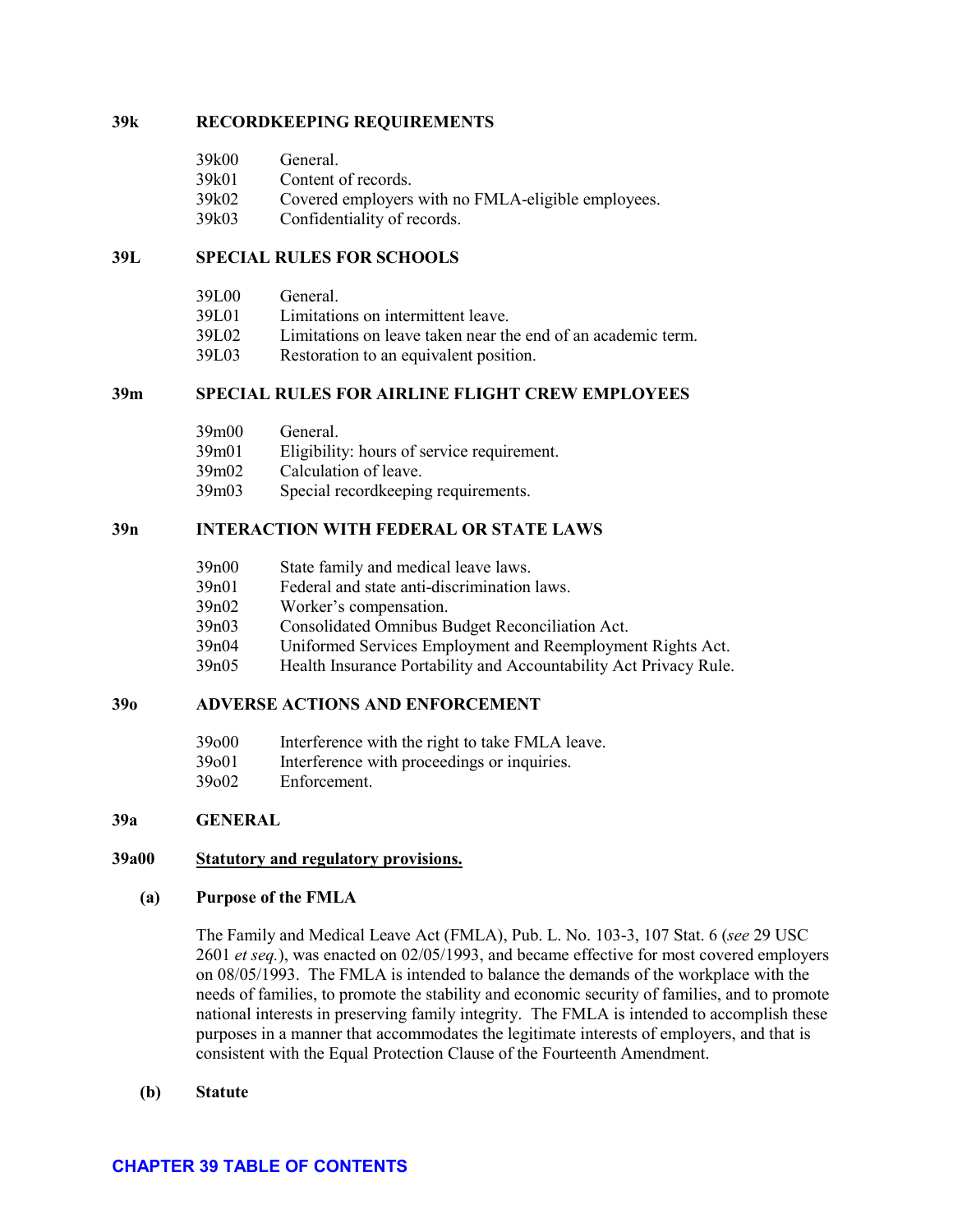- (1) The FMLA entitles eligible employees of covered employers to take unpaid, jobprotected leave for specified family and medical reasons with continuation of group health insurance coverage under the same terms and conditions as if the employee had not taken leave.
	- a. Eligible employees are entitled to twelve (12) workweeks of leave in a 12 month period for:
		- **1.** the birth of a child and to care for the newborn child within 1 year of birth;
		- **2.** the placement with the employee of a child for adoption or foster care and to care for the newly placed child within 1 year of placement;
		- **3.** to care for the employee's spouse, child, or parent who has a serious health condition;
		- **4.** a serious health condition that makes the employee unable to perform the essential functions of his or her job; and
		- **5.** any qualifying exigency arising out of the fact that the employee's spouse, son, daughter, or parent is a military member on "covered active duty."
	- b. Eligible employees who are the spouse, son, daughter, parent, or next of kin of a covered servicemember with a serious injury or illness are entitled to twenty-six (26) workweeks of leave during a single 12-month period to care for the covered servicemember (*i.e.*, military caregiver leave).
	- 29 USC 2612

29 CFR 825.112

(2) The Wage and Hour Division (WHD) is responsible for administering and enforcing the FMLA for most employees. Most federal and certain congressional employees are also covered by the law but are subject to the jurisdiction of the United States (U.S.) Office of Personnel Management (OPM) or Congress. *See* [FOH 39b04.](#page-9-0)

5 USC 6381 *et seq.*

5 CFR 630

# **(c) Amendments**

(1) The FMLA was amended 01/28/2008 by Section 585(a) of the National Defense Authorization Act (NDAA) for Fiscal Year (FY) 2008, Pub. L. No. 110-181 (FY 2008 NDAA). This amendment expanded the FMLA to include special military family leave provisions (*i.e.,* qualifying exigency and military caregiver leave).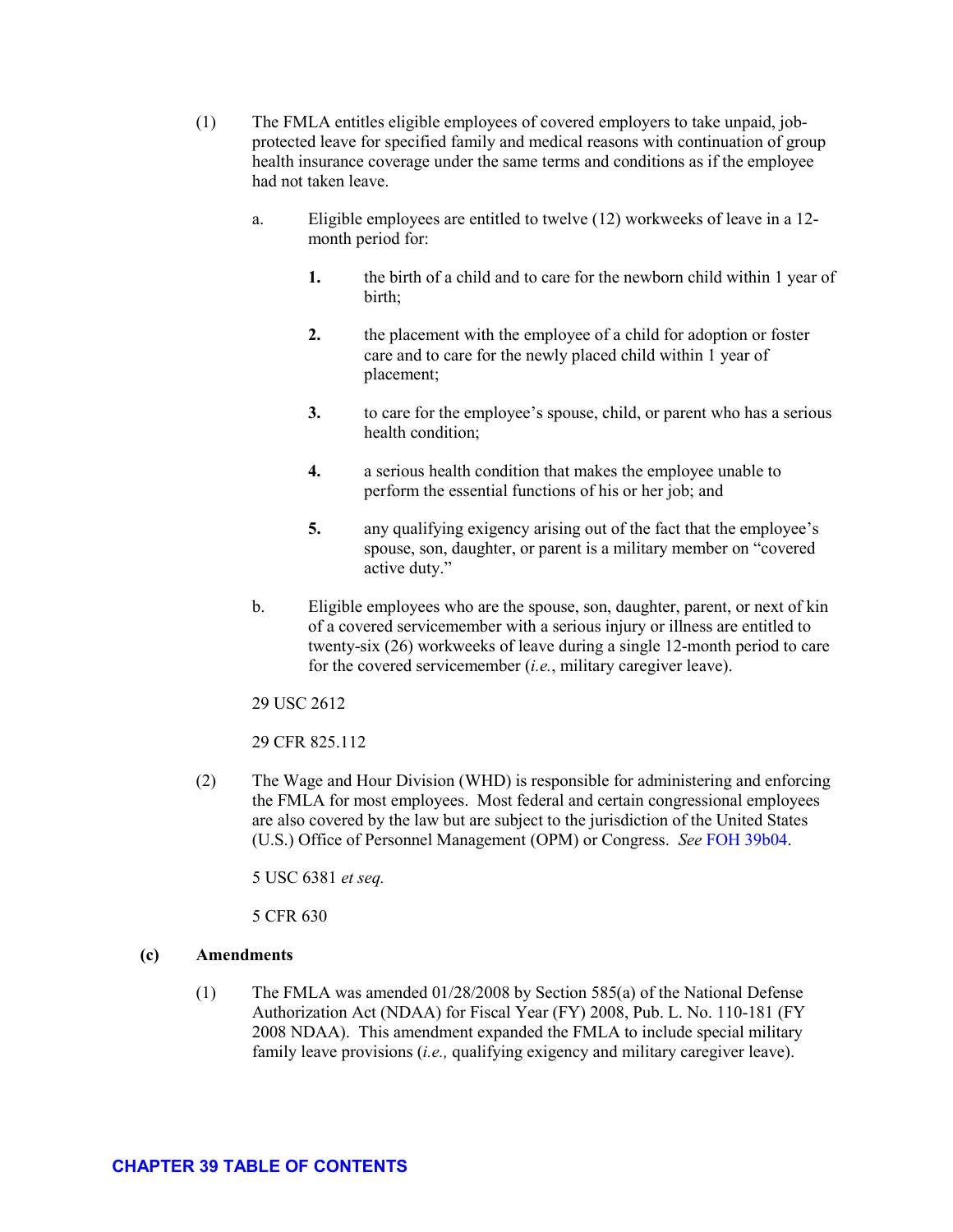- (2) Further amendments to the FMLA were enacted on 10/28/2009 by section 565(a) of the NDAA for FY 2010, Pub. L. No. 111-84 (FY 2010 NDAA), amending the military family leave provisions.
- (3) On 12/21/2009, the FMLA was amended by the Airline Flight Crew Technical Corrections Act, Pub. L. No. 111-119 (AFCTCA), providing a special eligibility requirement for airline flight crew members and flight attendants (*i.e.*, airline flight crew employees).

# **(d) Regulations**

29 CFR 825 is the official source for regulatory information concerning the application of the FMLA.

# [\[07/24/2018\]](http://esa.esa.dol.gov/whd/LawsRegs/FOH/Revisions/Revision758.pdf)

# <span id="page-4-0"></span>**39a01 Geographical scope.**

- **(a)** FMLA coverage extends to any state of the U.S., the District of Columbia (DC), and any territory or possession of the U.S. Section 101(3) of the FMLA defines the term "state" to have the same meaning as defined in section 3(c) of the Fair Labor Standards Act (FLSA).
- **(b)** Employees of U.S. firms stationed at worksites outside the U.S., its territories, or possessions are not protected by the FMLA, nor are such employees counted for purposes of determining employer coverage or employee eligibility with respect to worksites inside the U.S.
- **(c)** Foreign firms operating in the U.S. are subject to the FMLA with respect to U.S. locations and employees. The foreign firm's employees working outside the U.S. are not counted in determining employer coverage or employee eligibility.

29 USC 2611(3)

29 CFR 825.105(b)

[WHD Non-Administrator Opinion Letter FMLA-9](https://www.dol.gov/WHD/opinion/fmla/prior2002/FMLA-9.pdf) (October 18, 1993)

# [\[07/24/2018\]](http://esa.esa.dol.gov/whd/LawsRegs/FOH/Revisions/Revision758.pdf)

# <span id="page-4-1"></span>**39a02 FMLA protections.**

# **(a) Unpaid leave**

The FMLA allows eligible employees of covered employers to take job-protected, unpaid leave, or to substitute appropriate earned or accrued paid leave, for up to a total of 12 workweeks in a 12-month period for qualifying FMLA reasons, or up to 26 workweeks in a single 12-month period for military caregiver leave. *See* [FOH 39d.](#page-15-1)

29 USC 2612(a)

29 CFR 825.100

# **(b) Maintenance of health benefits**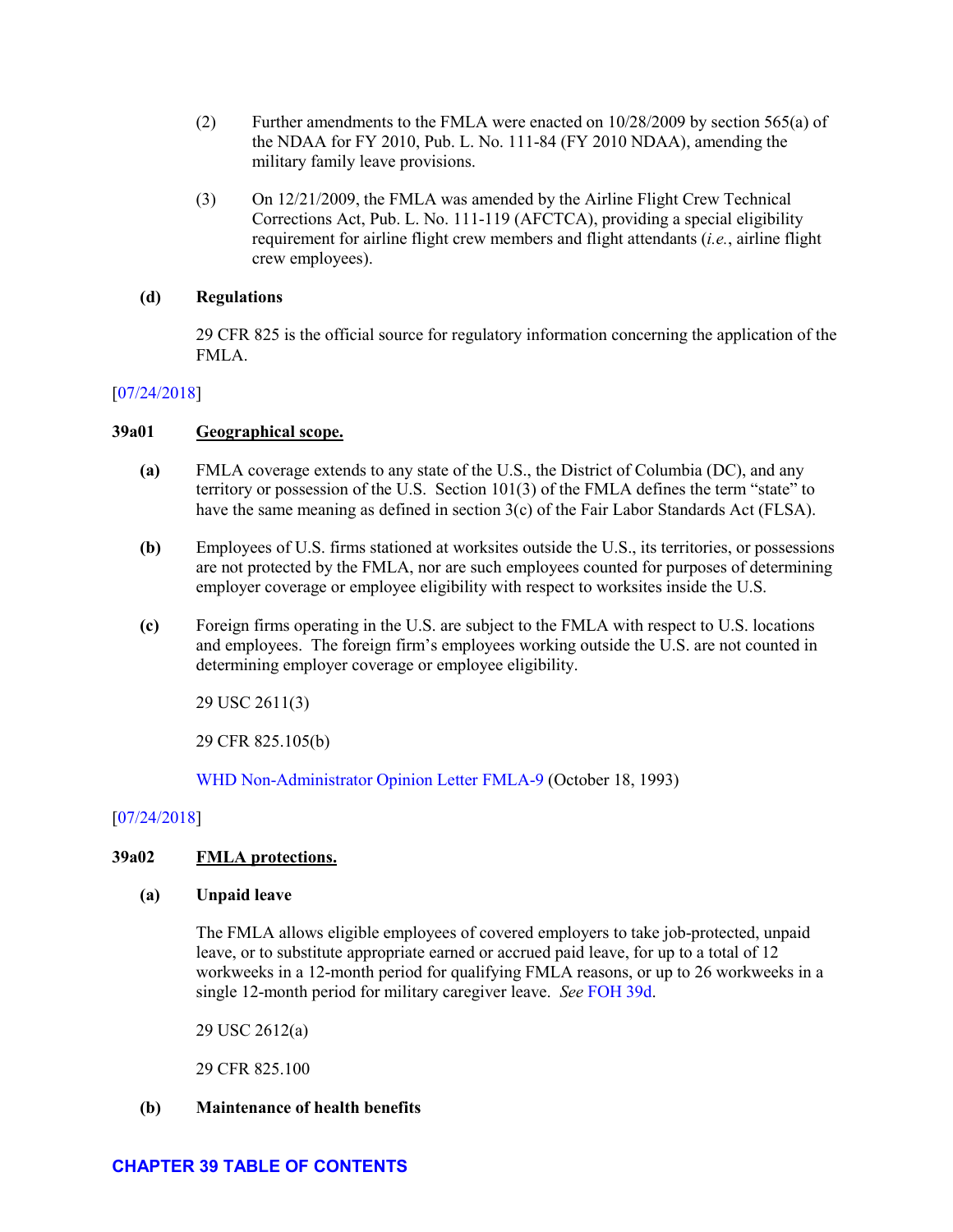During any FMLA leave, an employer must maintain the employee's pre-existing coverage under any group health plan on the same conditions as coverage would have been provided if the employee had been continuously employed during the FMLA leave period. *See* [FOH 39i.](#page-67-0)

29 USC 2614(c)

29 CFR 825.209

#### **(c) Job restoration**

On return from FMLA leave, an employee is entitled to be restored to the same position the employee held when leave commenced, or to an equivalent position with equivalent benefits, pay, and other terms and conditions of employment. The job-restoration protections of the FMLA are contingent upon the employee's continued ability to perform the essential functions of his or her job. *See* [FOH 39j.](#page-74-0)

29 USC 2614(a)

29 CFR 825.214

### <span id="page-5-0"></span>**39a03 Waiver of rights.**

An employee cannot waive his or her prospective (*i.e.*, future) rights under the FMLA and an employer is prohibited from attempting to induce an employee to waive such rights. Employees cannot trade their rights under the FMLA for another benefit offered by the employer. This does not, however, prevent the settlement or release of FMLA claims by employees based on past employer conduct. Any such private settlement of past claims does not need the approval of the Department of Labor (DOL) or a court.

29 CFR 825.220(d)

73 FR 67934

73 FR 67986 -67988

# [\[07/24/2018\]](http://esa.esa.dol.gov/whd/LawsRegs/FOH/Revisions/Revision758.pdf)

#### <span id="page-5-1"></span>**39b EMPLOYER COVERAGE**

#### <span id="page-5-2"></span>**39b00 General.**

#### **(a) Covered employers**

An employer covered by the FMLA is any person engaged in commerce or in any industry or activity affecting commerce, who employs 50 or more employees for each working day during each of 20 or more calendar workweeks in the current or preceding calendar year. Employers who meet the FMLA's 50-employee coverage requirement are deemed to be "engaged in commerce or in any industry or activity affecting commerce" within the meaning of the FMLA.

29 USC 2611(4)(A)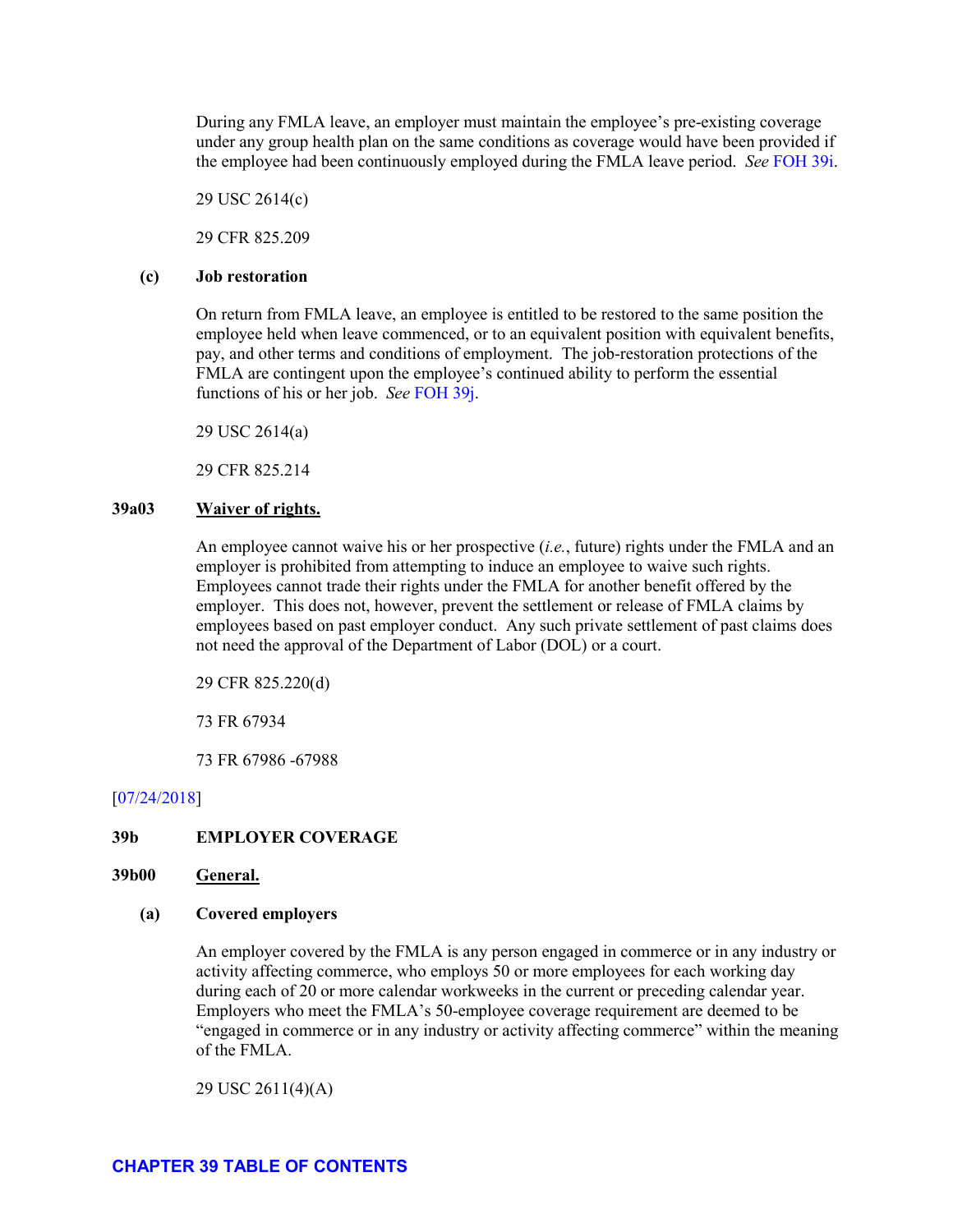#### 29 CFR 825.104(b)

# **(b) Employ**

The definition of employ is the same as used in the FLSA and includes instances when an individual is suffered or permitted to work. Employees whose names appear on the payroll are considered to be employed each working day of the week.

29 USC 2611(3)

29 CFR 825.105(a)

#### **(c) Counting employees for private employer coverage**

Any employee whose name appears on the employer's payroll will count toward the 50 employee coverage requirement even if the employee has received no compensation for the week, or was on paid or unpaid leave. Part-time employees maintained on the payroll are considered employed for each working day of the week. Employees on paid or unpaid leave, including FMLA leave, leaves of absence, disciplinary suspension, etc., are counted as long as there is a reasonable expectation that the employee will return to active employment. If there is no employer/employee relationship, such as when the employee is laid-off, the individual is not counted.

29 CFR 825.105(b) -(c)

### **(d) Volunteers**

Unpaid volunteers do not appear on the payroll and do not meet the definition of an "employee" and, therefore, are not counted when determining employer coverage or employee eligibility. *See* FOH 10b03.

[WHD Non-Administrator Opinion Letter FMLA-7](https://www.dol.gov/WHD/opinion/fmla/prior2002/FMLA-7.pdf) (October 8, 1993)

#### **(e) Joint and temporary employees**

Employees who are jointly employed by two employers must be counted by both employers in determining employer coverage and employee eligibility under the FMLA, regardless of whether maintained on only one or both of the employers' payrolls. Temporary employees are ordinarily considered to be jointly employed by both the temporary employment agency and the worksite employer and are counted for coverage purposes by both entities. *See* [FOH](#page-7-0) [39b01](#page-7-0) and [FOH 39c03.](#page-14-0)

29 CFR 825.106

[WHD Opinion Letter FMLA 2004-1-A](https://www.dol.gov/whd/opinion/FMLA/2004_04_05_1A_FMLA.pdf)

#### **(f) Firms with multiple departments/divisions**

(1) Corporations are single employers under the FMLA and all employees of the corporation, at all locations, are counted for coverage purposes.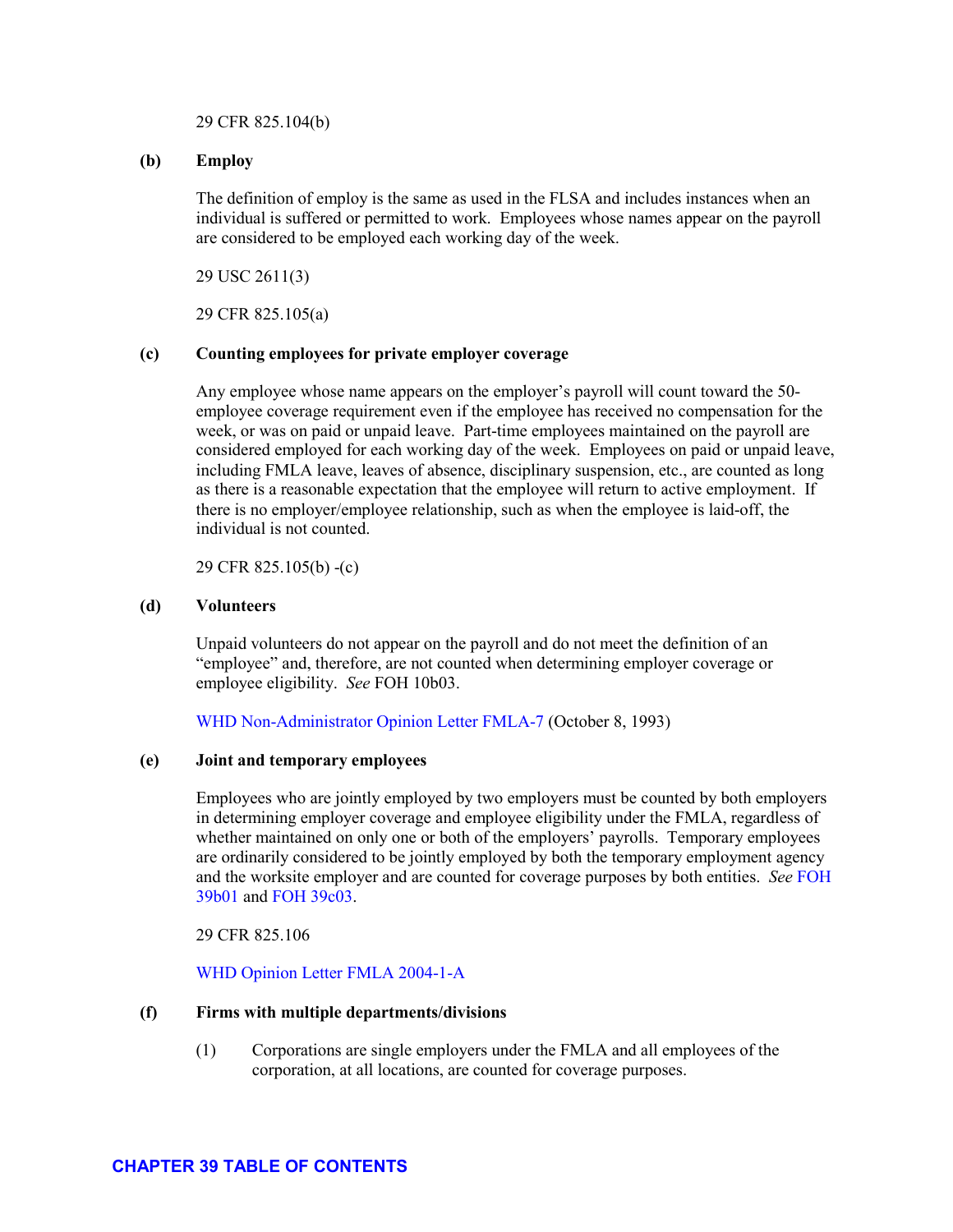- (2) Separate entities or corporations may be parts of a single employer for FMLA purposes if they meet the integrated employer test. Factors to be considered in determining if separate entities are an integrated employer include:
	- a. common management,
	- b. interrelation between operations,
	- c. centralized control of labor relations, and
	- d. degree of common ownership or financial control.

29 CFR 825.104(c)

# **(g) Change in coverage status**

Once a private employer meets the 50-employee requirement for FMLA coverage, the employer remains covered until it has no longer employed 50 employees for 20 workweeks in the current and preceding calendar year. For example, an employer who employed 50 or more employees for 20 workweeks in 1 year would continue to be a covered employer under the FMLA the following year even if it now employed fewer than 50 employees because it still would meet the requirement of 50 employees in any 20 workweeks for the preceding year.

29 CFR 825.105(f)

# [\[07/24/2018\]](http://esa.esa.dol.gov/whd/LawsRegs/FOH/Revisions/Revision758.pdf)

# <span id="page-7-0"></span>**39b01 Joint employment.**

**(a)** Where two or more businesses exercise some control over the work or working conditions of the employee, the businesses may be joint employers under the FMLA. The relationship is viewed in its totality in making a determination of whether or not a joint employment relationship exists.

# **(b) Determining joint employment**

The FMLA uses the FLSA standard to determine whether employment of the same employee by two employers is to be considered joint employment or separate and distinct employment. Generally, a joint employment relationship will be considered to exist where:

- (1) there is an arrangement between employers to share an employee's services or to interchange employees;
- (2) one employer acts, directly or indirectly, in the interest of the other employer in relation to the employee; or
- (3) the employers are not completely disassociated with respect to the employee's employment and may be deemed to share control of the employee, directly or indirectly, because one employer controls, is controlled by, or is under common control with the other employer.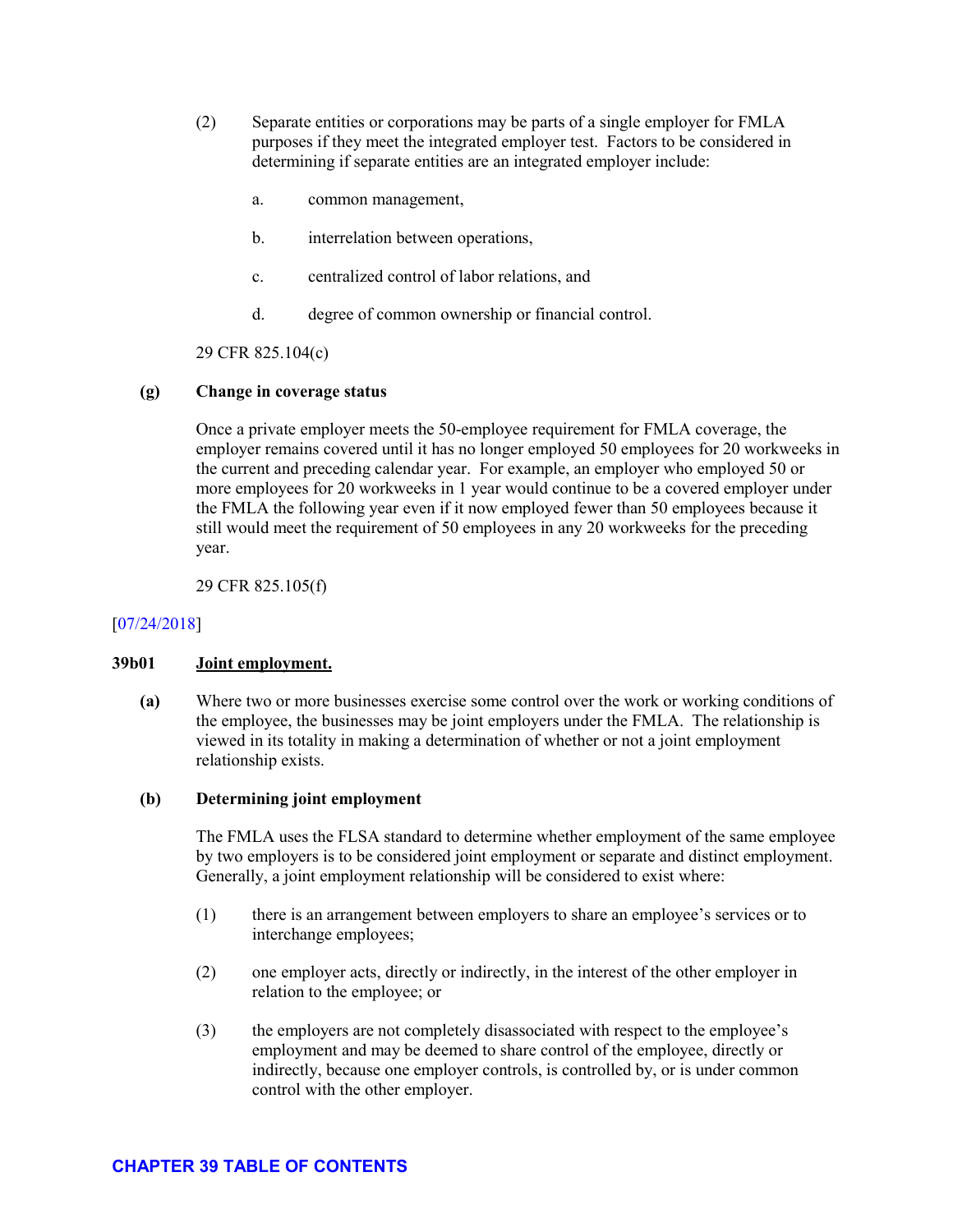#### 29 CFR 825.105 -.106

#### [WHD Opinion Letter FMLA 2004-1-A](https://www.dol.gov/whd/opinion/FMLA/2004_04_05_1A_FMLA.pdf)

#### **(c) Professional employer organizations (PEO)**

A PEO that contracts with client employers to perform administrative functions does not enter into a joint relationship with the employees of its client companies when it merely performs administrative functions. The determination of whether a PEO is a joint employer depends upon the economic realities of the situation and all the facts and circumstances. For example, if the PEO exercises control of the client's employees or benefits from the work that the employees perform, such facts may indicate that the PEO would be a joint employer with the client employer. Where a PEO is a joint employer, the client employer is commonly the primary employer.

#### **(d) Primary and secondary employers**

In joint employment situations under the FMLA, only the primary employer is responsible for giving required notices to its employees, providing FMLA leave, and maintaining health benefits. Factors considered in determining which is the primary employer include authority and/or responsibility to hire and fire, assign and/or place the employee, make payroll, and provide employment benefits. The primary employer is responsible for job restoration and the secondary employer is responsible for accepting the employee returning from leave. For example, if the joint employment relationship is that of temporary and/or leased employee and the secondary employer continued to use the agency to fill the position, the employee is entitled to return to the position he or she held with the secondary employer. If the secondary employer did not fill the position from that agency, then the primary employer must place the employee in an equivalent position.

29 CFR 825.106

[WHD Opinion Letter FMLA 2004-1-A](https://www.dol.gov/whd/opinion/FMLA/2004_04_05_1A_FMLA.pdf)

### [\[01/03/2017,](http://esa.esa.dol.gov/whd/LawsRegs/FOH/Revisions/Revision731.pdf) [07/24/2018\]](http://esa.esa.dol.gov/whd/LawsRegs/FOH/Revisions/Revision758.pdf)

#### <span id="page-8-0"></span>**39b02 Successor in interest.**

When an employer meets the definition of successor in interest (*see* 29 CFR 825.107(a)) employee entitlements are the same as if the employee were continuously employed by a single employer. This includes continuing leave begun while employed by the predecessor and counting hours of service and periods of employment for the predecessor when determining employee eligibility for FMLA leave.

29 CFR 825.107

#### <span id="page-8-1"></span>**39b03 Public agencies: general.**

**(a)** All public agencies are covered employers under the FMLA without regard to the number of employees. However, employees of public agencies must meet all of the FMLA's eligibility criteria in order to take protected leave. *See* [FOH 39c.](#page-11-0)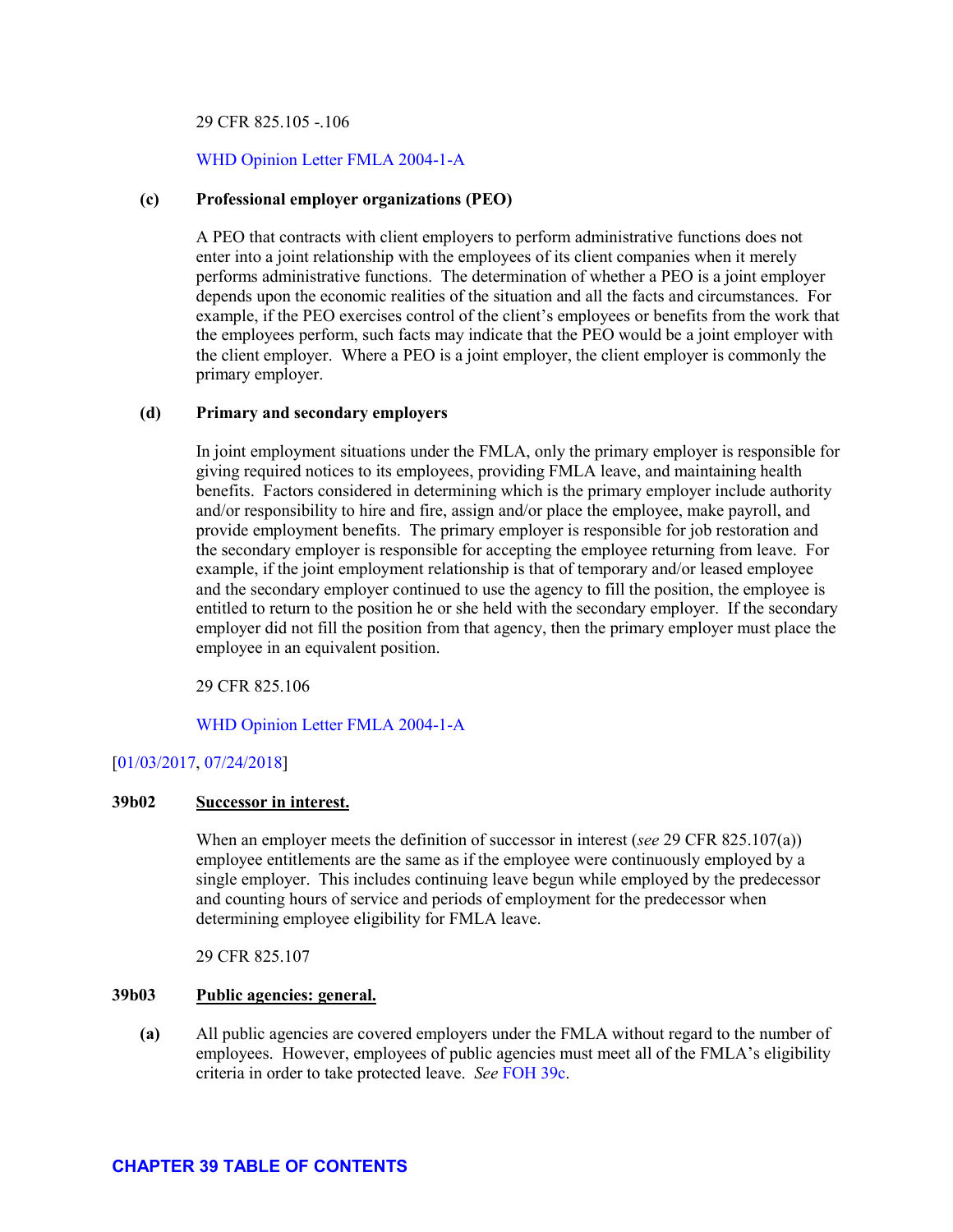- **(b)** "Public agency" is defined under the FLSA, 29 USC 203(x). The determination of whether an entity is a public agency, as distinguished from a private employer, is determined by whether the agency has taxing authority, or whether the chief administrative officer or board, etc., is elected by the voters-at-large or their appointment is subject to approval by an elected official.
- **(c)** A state or political subdivision of a state constitutes a single public agency. For example, a state is a single employer; a county is a single employer, a city is a single employer.

29 USC 2611(4)(A)(iii)

29 CFR 825.108

[FOH 39c03\(c\)\(1\)](#page-14-0)

### <span id="page-9-0"></span>**39b04 Public agencies: Federal Government.**

- **(a)** The Federal Government is a covered employer under the FMLA without regard to the number of employees. However, most federal employees are covered under Title II of the FMLA and are not under the jurisdiction of the WHD. The DOL's enforcement authority under Title I of the FMLA excludes any federal officer or employee covered under 5 USC 63, subchapter V. Such federal employees are covered by Title II of the FMLA, which is administered by the OPM, pursuant to regulations at 5 CFR 630.
- **(b)** However, the WHD has enforcement authority under Title I of the FMLA for the following federal executive branch employees:
	- (1) Employees of the Postal Service
	- (2) Employees of the Postal Regulatory Commission
	- (3) Employees of the Federal Aviation Administration
	- (4) A part-time employee who does not have an established tour of duty
	- (5) An employee who is serving under an intermittent or temporary appointment with a time limitation of 1 year or less

29 CFR 825.109(b)

- **(c)** Additionally**,** employees of other federal executive agencies not covered by Title II of the FMLA will also be under the jurisdiction of the WHD.
- **(d)** While employees of the Government Accountability Office and the Library of Congress are covered by Title I of the FMLA, the Comptroller General of the U.S. and the Librarian of Congress, respectively, have responsibility for the administration of the FMLA with respect to these employees.

29 USC 2611(4)(A)(iv)

29 USC 2617(f)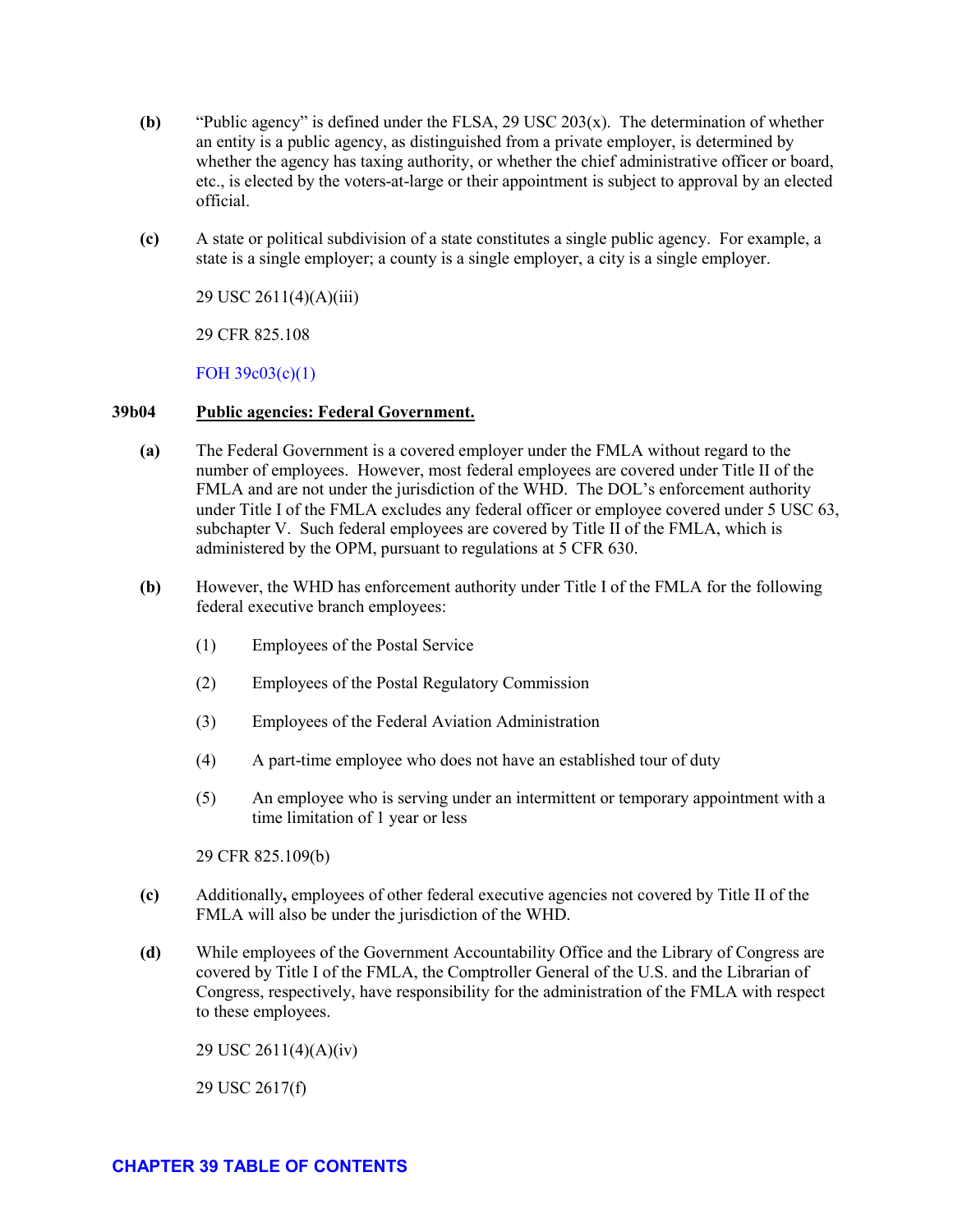- **(e)** The Congressional Accountability Act of 1995 (CAA) protects the employees of the U.S. Congress and its associated employees. The CAA applies to the following offices and their employees:
	- (1) House of Representatives (both DC and state district office staff)
	- (2) Senate (both DC and state district office staff)
	- (3) Capitol Police
	- (4) Capitol Guide Service
	- (5) Congressional Budget Office
	- (6) Office of the Architect of the Capitol
	- (7) Office of the Attending Physician
	- (8) Office of Compliance. The Office of Compliance is an independent non-partisan agency established to administer and enforce the CAA. The Office of Compliance has responsibility for the administration of the FMLA with respect to employees covered by the CAA.
- **(f)** Employees of the judicial branch of the U.S. are covered by Title I and under the enforcement authority of the WHD if they are employed in a unit which has employees in the competitive service, such as employees of the U.S. Tax Court.

29 CFR 825.109

#### [\[07/24/2018\]](http://esa.esa.dol.gov/whd/LawsRegs/FOH/Revisions/Revision758.pdf)

# <span id="page-10-0"></span>**39b05 Schools.**

Public and private elementary and secondary schools are covered entities under the FMLA. Such schools are not subject to the FMLA's 50-employee coverage requirement. Other schools such as public and private colleges and universities and day care providers are subject to the same criteria as private employers.

29 USC 2618

29 CFR 825.600 -.604

#### [\[07/24/2018\]](http://esa.esa.dol.gov/whd/LawsRegs/FOH/Revisions/Revision758.pdf)

#### <span id="page-10-1"></span>**39b06 Members of the military.**

The U.S. military is not a covered employer under the FMLA; therefore, military members are not entitled to take leave under the FMLA. However, civilian employees of the military departments are considered employees of a public agency.

29 CFR 825.102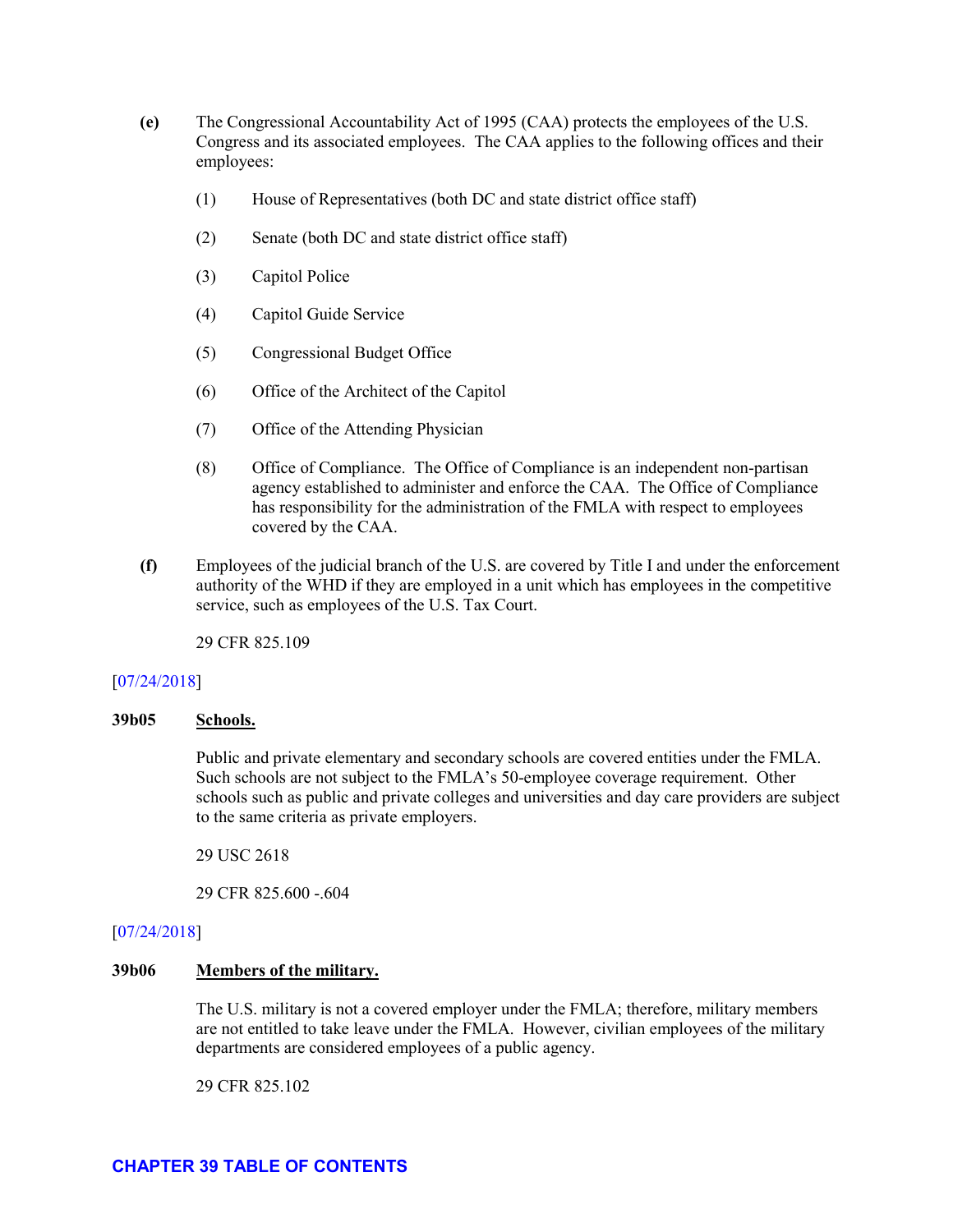### [\[07/24/2018\]](http://esa.esa.dol.gov/whd/LawsRegs/FOH/Revisions/Revision758.pdf)

#### <span id="page-11-0"></span>**39c EMPLOYEE ELIGIBILITY**

#### <span id="page-11-1"></span>**39c00 General.**

#### **(a) Eligibility requirement**

An employee is eligible for FMLA leave if he or she meets all of the following:

- (1) Works for an FMLA-covered employer
- (2) Has been employed by the employer for at least 12 months
- (3) Has at least 1,250 hours of service for the employer during the previous 12-month period
- (4) Is employed at a worksite with 50 or more employees at that site or within 75 miles of the worksite

Note: special hours of service requirements apply to airline flight crew employees. *See* [FOH](#page-86-0)  [39m01.](#page-86-0)

29 USC 2611(2)

29 CFR 825.110

# **(b) Frequency of eligibility determination**

Employee eligibility is determined at the commencement of the first instance of leave for each FMLA-qualifying reason in the applicable 12-month period. An employee remains eligible for leave for that same qualifying reason during that applicable 12-month period. Eligibility may be re-tested when leave is for a different qualifying reason within that same 12-month period, or with the first instance of FMLA leave for any reason in a new 12-month period.

29 CFR 825.300(b)(1)

[WHD Opinion Letter FMLA 2005-3-A](https://www.dol.gov/whd/opinion/FMLA/2005/2005_11_17_3A_FMLA.pdf)

WHD [Opinion Letter FMLA-112](https://www.dol.gov/whd/opinion/FMLA/prior2002/FMLA-112.pdf) (September 11, 2000)

#### **(c) When eligibility criteria are determined**

(1) The determination of whether an employee has been employed for at least 12 months and has at least the required hours of service is made as of the date FMLA leave is to start.

29 CFR 825.110(d)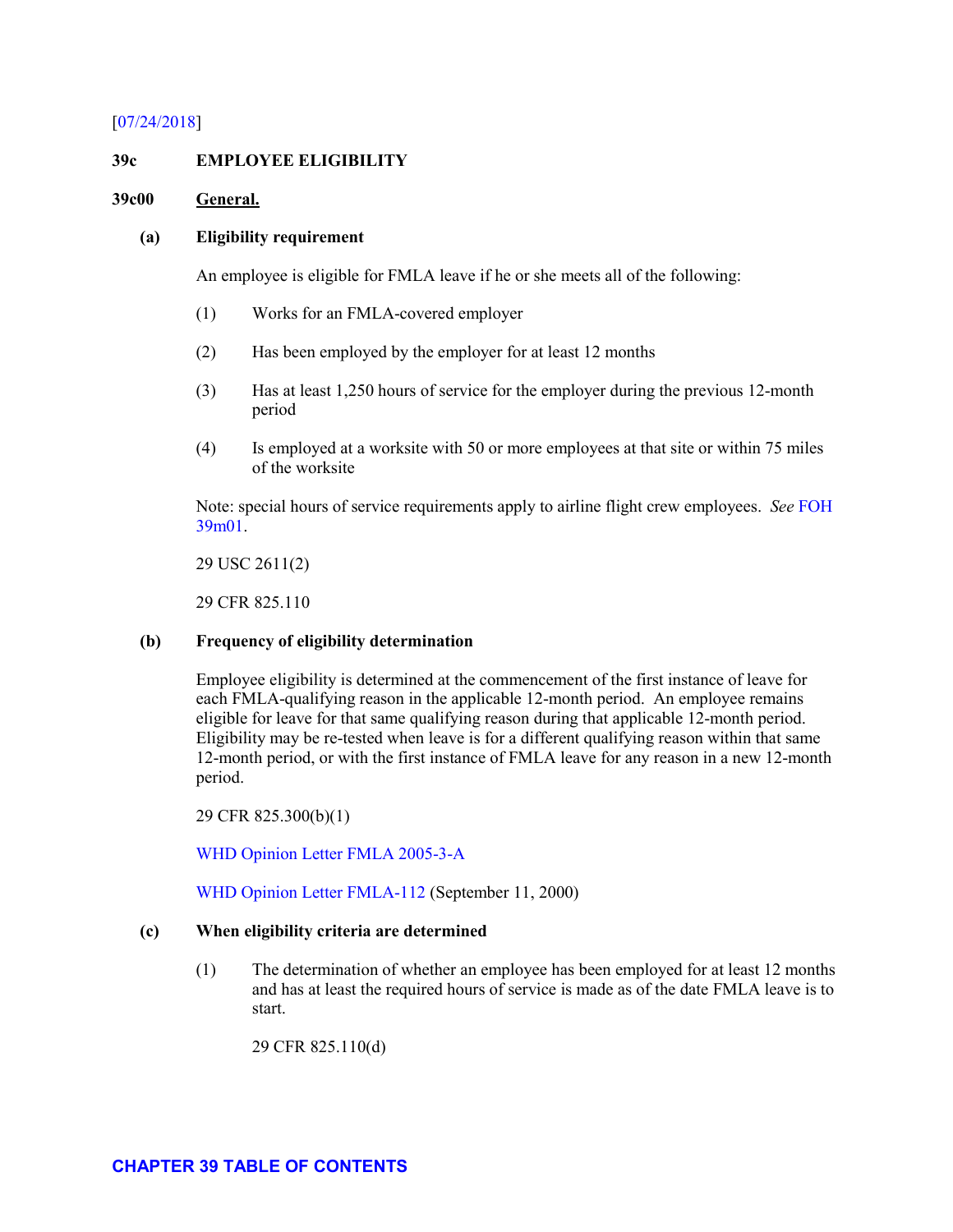(2) The determination of whether at least 50 employees are employed at the employee's worksite, or within 75 miles, is made when the employee gives notice of the need for leave.

29 CFR 825.110(e)

(3) An employee may be on non-FMLA leave at the time he or she meets the 12-month of employment requirement. In that event, any portion of the leave taken for an FMLA-qualifying reason after the employee becomes eligible would be FMLA leave.

29 CFR 825.110(d)

# [\[07/24/2018\]](http://esa.esa.dol.gov/whd/LawsRegs/FOH/Revisions/Revision758.pdf)

# <span id="page-12-0"></span>**39c01 12 months of service.**

# **(a) 12 months need not be consecutive**

- (1) An employee's 12 months of employment for the employer need not be consecutive. However, an employer is not required to count periods of employment prior to a break in service of 7 years or more, unless the break in service is caused by the employee's fulfillment of a Uniformed Services Employment and Reemployment Rights Act (USERRA) covered service obligation, or a written agreement, including a collective bargaining agreement (CBA), exists concerning the employer's intention to rehire the employee after the break in service.
- (2) An employer may choose to consider employment prior to a break in service of 7 years. If the employer chooses to recognize such periods of employment, the employer is required to do so with respect to all employees with similar breaks in service.
- (3) The FMLA requires employers to keep records for 3 years (s*ee* [FOH 39k\)](#page-80-1). If the employer retains records for the 7-year period, it may use those records in determining the employee's eligibility. However, if the employer retains records only for the required 3 years, it may base its initial determination on the retained records. If based on these records the employee is determined not to be eligible, the employee will have to submit proof of employment in years 4 through 7 to demonstrate eligibility.

Such proof might include:

- a. Form W-2s
- b. Pay stubs
- c. A statement that identifies the dates of prior employment, name of employee's supervisor and/or co-workers, and similar information
- d. An application for employment

73 FR 67934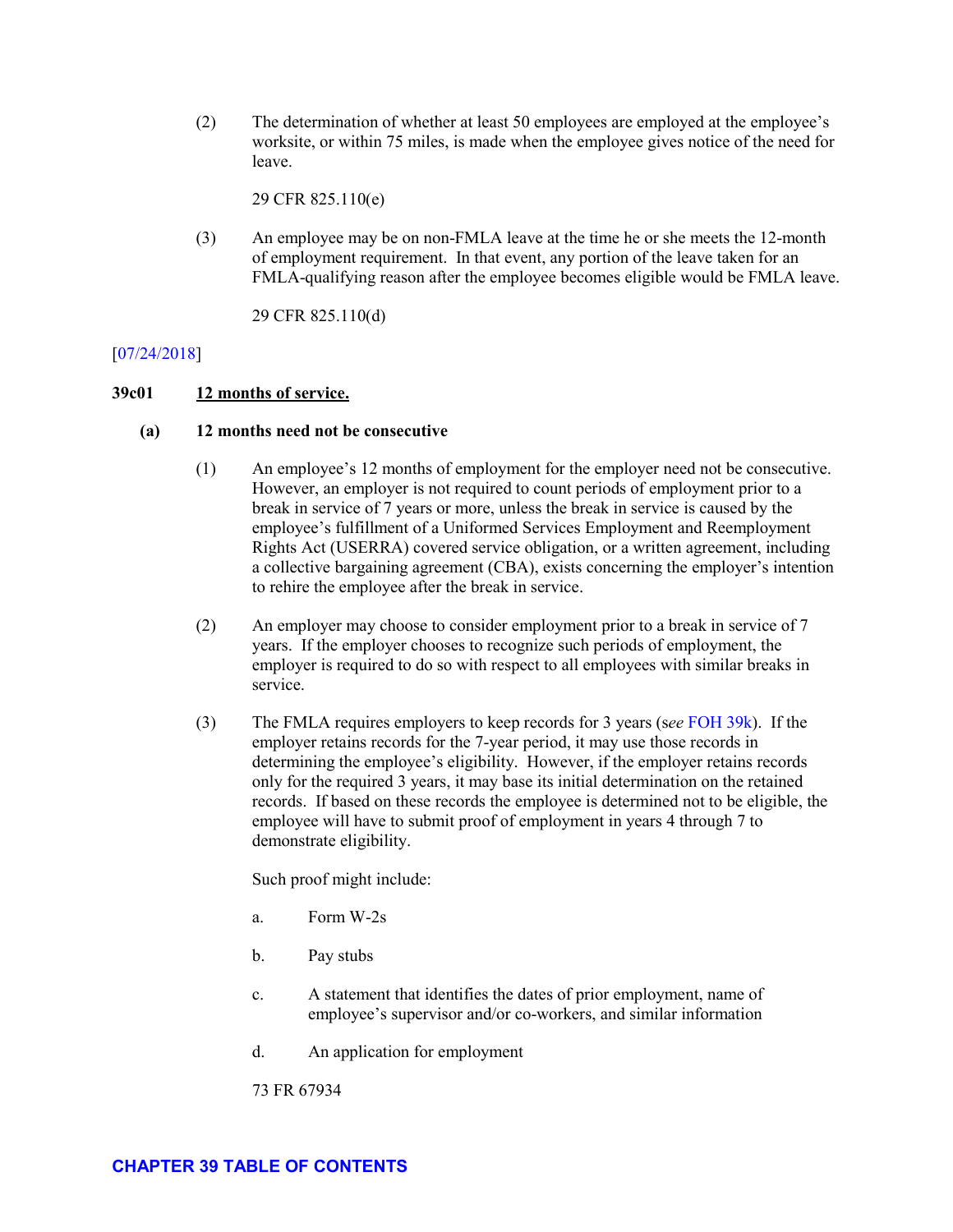#### 73 FR 67942

29 CFR 825.110(b)

#### **(b) Intermittent, casual or occasional employees**

For purposes of determining if employees who work on an intermittent, casual, or occasional basis meet the 12 months of service requirement, 52 weeks is equal to 12 months. If an employee is maintained on the payroll for any part of a week, the week counts as a week of employment.

29 CFR 825.110(b)(3)

### [\[07/24/2018\]](http://esa.esa.dol.gov/whd/LawsRegs/FOH/Revisions/Revision758.pdf)

#### <span id="page-13-0"></span>**39c02 Hours of service: general.**

#### **(a) Hours worked**

For most employees, the 1,250 hours of service is determined according to the principles under the FLSA for determining compensable hours of work (*see* 29 CFR 785). Consequently, hours not actually worked such as paid or unpaid vacation and sick leave (including FMLA-qualifying leave), holidays, and other similar time are not counted. Overtime hours worked are counted toward FMLA eligibility.

29 CFR 825.110(c)(1)

[WHD Non-Administrator Opinion Letter FMLA-70](https://www.dol.gov/WHD/opinion/FMLA/prior2002/FMLA-70.pdf) (August 23, 1995)

#### **(b) No record of hours**

If accurate records are not kept, the employer has the burden of showing that the employee has not met the hours of service requirement in order to claim the employee is not eligible for FMLA leave. An employer must clearly show, for example, that bona fide exempt employees under FLSA regulations 29 CFR 541, such as full-time teachers of an elementary or secondary school system, have not met the hours of service requirement in order to claim that they are not entitled to FMLA leave. This is true even though the employer would not be required by FLSA regulations to keep records of the hours worked and even though the work may be done outside the classroom.

29 CFR 825.110(c)(3)

#### **(c) Time for military service**

Pursuant to the USERRA, an employee returning from fulfilling a USERRA-covered military service obligation is credited with the hours of service that would have been performed but for the period of military service. In order to determine the hours that would have been worked (or, in the case of airline flight crew employees, would have been paid) during the period of military service, the employee's pre-service work schedule can generally be used for calculations.

29 CFR 825.110(c)(2)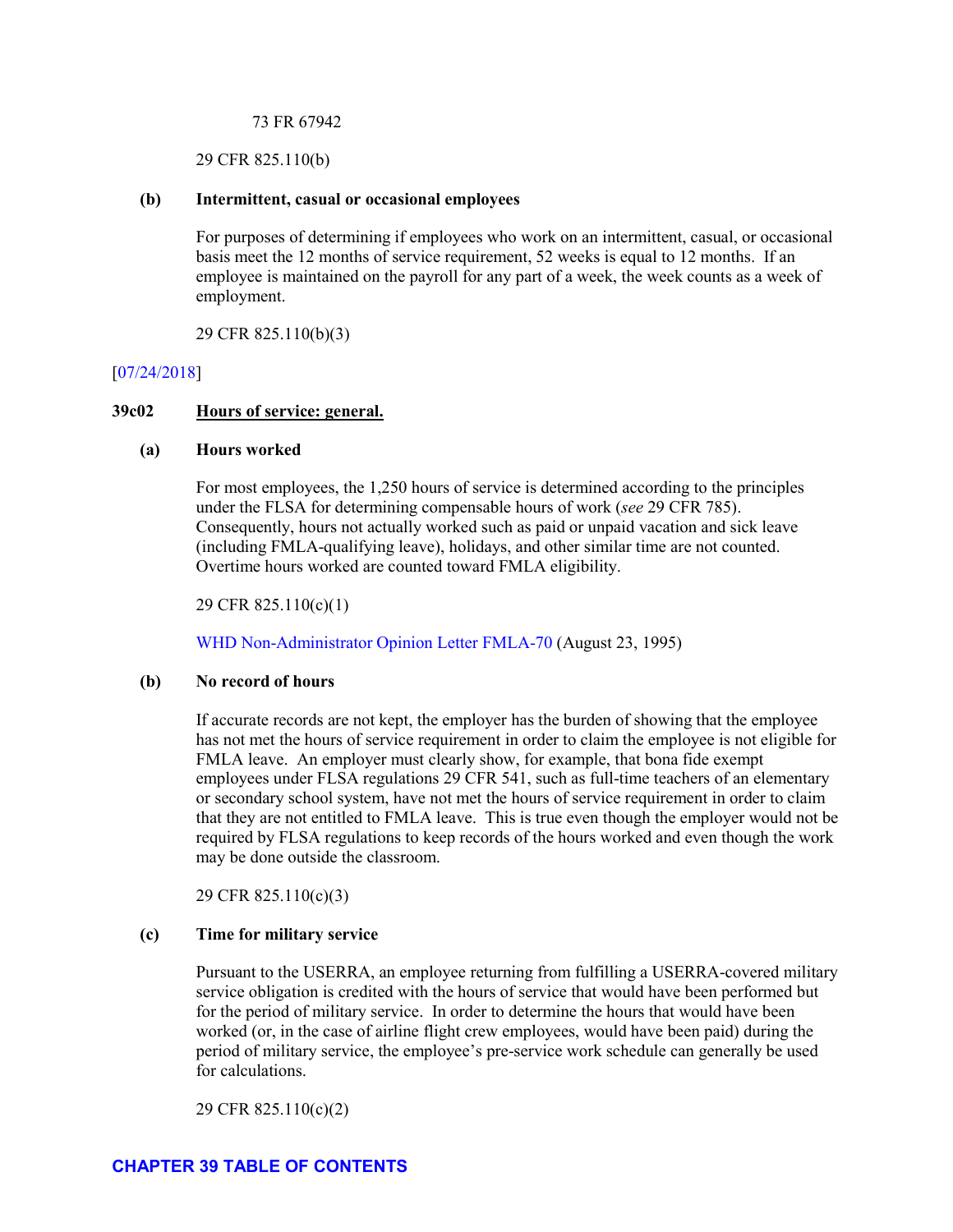### [\[07/24/2018\]](http://esa.esa.dol.gov/whd/LawsRegs/FOH/Revisions/Revision758.pdf)

#### <span id="page-14-0"></span>**39c03 Employees within 75 miles.**

#### **(a) Worksite**

An employee's worksite is ordinarily the site the employee reports to, or from which the employee's work is assigned. A worksite can refer to a simple location, a group of buildings, such as a campus or industrial park, or to separate facilities in geographic proximity to one another. The 75 miles are measured from the employee's worksite by surface miles using surface transportation over public streets, roads, highways, and waterways by the shortest route possible. If surface transportation is not available between worksites, the distance is measured by the most frequently used mode of transportation.

29 CFR 825.111(a) -(b)

### **(b) No fixed worksite**

For employees with no fixed worksite, such as in the case for many construction workers, transportation workers, and salespersons, the site to which they report, from which their work is assigned, or the location to which they are assigned as their home base, is their worksite. An employee's personal residence is not a worksite. In the case of employees who work from home under telework or flexi place arrangements, or others such as salespersons who may leave to work from home and return to their residence, their worksite is the office to which they report or from which their assignments are made. If 50 employees are employed within 75 miles from the employee's official worksite, the employee meets the requirements for that test, regardless of where the employee is currently performing his or her duties.

29 CFR 825.111(a)(2)

#### **(c) Public agency employees**

(1) A state or political subdivision of a state constitutes a single public agency for purposes of determining employee eligibility. For example, a state is a single employer, a county is a single employer, a city is a single employer. The definition of "employee" does not include an individual who holds public elective office in the state, is selected by an officeholder to be a member of his or her personal staff, is appointed by an officeholder to serve on a policymaking level, is an immediate adviser to an officeholder with respect to legal powers, or is an employee in the legislative branch or body of the state and is not employed by the legislative library. Such employees are not eligible for FMLA benefits and should not be counted in determining the number of employees within 75 miles at the worksite of the employee requesting FMLA leave.

29 CFR 825.108(c)

[WHD Non-Administrator Opinion Letter FMLA-28](https://www.dol.gov/WHD/opinion/fmla/prior2002/FMLA-28.pdf) (January 31, 1994)

(2) The U.S. Government constitutes a single employer for purposes of determining employee eligibility.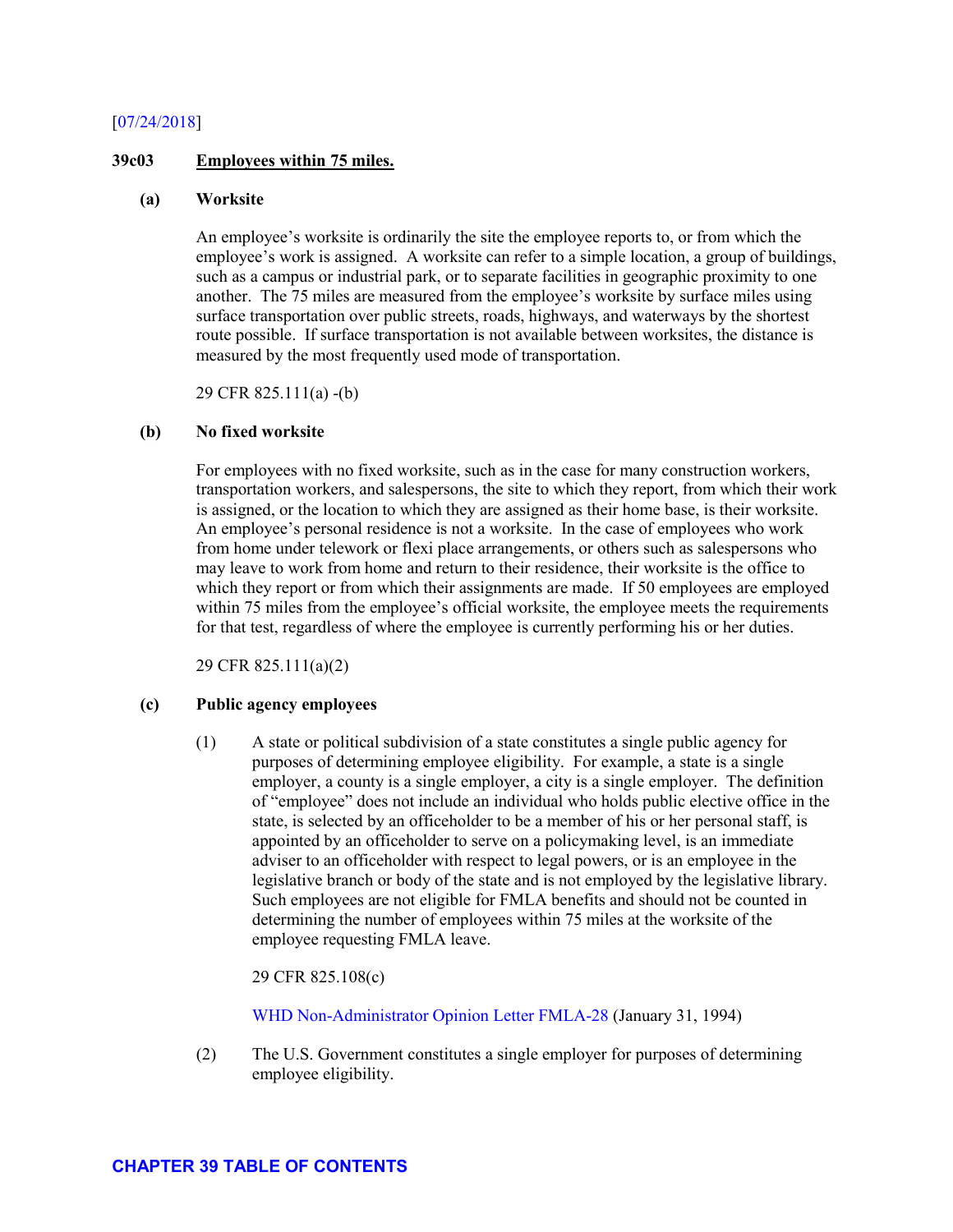#### 29 CFR 825.109

#### 29 CFR 825.102

### **(d) Teachers**

Educational employees who are employed permanently or who are under contract are considered on the payroll during any portion of the year when school is not in session and are counted when determining the number of employees at a worksite.

29 CFR 825.111(c)

### <span id="page-15-0"></span>**39c04 Temporary employees jointly employed.**

**(a)** Employees who are jointly employed by two employers must be counted by both employers in determining employee eligibility, regardless of whether the jointly-employed employees are maintained on only one or both of the employers' payrolls. A temporary agency, as a primary employer, and its client are ordinarily considered to be joint employers under the FMLA. Day laborers supplied by a temporary agency may also be jointly employed by the agency and the client firm if there is a continuing employment relationship.

### **(b) Months and hours of service**

If the temporary employee is subsequently hired directly by the client employer, any hours previously worked for the temporary agency on the premises of the client employer are counted toward eligibility for FMLA leave. In addition, any months previously worked on the premises of the client would likewise count toward the 12-month eligibility test.

[WHD Non-Administrator Opinion Letter FMLA-37](https://www.dol.gov/WHD/opinion/fmla/prior2002/FMLA-37.pdf) (July 7, 1994)

# **(c) Employees within 75 miles of worksite**

Generally, when an employee is jointly employed by two or more employers, the employee's worksite is the primary employer's office from which the employee is assigned or reports. However, if the employee has physically worked for at least 1 year at a facility of a secondary employer, the employee's worksite is that secondary employer's location.

29 CFR 825.106

29 CFR 825.111(a)(3)

[WHD Opinion Letter FMLA 2004-1-A](https://www.dol.gov/whd/opinion/FMLA/2004_04_05_1A_FMLA.pdf)

# [\[07/24/2018\]](http://esa.esa.dol.gov/whd/LawsRegs/FOH/Revisions/Revision758.pdf)

# <span id="page-15-1"></span>**39d REASONS FOR LEAVE**

#### <span id="page-15-2"></span>**39d00 Qualifying reasons for FMLA leave.**

Employers covered by the FMLA are required to grant leave to an eligible employee:

**(a)** for the birth of a child and to care for the newborn child;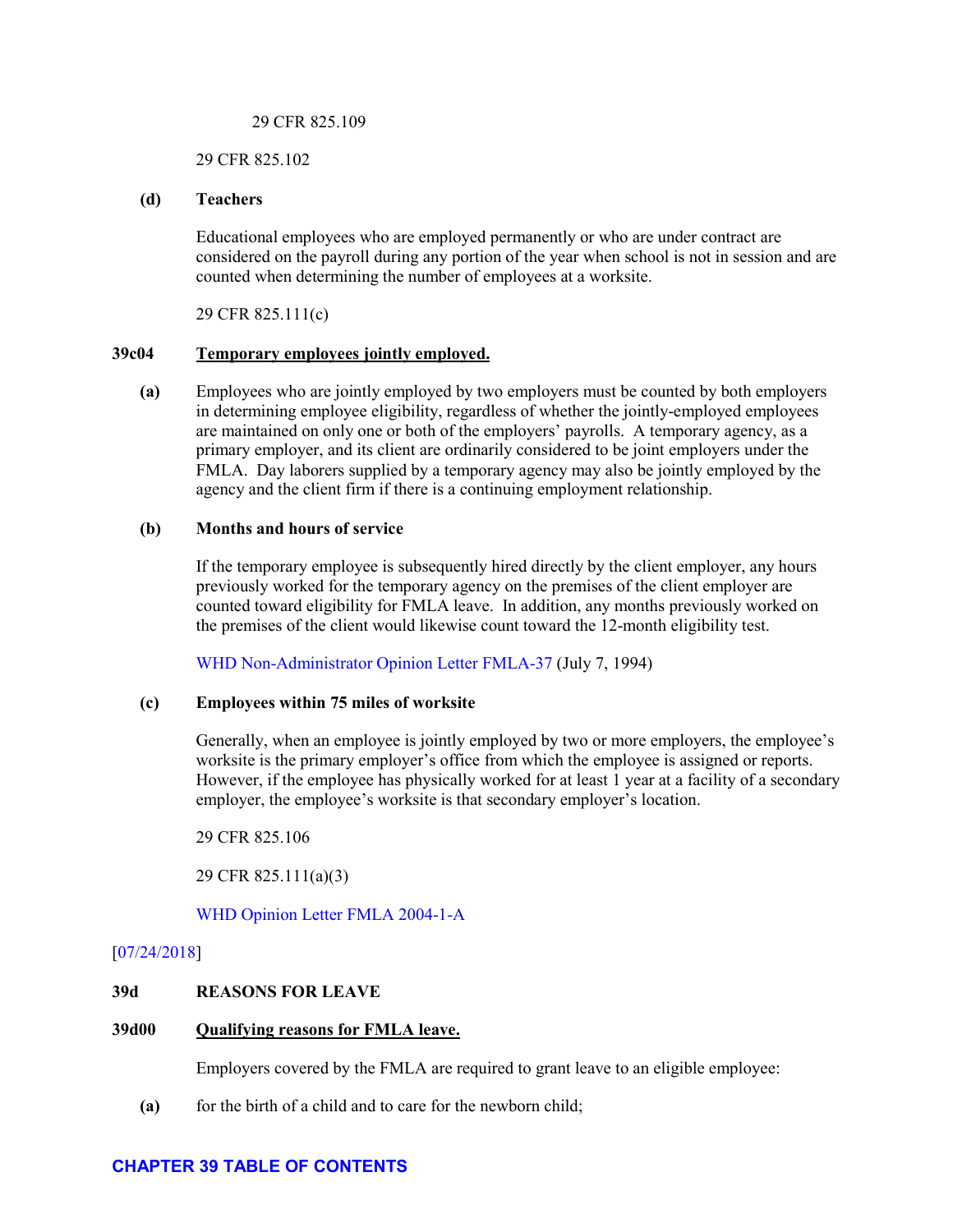- **(b)** for the placement with the employee of a child for adoption or foster care and to care for the newly placed child;
- **(c)** to care for the employee's spouse, child, or parent who has a serious health condition;
- **(d)** because of a serious health condition that makes the employee unable to perform any of the essential functions of his or her job;
- **(e)** because of any qualifying exigency arising out of the fact that the employee's spouse, son, daughter, or parent is a military member on covered active duty; and
- **(f)** to care for a covered servicemember with a serious injury or illness when the employee is the spouse, son, daughter, parent, or next of kin of the servicemember.

29 USC 2612(a)

29 CFR 825.112

# <span id="page-16-0"></span>**39d01 Leave for birth or pregnancy.**

- **(a)** Eligible employees are entitled to FMLA leave for pregnancy or the birth of a child. Parents are entitled to up to 12 workweeks of FMLA leave for the birth and to be with the healthy newborn child (*i.e.*, bonding time). Leave for bonding time must be completed during the 12 month period beginning on the date of the birth.
- **(b)** Pregnancy and childbirth are also considered FMLA-qualifying serious health conditions. The expectant mother is entitled to FMLA leave for incapacity due to pregnancy, for prenatal care, or for her own serious health condition following the birth of the child. The mother's spouse is entitled to FMLA leave if the leave is needed to care for the mother during her prenatal care or when she is incapacitated during pregnancy or following the birth of the child. Employees are not entitled to any additional leave for twins or other multiple births.

[WHD Non-Administrator Opinion Letter FMLA-45](https://www.dol.gov/WHD/opinion/fmla/prior2002/FMLA-45.pdf) (October 14, 1994)

**(c)** FMLA leave may be taken intermittently or on a reduced leave schedule when medically necessary due to the pregnancy or birth. When the leave is for bonding time with the newborn child, the employee may take the leave intermittently or on a reduced leave schedule only if the employer agrees.

29 CFR 825.203

[WHD Non-Administrator Opinion Letter FMLA2002-4](https://www.dol.gov/whd/opinion/FMLA/2002_07_23_4_FMLA.pdf)

- **(d)** Spouses who are eligible and employed by the same employer may be limited to a combined total of 12 workweeks to care for the healthy child after birth. *See* [FOH 39e03.](#page-46-0)
- **(e)** Leave to bond with and care for a healthy newborn or newly placed child is distinguished from leave to care for a son or daughter with a serious health condition. An employer may not require a medical certification for leave for bonding with a child. However, an employer may require the employee to submit documentation of the relationship between the employee and the child.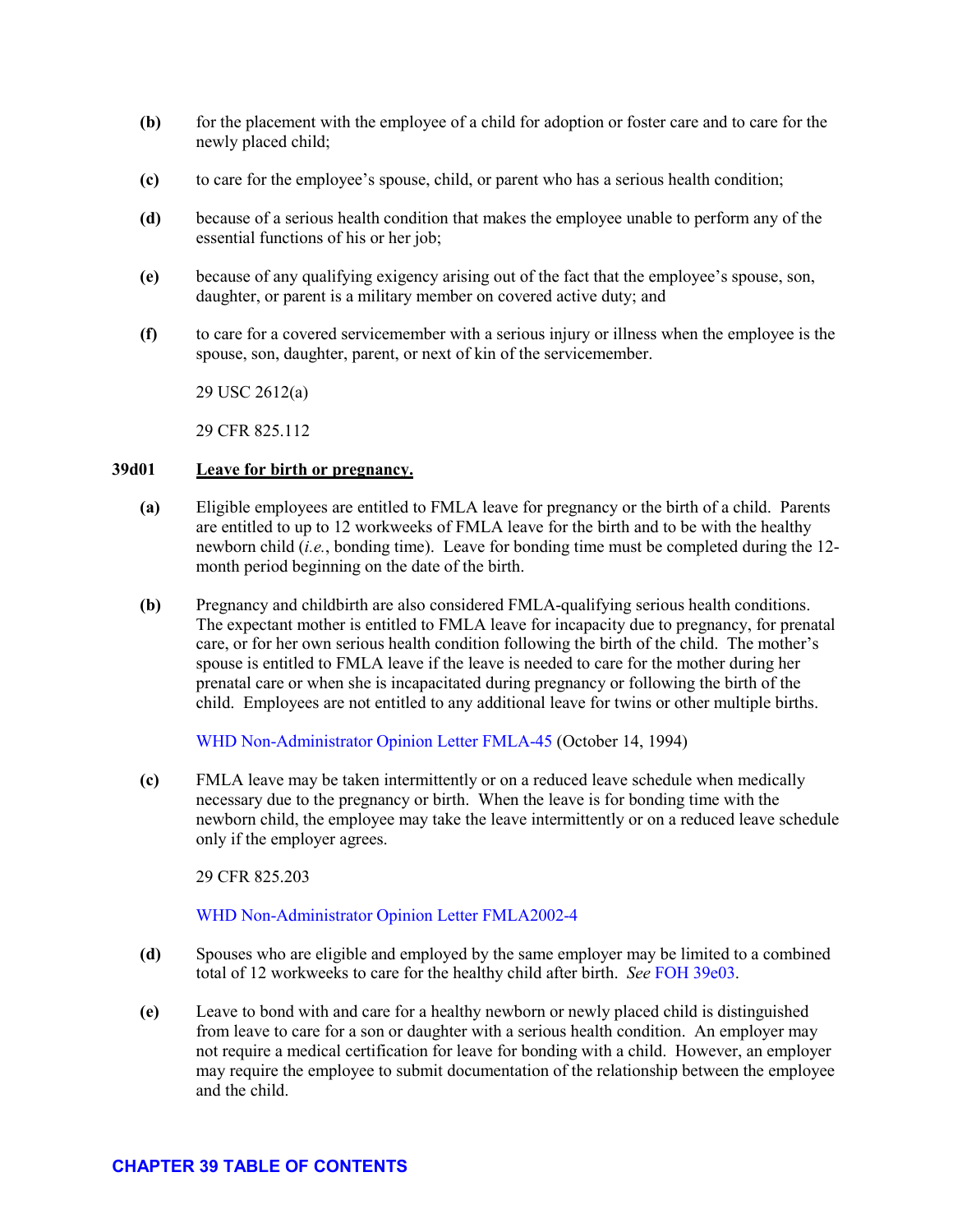29 CFR 825.122(k)

**(f)** The FMLA's definition of "son or daughter" includes a child of a person standing *in loco parentis* to the child. Therefore, an employee who will assume the responsibilities of a parent to the child may take FMLA leave for the birth of the child and to bond with the child during the first 12 months following the birth. *See* [FOH 39d03\(d\)\(4\).](#page-18-0) Whether an individual stands *in loco parentis* to a child depends on the particular facts of a given situation; however, a blood or legal relationship is not required. For example, an employee who is in a same-sex relationship and who will share equally in the raising of a child with the child's biological parent would be entitled to leave for the child's birth because he or she will stand *in loco parentis* to the child.

[Administrator's Interpretation No. 2010-3](https://www.dol.gov/whd/opinion/adminIntrprtn/FMLA/2010/FMLAAI2010_3.pdf)

[WHD Non-Administrator Opinion Letter FMLA-53](https://www.dol.gov/WHD/opinion/fmla/prior2002/FMLA-53.pdf) (December 29, 1994)

29 CFR 825.120

# [\[07/24/2018\]](http://esa.esa.dol.gov/whd/LawsRegs/FOH/Revisions/Revision758.pdf)

#### <span id="page-17-0"></span>**39d02 Leave for placement of a child for adoption or foster care.**

**(a)** Eligible employees are entitled to up to 12 workweeks of FMLA leave for placement with the employee of a son or daughter for adoption or foster care; such leave must be taken within 12 months of the placement. Adoption means legally and permanently assuming the responsibility of raising a child as one's own. Foster care is 24-hour care for children in substitution for, and away from, their parents or guardian. Such placements involve state action, voluntary or involuntary removal of the child from the parents or guardian, and an agreement between the state and foster family that the family will care for the child. FMLA leave may be taken for a foster care placement of any duration.

29 CFR 825.122(f) -(g)

[WHD Opinion Letter FMLA-84](https://www.dol.gov/whd/opinion/FMLA/prior2002/FMLA-84.pdf) (October 25, 1996)

- **(b)** Employees may take FMLA leave before the actual placement of a child if an absence from work is required for the placement or adoption to proceed. For example, FMLA leave may be taken for required counseling sessions, court appearances or consultations with an attorney or doctor representing the child.
- **(c)** Leave taken after the placement of a healthy child for adoption or foster care may be taken intermittently or on a reduced leave schedule only with the employer's agreement.
- **(d)** Multiple placements for adoption or foster care in a single leave year are separate FMLAqualifying events. However, employees are not entitled to more than 12 weeks of leave for any combination of qualifying reasons in a single leave year. *See* [FOH 39d09](#page-33-0) for special rules applicable to military caregiver leave. Leave for each individual child placed must be completed within 12 months of the date of the placement.

[WHD Opinion Letter FMLA-84](https://www.dol.gov/whd/opinion/FMLA/prior2002/FMLA-84.pdf) (October 25, 1996)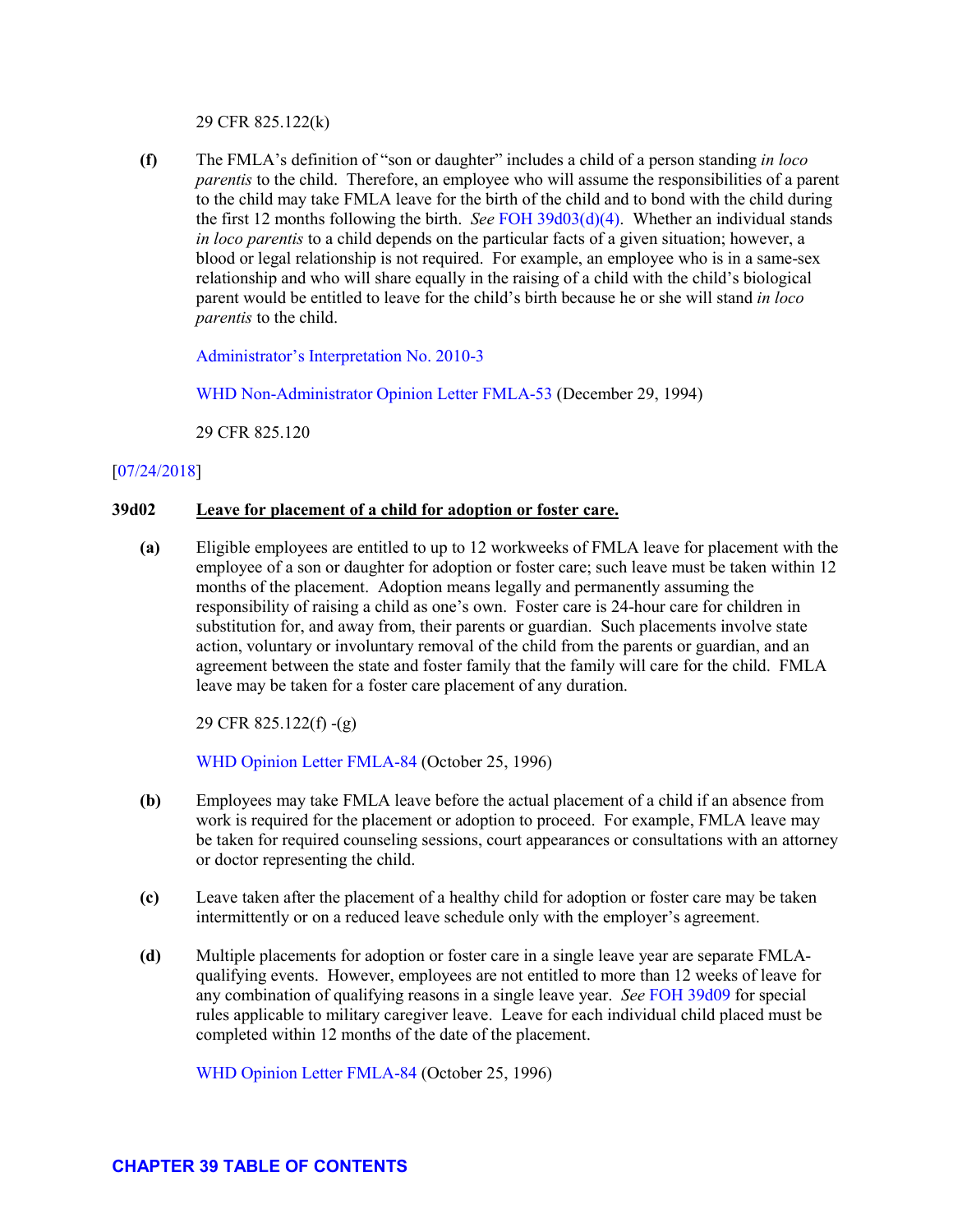**(e)** If a child is placed in a home for foster care and is subsequently adopted by the same family, only the placement for the foster care is an FMLA-qualifying event. The child would be newly placed at the time of the foster care placement rather than when the subsequent adoption occurs.

### [WHD Opinion Letter FMLA 2005-1-A](https://www.dol.gov/whd/opinion/FMLA/2005/2005_08_26_1A_FMLA.pdf)

**(f)** The FMLA's definition of "son or daughter" includes a child of a person standing *in loco parentis* to the child. Therefore, an employee who will assume the responsibilities of a parent to an adopted or foster child is entitled to FMLA leave to bond with the child during the first 12 months following the placement, regardless of blood or legal relationship. For example, if one member of an unmarried couple adopts a child, and the other member of the couple will be assuming the responsibilities of a parent towards the child, then both individuals would be entitled to take FMLA leave for the placement of the child. *See* [FOH 39d03\(d\)\(4\).](#page-18-0)

29 CFR 825.121

[Administrator's Interpretation No. 2010-3](https://www.dol.gov/whd/opinion/adminIntrprtn/FMLA/2010/FMLAAI2010_3.pdf)

### [\[07/24/2018\]](http://esa.esa.dol.gov/whd/LawsRegs/FOH/Revisions/Revision758.pdf)

### <span id="page-18-0"></span>**39d03 Leave to care for spouse, son, daughter, or parent with a serious health condition.**

- **(a)** An eligible employee is entitled to take up to 12 workweeks of FMLA leave in a 12-month period to care for a covered family member with a serious health condition. The employee must provide notice to the employer of the need for leave and provide requested certifications pursuant to 29 CFR 825.305.
- **(b)** An employee is entitled to take intermittent leave or a reduced leave schedule to care for a family member only when medically necessary. This may include not only a situation where the condition of the family member is intermittent but also where the employee is only needed intermittently—such as where other care is normally provided by others.

29 CFR 825.202(b)

- **(c)** The concept of "needed to care for" a family member encompasses both physical or psychological care, and may include one or more of the following:
	- (1) Providing psychological comfort and reassurance to a child, parent, or spouse receiving inpatient or home care
	- (2) Providing basic nutritional, medical, hygienic care of the family member who is unable to care for these needs him or herself
	- (3) Providing safety for the family member with a serious health condition who cannot safely be left alone
	- (4) Providing transportation to doctor appointments, therapy, or other treatments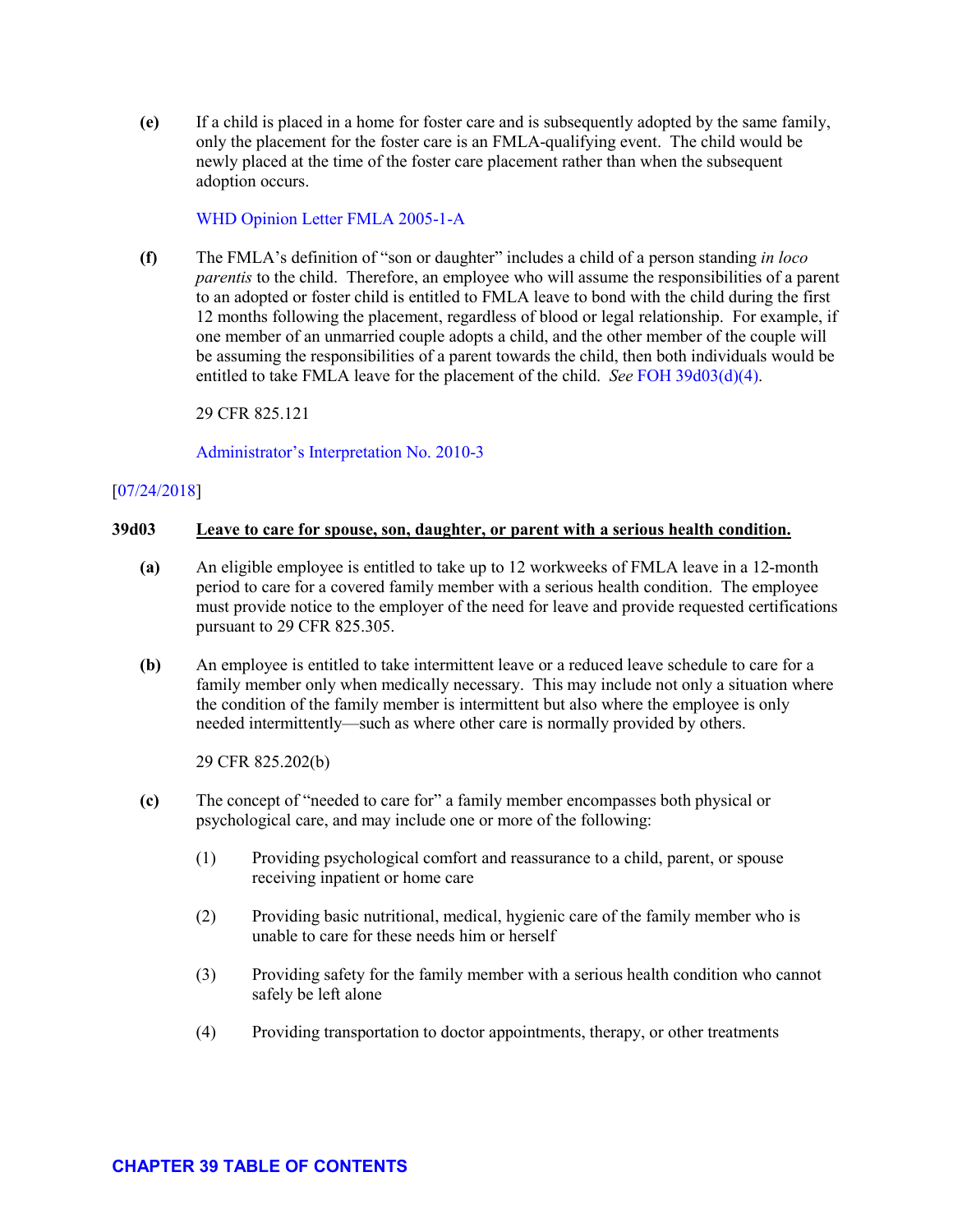(5) Attending care conferences during which the family member's health care provider discusses the family member's condition, immediate needs, incidents, and general well-being

29 CFR 825.124

[WHD Non-Administrator Opinion Letter FMLA-94](https://www.dol.gov/WHD/opinion/FMLA/prior2002/FMLA-94.pdf) (February 27, 1998)

### **(d) Definitions**

- (1) *Spouse*
	- a. Spouse means a husband or wife as defined or recognized in the state where the individual was married and includes individuals in a same-sex marriage or common law marriage.
	- b. Spouse also includes a husband or wife in a marriage that was validly entered into outside of the U.S. if the marriage could have been entered into in at least one state.

29 USC 2611(13)

29 CFR 825.122(b)

- (2) *Son or daughter* 
	- a. The FMLA defines a son or daughter as a biological, adopted, or foster child, a stepchild, a legal ward, or a child of a person standing *in loco parentis* who is under age 18; or 18 or older and incapable of self-care because of a physical or mental disability at the time that FMLA leave is to commence. It does not matter if the onset of the disability occurs before or after the son or daughter turns 18 for purposes of FMLA leave, provided that the disability exists and renders the adult child incapable of self-care at the time the employee's leave is to commence.

29 USC 2611(12)

29 CFR 825.122(d)

[Administrator's Interpretation No. 2013-1](https://www.dol.gov/whd/opinion/adminIntrprtn/FMLA/2013/FMLAAI2013_1.pdf)

b. Physical or mental disability

Physical or mental disability means a physical or mental impairment that substantially limits one or more of the major life activities of an individual. Regulations at 29 CFR 1630.2 (h) -(j), issued by the U.S. Equal Employment Opportunity Commission (EEOC) under the Americans with Disabilities Act (ADA), 42 U.S.C. 12101 *et seq.*, define these terms.

The Americans with Disabilities Act Amendments Act of 2008 (ADAAA) significantly broadened the scope of the ADA's definition of disability. Because the FMLA's definition of an adult son or daughter relies on the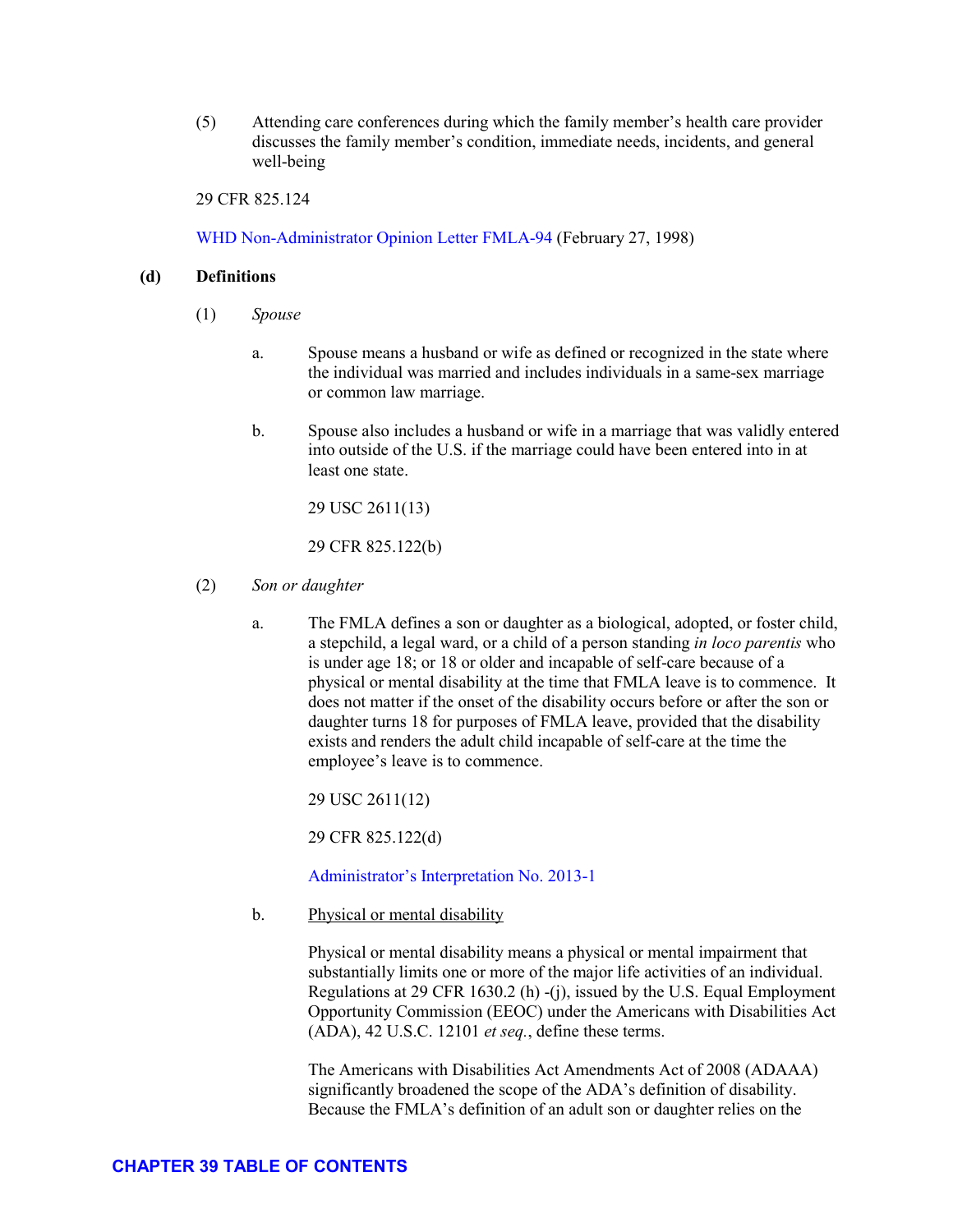ADA's definition of disability, the changes to the definition of disability set forth in the ADAAA and its implementing regulations apply to the definition of a son or daughter 18 years of age or older under the FMLA. *See* [Administrator's Interpretation No. 2013-1.](https://www.dol.gov/whd/opinion/adminIntrprtn/FMLA/2013/FMLAAI2013_1.pdf)

- **1.** "Substantially limits" does not require that the impairment prevents, or severely or significantly restricts, the individual in performing a major life activity.
- **2.** Major life activities include, but are not limited to, caring for oneself, performing manual tasks, seeing, hearing, eating, sleeping, walking, standing, lifting, bending, speaking, breathing, learning, reading, concentrating, thinking, communicating, interacting with others, and working. Major life activities also include the operation of major bodily functions, such as functions of the immune system, normal cell growth, and digestive, brain, respiratory, neurological and reproductive functions.
- **3.** The use of mitigating measures to ameliorate the effects of an impairment may not be considered when determining the limitations on a major life activity, except for the use of ordinary eyeglasses or contact lenses.
- **4.** An impairment that is episodic or in remission is a disability if the impairment would substantially limit a major life activity when active. Examples include, but are not limited to, multiple sclerosis, asthma, epilepsy, diabetes, lupus, post-traumatic stress disorder, and cancer in remission.
- **5.** There is no minimum duration of time required for an impairment to be considered a disability.
- **6.** The term disability is to be construed in favor of broad coverage when determining if an individual has a disability.
- **7.** The EEOC's regulations provide that some impairments will virtually always qualify as disabilities because, by their very nature, they substantially limit at least one major life activity. Impairments that should easily be concluded to be substantially limiting include deafness, blindness, intellectual disability, missing limbs or mobility impairments requiring the use of a wheelchair, autism, cancer, cerebral palsy, diabetes, epilepsy, multiple sclerosis, Human Immunodeficiency Virus (HIV) infection, muscular dystrophy, major depressive disorder, bipolar disorder, post-traumatic stress disorder, obsessive compulsive disorder, and schizophrenia.
- c. Incapable of self-care

Incapable of self-care means that the individual requires active assistance or supervision to provide daily self-care in three or more activities of daily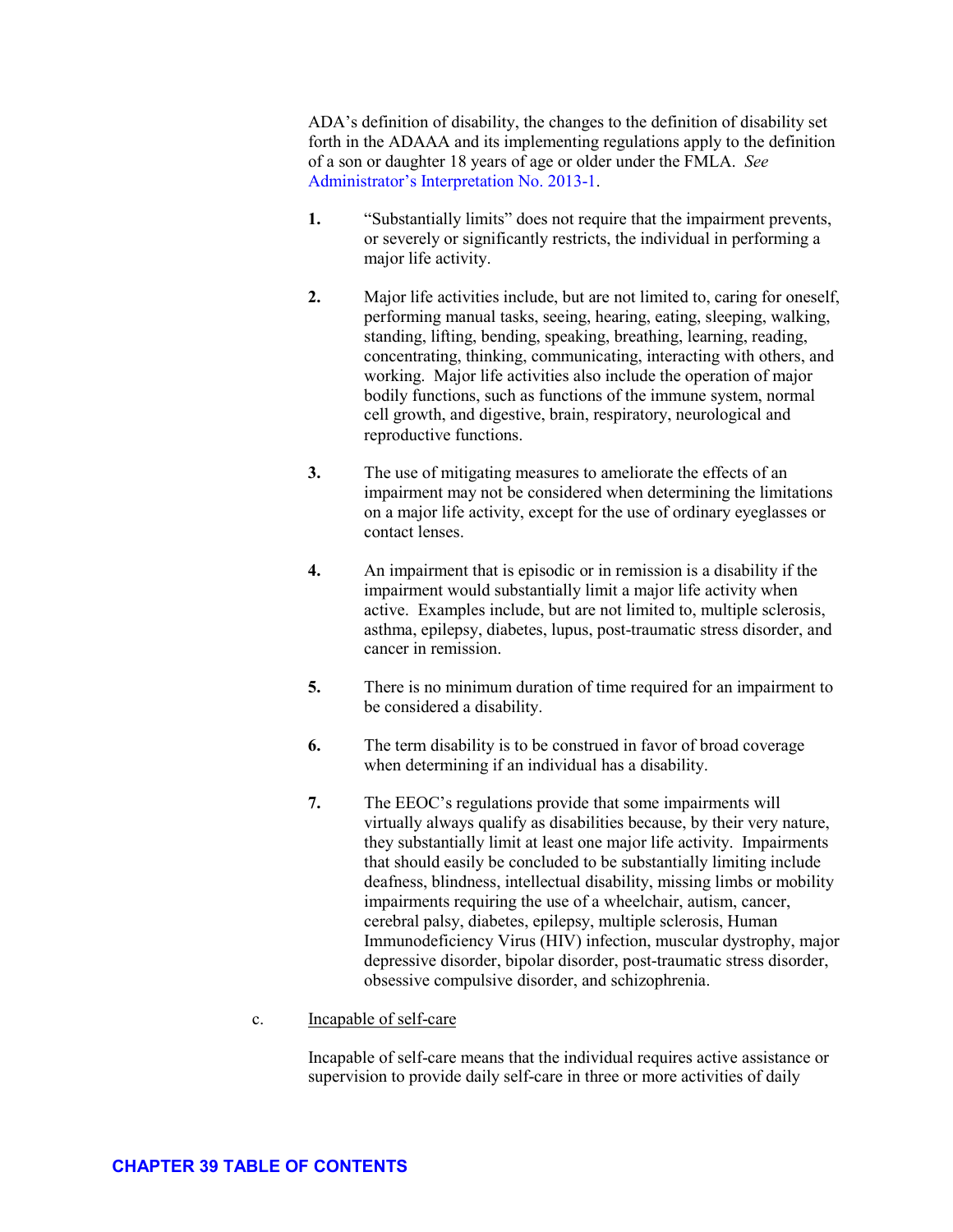living (ADLs) or instrumental activities of daily living (IADLs) due to a disability.

- **1.** ADLs include adaptive activities such as caring appropriately for one's grooming and hygiene, bathing, dressing, and eating.
- **2.** IADLs include cooking, cleaning, shopping, taking public transportation, paying bills, maintaining a residence, using telephones and directories, using a post office, etc.
- **3.** These lists of ADLs and IADLs are not exhaustive and additional activities should also be considered in determining whether an adult son or daughter is incapable of self-care due to a disability.
- **4.** The determination of whether an adult son or daughter is incapable of self-care is made based on the individual's condition at the time the employee requests leave. The determination should include, for example, the current effects of any episodic impairment.
- d. There are special definitions of "son and daughter" applicable to military family leave that are not limited by age. *See* 29 CFR 825.122(h) -(i).
- (3) *Parent*

Parent means a biological, adoptive, step or foster father or mother, or any other individual who stood *in loco parentis* to the employee when the employee was a son or daughter (as defined by the FMLA). This term does not include parents-in-law.

29 USC 2611(7)

29 CFR 825.122(c)

There is a special definition of "parent" applicable to military caregiver leave. *See* 29 CFR 825.122(j).

(4) *In loco parentis*

*In loco parentis* means in the place of a parent. An employee who stands *in loco parentis* to a child is entitled to leave for bonding purposes or if leave is needed to care for the child with a serious health condition. An eligible employee is also entitled to FMLA leave to care for someone who stood *in loco parentis* to the employee when he or she was a child. Whether an *in loco parentis* relationship exists is dependent upon the specific facts of the case. Factors to be looked at in determining whether an *in loco parentis* relationship exists include:

- a. the age of the child;
- b. the degree to which the child is dependent on the person claiming *in loco parentis* status;
- c. the amount of support, if any, provided; and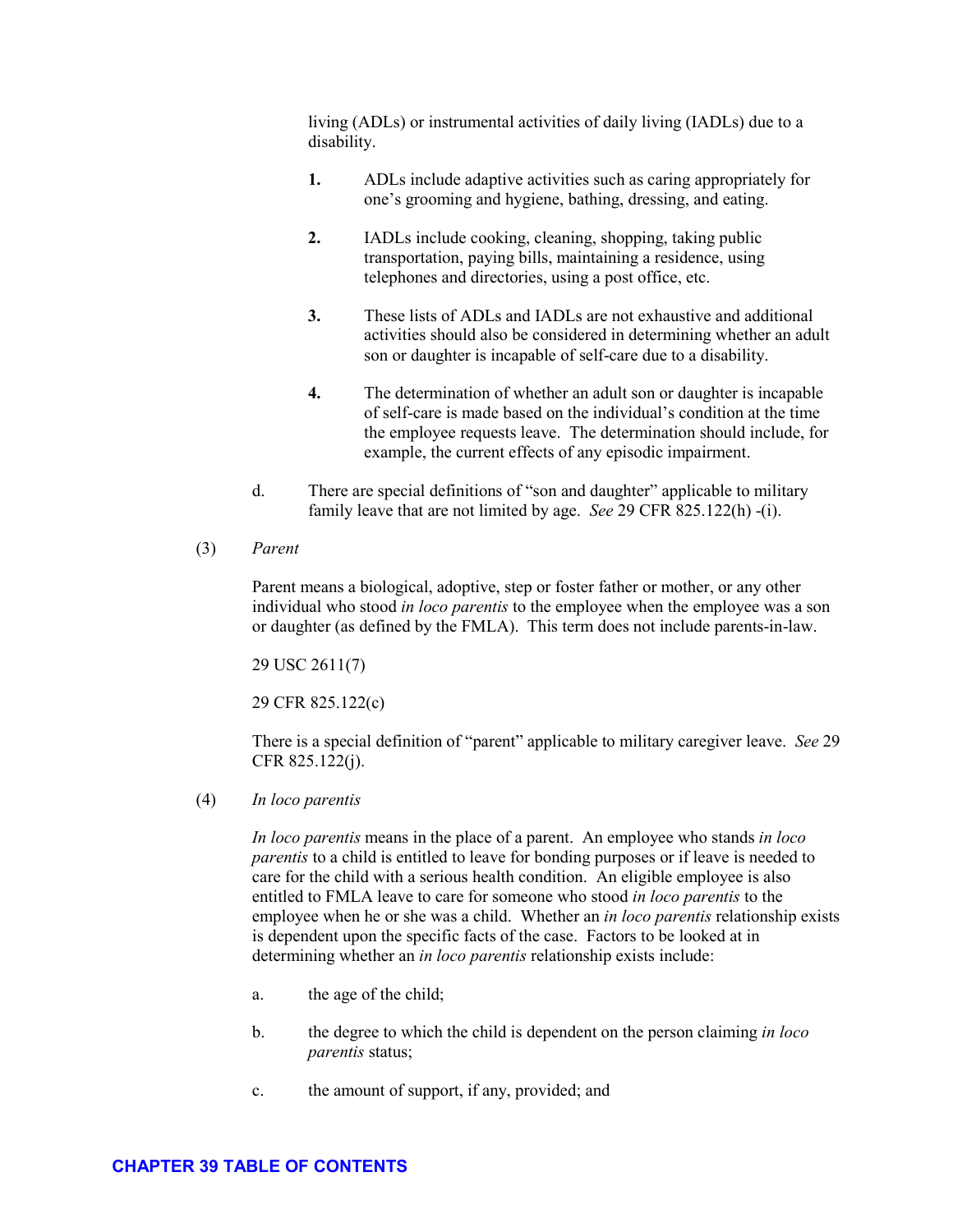d. the extent to which duties commonly associated with parenthood are exercised.

A blood or legal relationship is irrelevant to determining *in loco parentis* status. For example, an employee who will share equally in the raising of an adopted child with a same-sex partner, but who does not have a legal relationship with the child, stands *in loco parentis* to the child. In addition, the fact that a child has a biological mother and father does not prevent a finding that another individual stands *in loco parentis* to the child.

[Administrator's Interpretation No. 2010-3](https://www.dol.gov/whd/opinion/adminIntrprtn/FMLA/2010/FMLAAI2010_3.pdf)

# **(e) Leave for other family members**

- (1) Generally, an employee is not entitled to FMLA leave to care for other family members with serious health conditions, such as siblings, grandparents, grandchildren, or parents-in-law.
- (2) Exceptions may arise where the employee can document the existence of an *in loco parentis* relationship. For example, an employee may take FMLA leave to care for an aunt or uncle with a serious health condition if the aunt or uncle stood *in loco parentis* to the employee when the employee was a child. *See* [FOH 39d09\(b\)\(4\)](#page-33-0) for military caregiver "next of kin" definition.

[Administrator's Interpretation No. 2010-3](https://www.dol.gov/whd/opinion/adminIntrprtn/FMLA/2010/FMLAAI2010_3.pdf)

[WHD Non-Administrator Opinion Letter](https://www.dol.gov/WHD/opinion/FMLA/prior2002/FMLA-73.pdf) FMLA-73 (October 26, 1995)

[WHD Non-Administrator Opinion Letter](https://www.dol.gov/WHD/opinion/fmla/prior2002/FMLA-21.pdf) FMLA-21 (December 7, 1993)

# [\[07/24/2018\]](http://esa.esa.dol.gov/whd/LawsRegs/FOH/Revisions/Revision758.pdf)

#### <span id="page-22-0"></span>**39d04 Employee's own serious health condition.**

- **(a)** An eligible employee may take up to 12 workweeks of FMLA leave if he or she is unable to perform the functions of his or her job because of a serious health condition. An employee is unable to perform the functions of his or her position if the health care provider finds that the employee is unable to work at all or is unable to perform any one of the essential functions of the employee's position within the meaning of the ADA.
	- (1) An employee who must be absent from work to receive medical treatment for a serious health condition is considered to be unable to perform the essential functions of the position during the absence for treatment.
	- (2) An employee who suffers from a serious health condition that does not prevent him or her from performing the essential functions of the position is not entitled to FMLA leave. Similarly, an employee who cannot perform one or more of the essential functions of the position, but whose condition does not meet the statutory and regulatory definition of a serious health condition, is not entitled to FMLA leave.

29 CFR 825.123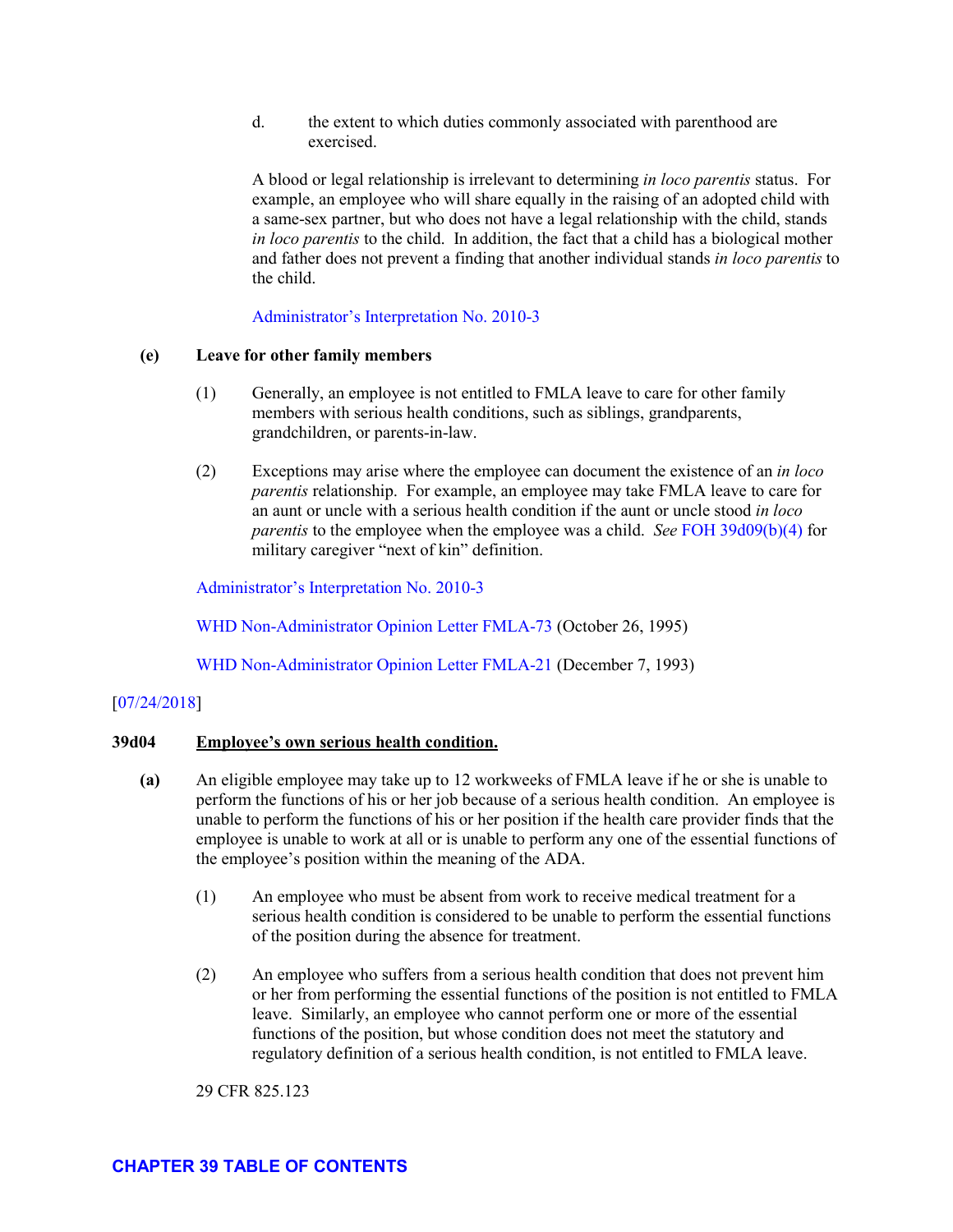### [WHD Non-Administrator Opinion Letter](https://www.dol.gov/WHD/opinion/FMLA/prior2002/FMLA-77.pdf) FMLA-77 (January 30, 1996)

**(b)** An employer may provide a statement of the essential functions of the employee's position held at the time notice is given or leave commenced, whichever is earlier, for the employee's health care provider to review during the medical certification process.

When such statement is provided, a sufficient medical certification must specify what functions of the employee's position the employee is unable to perform so that the employer can then determine whether the employee is unable to perform one or more essential functions of the position.

29 CFR 825.123(b)

### <span id="page-23-0"></span>**39d05 Documentation of relationship.**

- **(a)** For purposes of confirmation of family relationship, the employer may require the employee giving notice of the need for FMLA leave to provide reasonable documentation or statement of family relationship.
- **(b)** This documentation may take the form of a simple statement from the employee, a child's birth certificate, a court document, or other documentation connected with a foster care placement, such as the agreement between the state and the foster care provider. The employer is permitted to examine documentation, but the employee is entitled to the return of the official document submitted for this purpose.

29 CFR 825.122(k)

WHD [Opinion Letter FMLA-84](https://www.dol.gov/whd/opinion/FMLA/prior2002/FMLA-84.pdf) (October 25, 1996)

# <span id="page-23-1"></span>**39d06 Serious health condition.**

- **(a) General**
	- (1) *For FMLA purposes:* 
		- a. A "serious health condition" means an illness, injury, impairment, or physical or mental condition that involves inpatient care or continuing treatment.
		- b. "Incapacity" means the inability to work, attend school, or perform other regular daily activities due to a serious health condition or its treatment or recovery.
		- c. "Treatment" includes examinations to determine if a serious health condition exists, evaluations of the condition, and actual treatment by or under the supervision of a health care provider to resolve or alleviate the condition. An examination or treatment requires a visit to the health care provider to qualify under the FMLA; a telephone conversation is not sufficient. Treatment does not include routine physical, eye, or dental exams.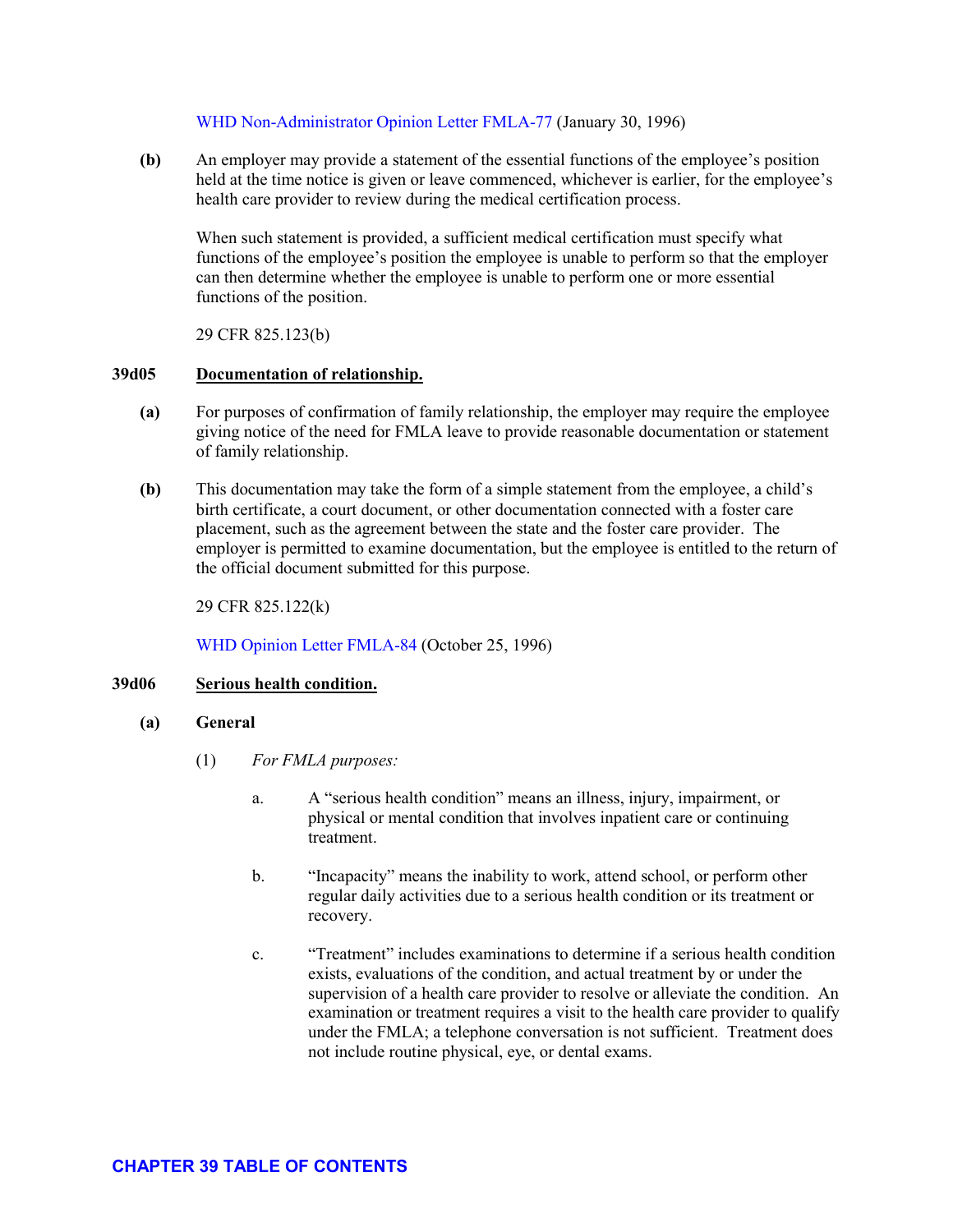(2) The FMLA is not intended to cover short-term conditions for which treatment and recovery are very brief. Unless complications arise, the following conditions generally will not meet the definition of an FMLA serious health condition: the common cold, the flu, ear aches, upset stomach, minor ulcers, headaches other than migraine, routine dental or orthodontia problems, periodontal disease, etc.

The objective test defining what constitutes a serious health condition under the FMLA is controlling. Common ailments such as those listed above ordinarily will not qualify for FMLA leave because they generally will not satisfy these regulatory criteria.

73 FR 67934

73 FR 67946

(3) Conditions for which cosmetic treatments are administered, such as for acne or plastic surgery, do not qualify unless inpatient hospital care is required or complications develop that result in the condition meeting the definition of a serious health condition.

29 USC 2611(11)

29 CFR 825.113

# **(b) Inpatient care**

Inpatient care means an overnight stay in a hospital, hospice, or residential medical care facility, including any period of incapacity or any subsequent treatment in connection with such inpatient care.

29 CFR 825.114

# **(c) Continuing treatment**

A serious health condition involving continuing treatment by a health care provider includes any one of the following:

- (1) *Incapacity and treatment* 
	- a. A period of incapacity of more than 3 consecutive, full calendar days, and any subsequent treatment or period of related incapacity that also involves:
		- **1.** an in-person treatment by a health care provider within 7 days of the first day of incapacity followed by at least one more in-person treatment within 30 days, unless extenuating circumstances exist; or
		- **2.** an in-person treatment by a health care provider within 7 days of the first day of incapacity which results in a regimen of continuing treatment under the supervision of the health care provider.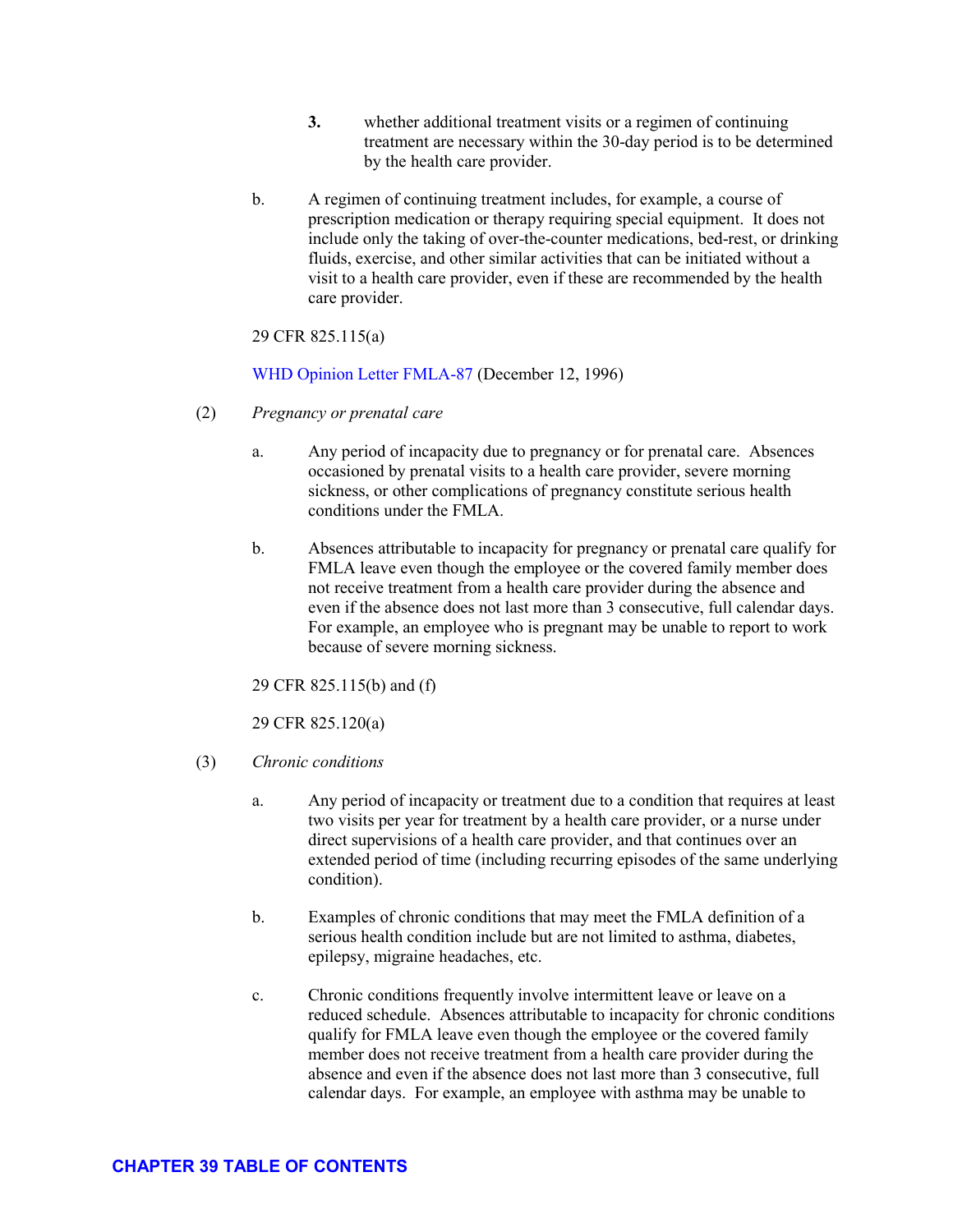report for work due to the onset of an asthma attack or because the employee's health care provider has advised the employee to stay home when the pollen count exceeds a certain level.

29 CFR 825.115(c) and (f)

- (4) *Permanent or long-term conditions* 
	- a. A period of incapacity that is permanent or long-term due to a condition for which treatment may not be effective.
	- b. The employee or family member must be under the continuing supervision of, but need not be receiving active treatment by, a health care provider.
	- c. Examples of permanent or long-term conditions include but are not limited to Alzheimer's, a severe stroke, or the terminal stages of a disease.

# 29 CFR 825.115(d)

- (5) *Conditions requiring multiple treatments*
	- a. Any period of absence to receive multiple treatments (or a period of recovery from treatments) by a health care provider, or under the orders of a health care provider, for:
		- **1.** restorative surgery after an accident or other injury; or
		- **2.** a condition that would likely result in a period of incapacity of more than 3 consecutive, full calendar days in the absence of medical intervention or treatment.
	- b. Examples of such conditions may include but are not limited to chemotherapy or radiation for cancer, physical therapy for severe arthritis, or dialysis for kidney disease.

29 CFR 825.115(e)

# [\[07/24/2018\]](http://esa.esa.dol.gov/whd/LawsRegs/FOH/Revisions/Revision758.pdf)

#### <span id="page-26-0"></span>**39d07 Treatment for substance abuse.**

- **(a)** Treatment for substance abuse may be a serious health condition for purposes of the FMLA if the regulatory definition of a serious health condition is met. FMLA leave, however, may only be taken for treatment for substance abuse that is provided by a health care provider or by a provider of health care services on referral by a health care provider. Absence because of the employee's use of the substance, rather than treatment, does not qualify for FMLA leave.
- **(b)** Treatment for substance abuse does not prevent an employer from taking employment action against an employee. The employer may not take action against an employee because the employee has exercised the right to take the FMLA for treatment. If, however, the employer has an established policy applied in a nondiscriminatory manner that has been communicated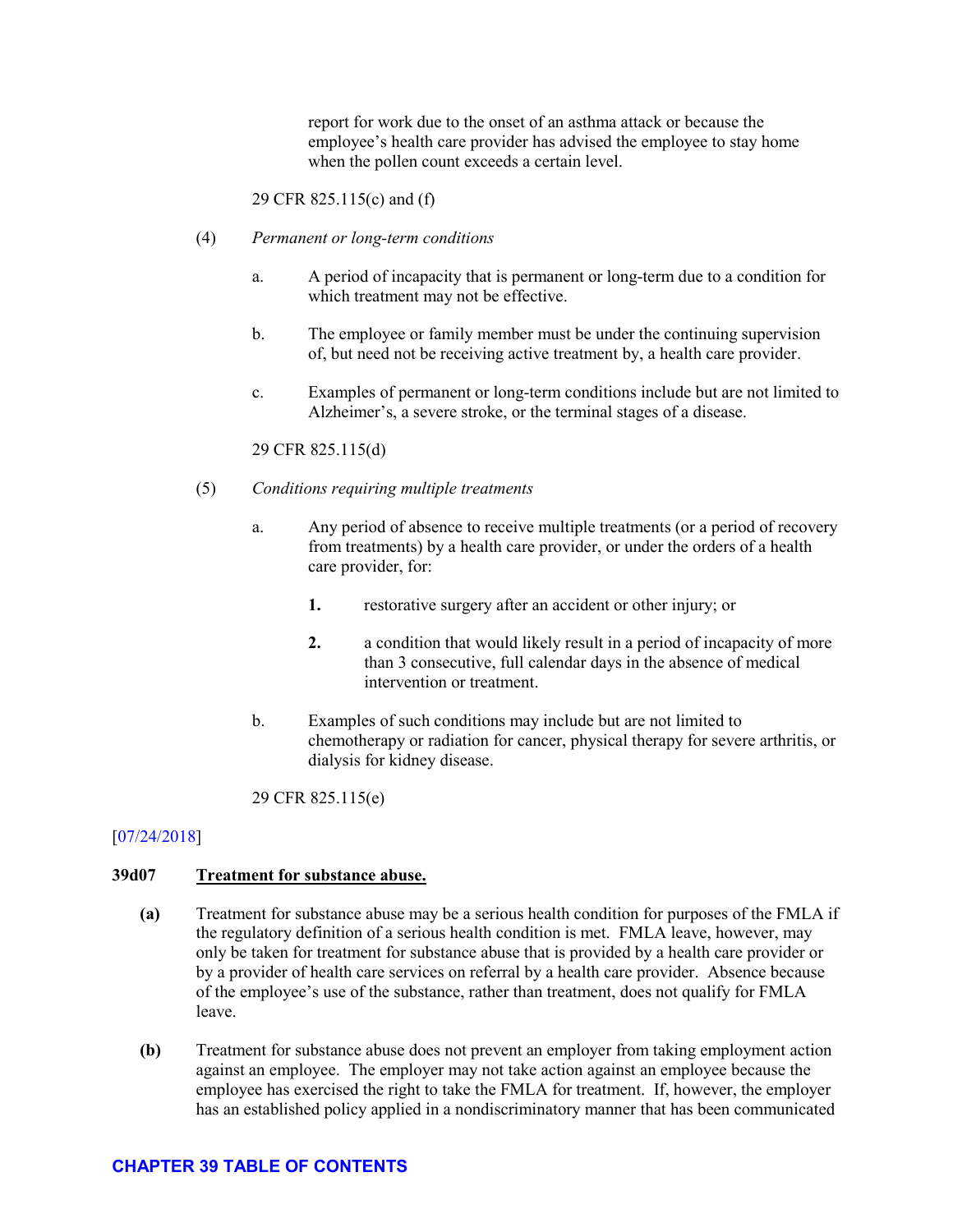to all employees that provides that under certain circumstances an employee may be terminated for substance abuse, an employee may be terminated pursuant to that policy whether or not the employee is presently taking FMLA leave.

**(c)** An employee may take FMLA leave to care for a covered family member who is receiving treatment for substance abuse and the employer may not take action against the employee for such leave.

29 CFR 825.119

[WHD Non-Administrator Opinion Letter](https://www.dol.gov/WHD/opinion/FMLA/prior2002/FMLA-69.pdf) FMLA-69 (July, 21, 1995)

[WHD Non-Administrator Opinion Letter](https://www.dol.gov/WHD/opinion/FMLA/prior2002/FMLA-59.pdf) FMLA-59 (April 28, 1995)

[WHD Non-Administrator Opinion Letter](https://www.dol.gov/WHD/opinion/fmla/prior2002/FMLA-27.pdf) FMLA-27 (January 31, 1994)

### [\[07/24/2018\]](http://esa.esa.dol.gov/whd/LawsRegs/FOH/Revisions/Revision758.pdf)

### <span id="page-27-0"></span>**39d08 Qualifying exigency leave.**

#### **(a) General**

Eligible employees may take FMLA leave for qualifying exigencies arising from the fact that the employee's spouse, son, daughter, or parent (the military member) is on covered active duty or call to covered active duty status (or has been notified of an impending call or order to covered active duty) in the Armed Forces.

29 USC 2612(a)(1)(E)

29 CFR 825.126(a)

- (1) *Covered active duty*
	- a. Members of the Regular Armed Forces

Covered active duty or call to covered active duty status in the case of a member of the Regular Armed Forces means duty during the deployment of the member with the Armed Forces to a foreign country. "Armed Forces" is defined pursuant to 10 USC 101(a)(4) as the Army, Navy, Air Force, Marine Corps and Coast Guard and does not include the National Oceanic and Atmospheric Administration Commissioned Corps and the U.S. Public Health Service Commissioned Corps.

29 USC 2611(14)(A)

29 CFR 825.126(a)(1)

b. Members of the Reserve components

Covered active duty or call to covered active duty status in the case of a member of the Reserve components of the Armed Forces means duty during the deployment of the member with the Armed Forces to a foreign country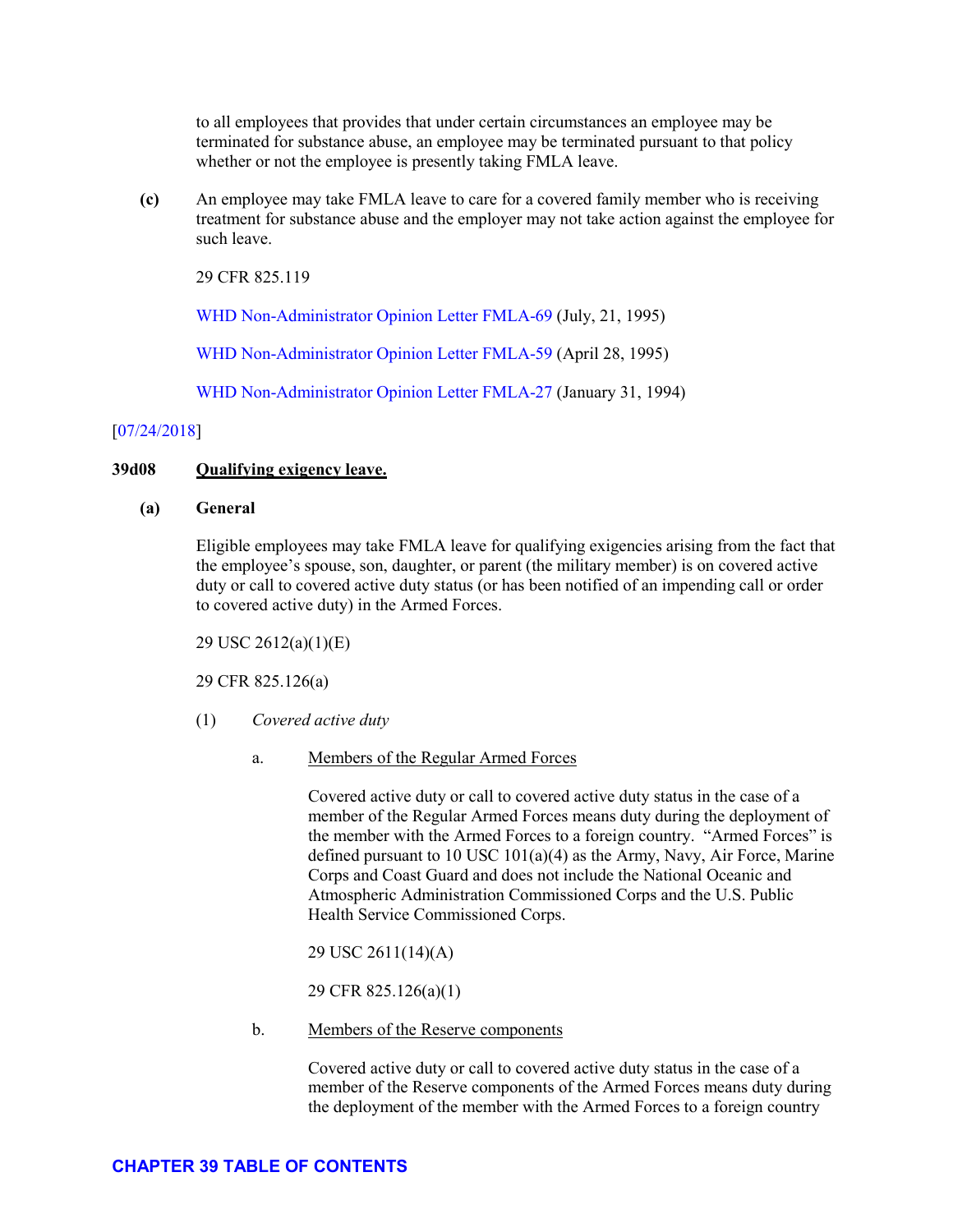# after

#### prior to

| 39a00 | Statutory and regulatory provisions. |
|-------|--------------------------------------|
| 39a01 | Geographical scope.                  |
| 39a02 | FMLA protections.                    |
| 39a03 | Waiver of rights.                    |

| 39b00 | General.                            |
|-------|-------------------------------------|
| 39b01 | Joint employment.                   |
| 39b02 | Successor in interest.              |
| 39b03 | Public agencies: general.           |
| 39b04 | Public agencies: Federal Government |
| 39b05 | Schools.                            |
| 39b06 | Members of the military.            |

| 39c00 | General.                              |
|-------|---------------------------------------|
| 39c01 | 12 months of service.                 |
| 39c02 | Hours of service: general.            |
| 39c03 | Employees within 75 miles.            |
| 39c04 | Temporary employees jointly employed. |
|       |                                       |

| 39d00 | Qualifying reasons for FMLA leave. |
|-------|------------------------------------|

- 39d01 Leave for birth or pregnancy.
- Leave for placement of a child for adoption or foster care. 39d02
- Leave to care for spouse, son, daughter, or parent with a serious health condition. 39d03
- Employee's own serious health condition. 39d04
- Documentation of relationship. 39d05
- Serious health condition. 39d06
- Treatment for substance abuse. 39d07
- Qualifying exigency leave. 39d08
- 39d09 Military caregiver leave.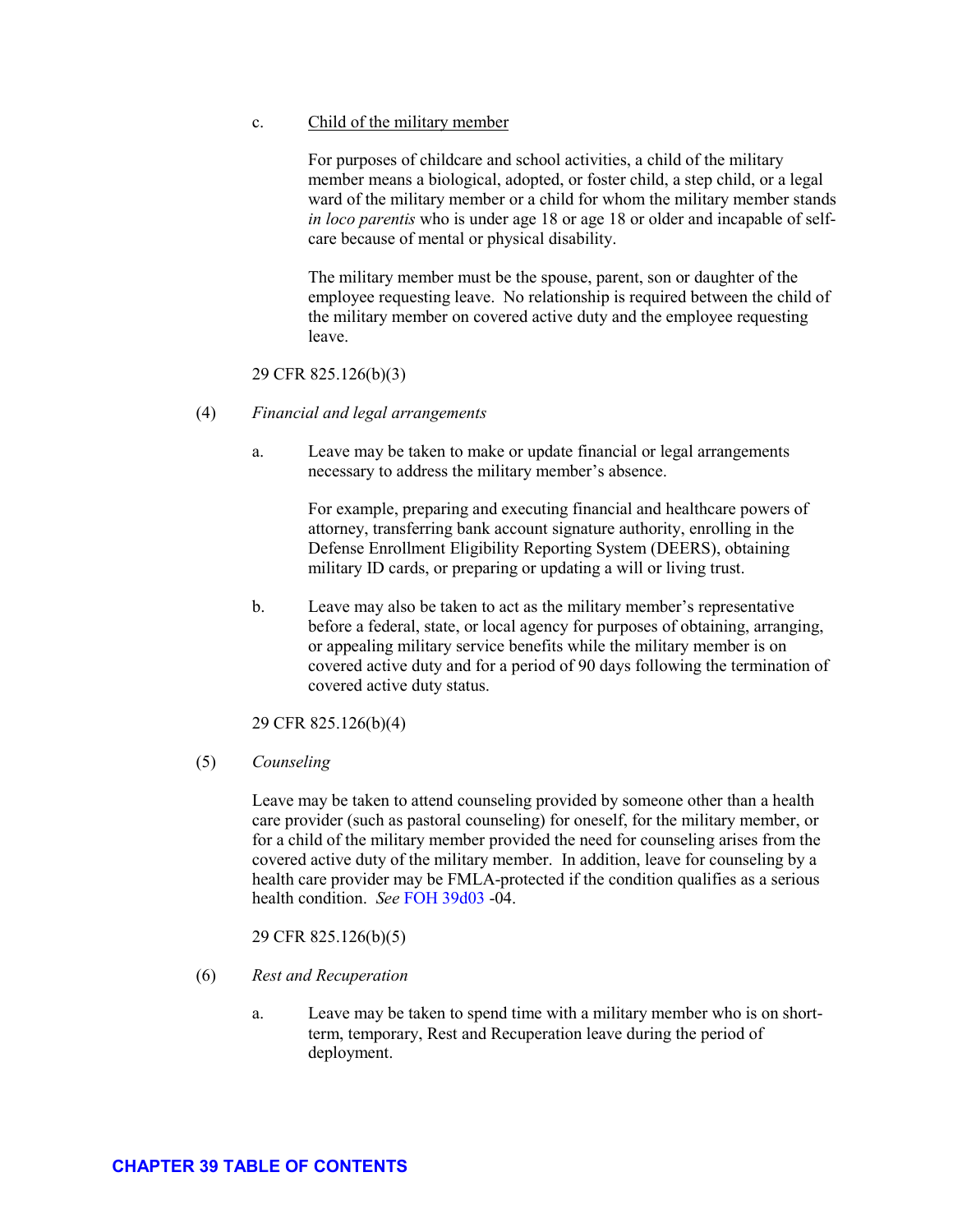- b. Leave taken for this purpose may be taken for a period of up to 15 calendar days. Leave for this reason is available beginning on the first day of the military member's Rest and Recuperation leave and must be taken within the period of time specified in the military member's Rest and Recuperation leave orders.
- c. The employee may take this leave in a continuous block of time or intermittently during the period of the military member's Rest and Recuperation leave.
- d. An employer may request a copy of the military member's Rest and Recuperation orders, or other documentation from the military indicating that the military member has been granted Rest and Recuperation leave and the date of the Rest and Recuperation leave, to determine the employee's specific leave period for this type of qualifying exigency leave. *See* 29 CFR 825.309(b)(6).

29 CFR 825.126(b)(6)

- (7) *Post-deployment activities*
	- a. Events and briefings

Leave may be taken to attend arrival ceremonies, reintegration briefings and events, and any other official ceremony or program sponsored by the military for a period of 90 days following the termination of the military member's covered active duty.

b. Death of the military member

Leave may be taken to address issues that arise from the death of the military member while on covered active duty. Such leave may include meeting and recovering the body of the military member, making funeral arrangements, and attending funeral services.

29 CFR 825.126(b)(7)

- (8) *Parental care*
	- a. Arranging alternative care

Leave may be taken to arrange for alternative care for a parent of the military member when the parent is incapable of self-care and the covered active duty or call to covered active duty of the military member necessitates a change in the existing care arrangement.

b. Providing care

Leave may be taken to provide care on an urgent, immediate need basis for a parent of a military member when the parent is incapable of self-care and the need to provide such care arises out of the military member's covered active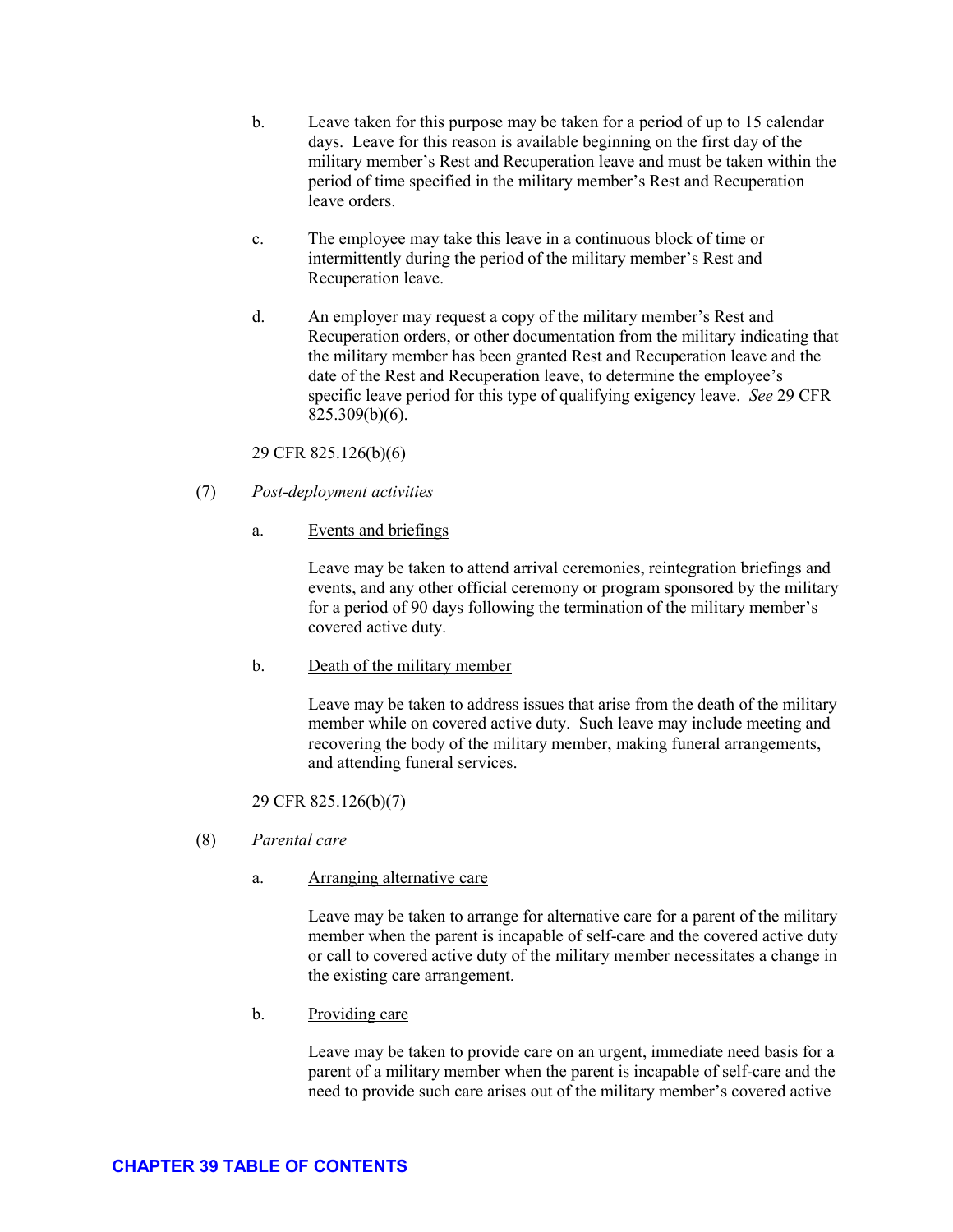duty. FMLA leave is *not available* for routine, regular, or everyday care of the military member's parent.

c. Admitting or transferring to a care facility

Leave may be taken to admit or transfer a parent of the military member to a care facility when the parent is incapable of self-care and the admittance or transfer is necessitated by the covered active duty of the military member.

### d. Attending meetings

Leave may be taken to attend meetings with staff at a care facility for a parent of the military member, such as meetings with hospice or social service providers, when the parent is incapable of self-care and such meetings are necessitated by the covered active duty of the military member. FMLA leave is *not available* for routine or regular meetings.

### e. Parent of the military member

For purposes of parental care leave, a parent of the military member means a biological, adoptive, step, or foster father or mother, or any other individual who stood *in loco parentis* to the military member when the member was under 18 years of age.

The military member must be the spouse, parent, son, or daughter of the employee requesting leave. No relationship is required between the parent of the military member on covered active duty and the employee requesting leave.

f. Incapable of self-care

For purposes of leave for parental care, the parent of the military member must be incapable of self-care.

- **1.** A parent who is incapable of self-care means that the parent requires active assistance or supervision to provide daily self-care in three or more of the ADLs or IADLs.
- **2.** ADLs include, but are not limited to, adaptive activities such as caring appropriately for one's grooming and hygiene, bathing, dressing, and eating. IADLs include, but are not limited to, cooking, cleaning, shopping, taking public transportation, paying bills, maintaining a residence, using telephones and directories, using a post office, etc.

# 29 CFR 825.126(b)(8)

(9) *Additional activities* 

Leave may be taken to address events other than those listed above which arise out of the military member's covered active duty provided that the employee and employer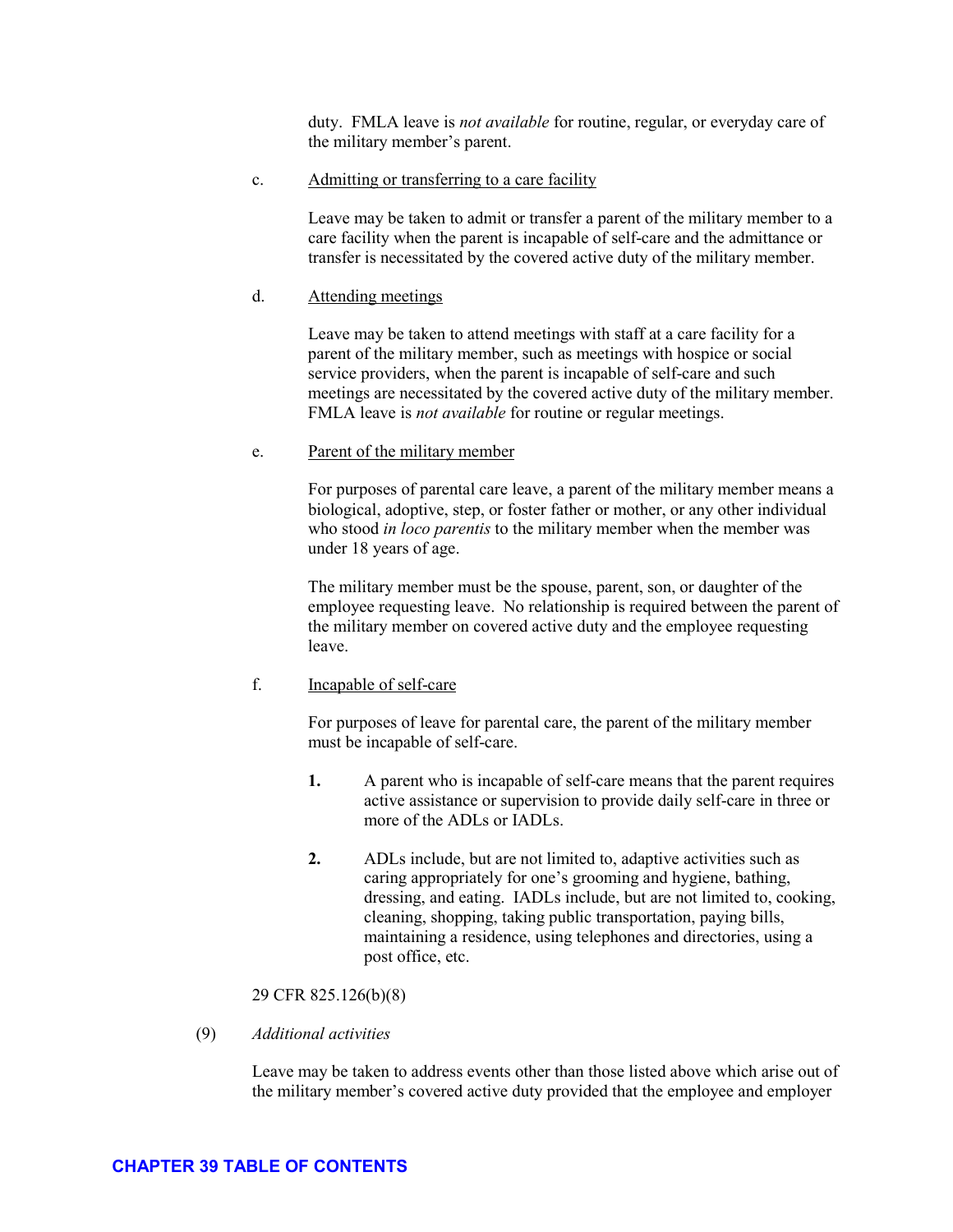agree the leave will qualify as an exigency and agree to the timing and duration of such leave.

29 CFR 825.126(b)(9)

### <span id="page-33-0"></span>**39d09 Military caregiver leave.**

# **(a) General**

(1) Eligible employees who are the spouse, parent, son, daughter, or next of kin of a covered servicemember with a serious injury or illness are entitled to up to 26 workweeks of FMLA leave in a single 12-month period to care for that covered servicemember. Covered servicemembers include current members of the Regular or Reserve components of the Armed Forces and certain veterans.

29 USC 2611(15)

29 USC 2612(a)(3)

Employers were not required to provide military caregiver leave for the care of a veteran until the Department defined a qualifying serious injury or illness of a veteran through regulations and those regulations became effective. Regulations defining a qualifying serious injury or illness of a veteran became effective on 03/08/2013.

78 FR 8834

78 FR 8848

A covered servicemember means:

a. Current servicemember

A current member of the Armed Forces of the U.S., including a member of the National Guard or Reserves; who has a serious injury or illness for which he or she is undergoing medical treatment, recuperation, or therapy; is in outpatient status; or is on the temporary disability retired list for a serious injury or illness.

29 USC 2611(15)(A)

29 CFR 825.127(b)(1)

b. Veteran

A veteran who is undergoing medical treatment, recuperation, or therapy for a serious injury or illness and who was a member of the Armed Forces, including a member of the National Guard or Reserves, and was discharged or released under conditions other than dishonorable at any time during the period of 5 years preceding the date on which the employee first takes leave to care for the veteran (the 5-year period).

**1. Veteran discharged on or after 03/08/2013**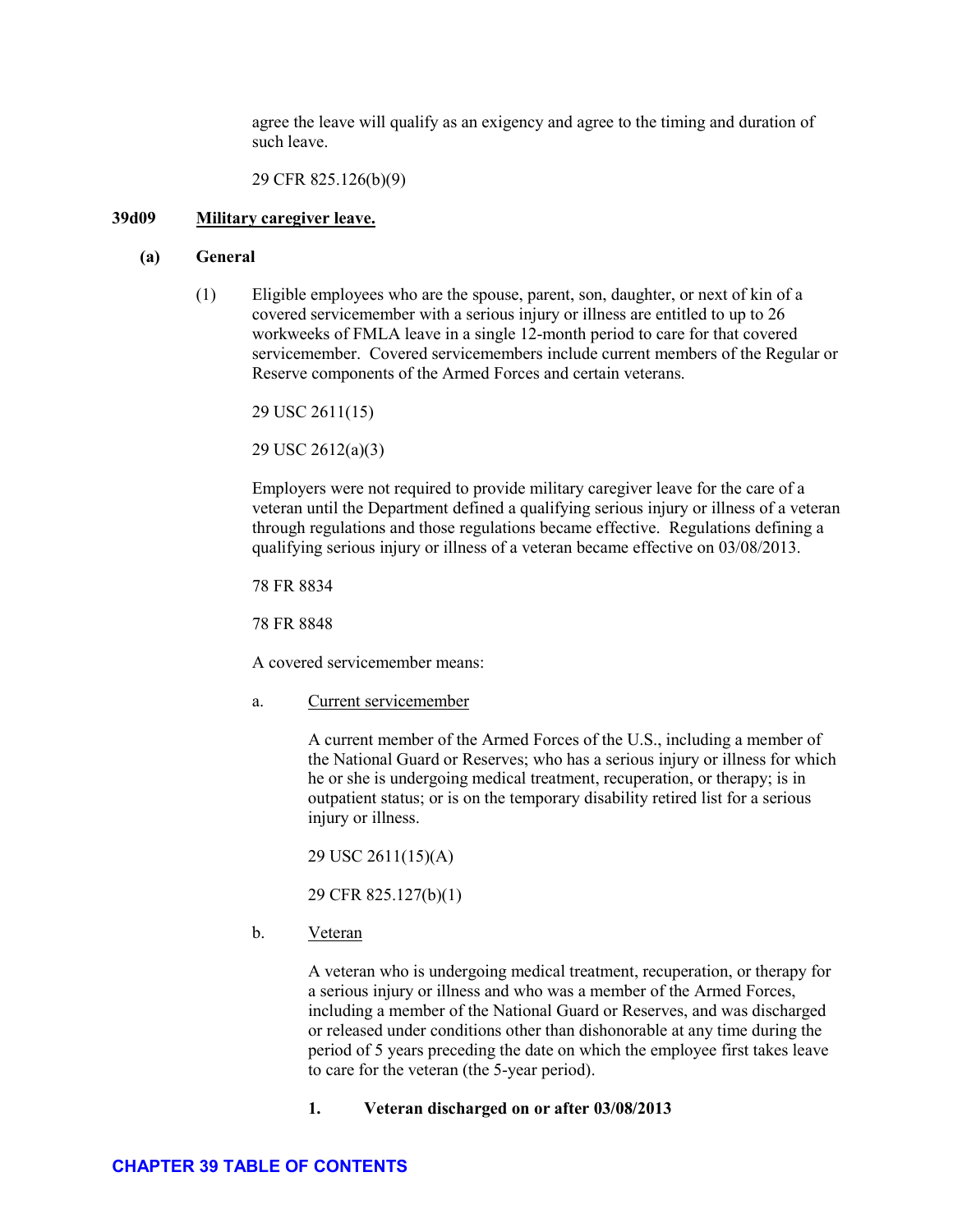For a veteran discharged on or after 03/08/2013, the 5-year period for FMLA military caregiver leave begins on the date of discharge.

# **2. Veteran discharged between 10/28/2009 and 03/08/2013**

For a veteran discharged between 10/28/2009 and 03/08/2013, the 5 year period for FMLA military caregiver leave begins on 03/08/2013.

# **3. Veteran discharged before 10/28/2009**

For a veteran discharged before 10/28/2009, the period between 10/28/2009 and 03/08/2013 does not count toward the determination of the 5-year period for covered veteran status.

In this case, the veteran will have the same amount of time available on 03/08/2013 as he or she would have had on 10/28/2009.

- **A.** For example, if a servicemember retired on 10/28/2007, he or she would have had 3 years remaining of the 5-year period on 10/28/2009. Therefore, the family member requesting FMLA leave will have 3 years to begin military caregiver leave starting on 03/08/2013.
- **B.** However, if a servicemember was discharged on 12/01/2003, the discharge would have occurred more than 5 years prior to 10/28/2009 and the veteran would not be a covered veteran for military caregiver leave purposes.

29 USC 2611(15)(B)

29 CFR 825.127(b)(2)

- (2) *A serious injury or illness for a covered servicemember is:*
	- a. *Current servicemember's serious injury or illness*
		- **1.** an injury or illness incurred in the line of duty on active duty that may render the servicemember medically unfit to perform the duties of his or her office, grade, rank, or rating; or
		- **2.** an injury or illness that existed before the beginning of the servicemember's active duty and was aggravated by service in line of duty on active duty in the Armed Forces that may render the member medically unfit to perform the duties of his or her office, grade, rank, or rating.

29 USC 2611(18)(A)

29 CFR 825.127(c)(1)

b. Veteran's serious injury or illness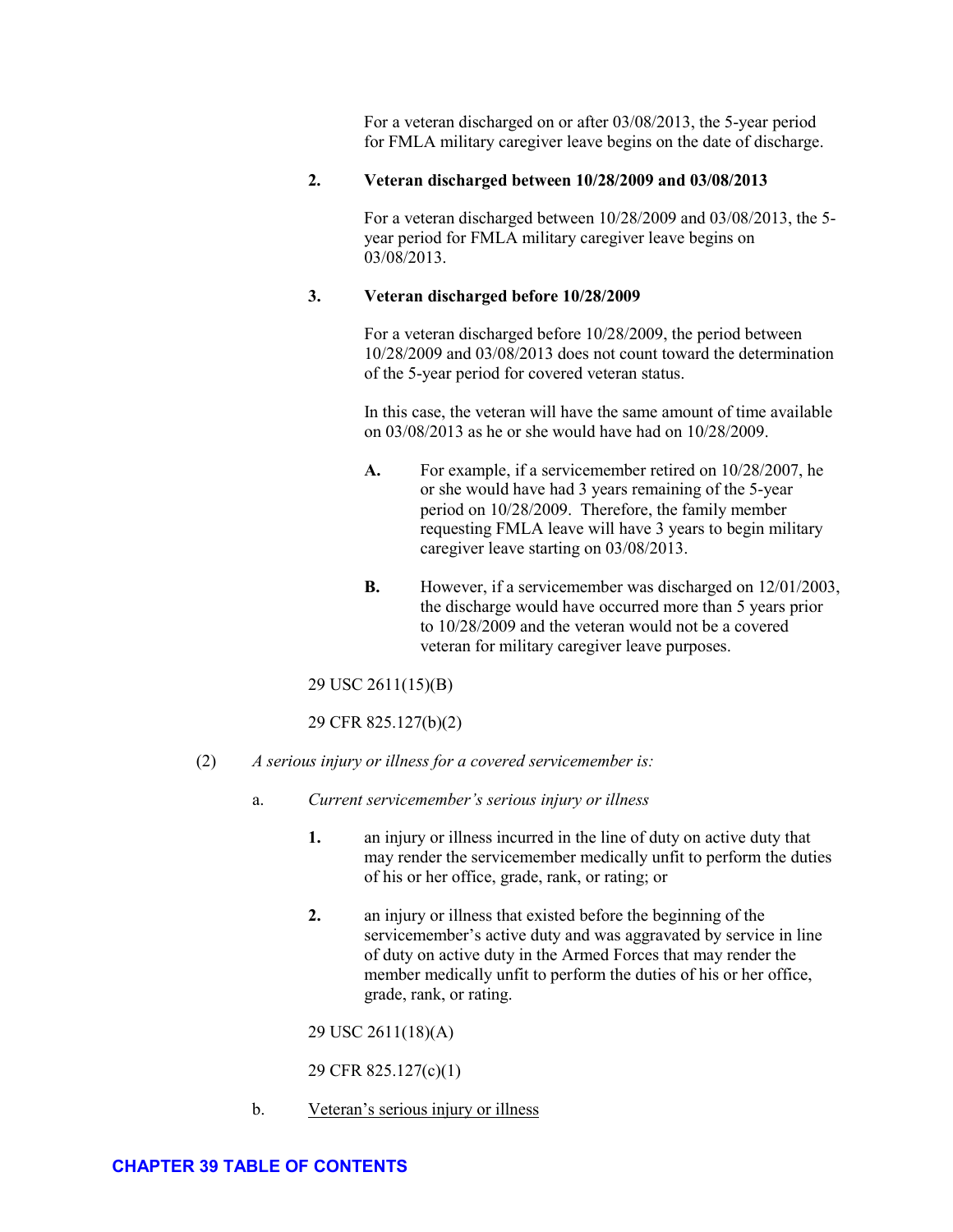- **1.** an injury or illness incurred in the line of duty on active duty that that manifested itself before or after the servicemember became a veteran and that is:
	- **A.** a continuation of a serious injury or illness that was incurred or aggravated when the veteran was a member of the Armed Forces and rendered the servicemember unable to perform the duties of the servicemember's office, grade, rank, or rating; *or*
	- **B.** a physical or mental condition for which the veteran has received a U.S. Department of Veterans Affairs Service-Related Disability Rating (VASRD) of 50 percent or greater, and the VASRD rating is based, in whole or in part, on the condition precipitating the need for military caregiver leave; *or*
	- **C.** a physical or mental condition that substantially impairs the veteran's ability to work because of a disability or disabilities related to military service, or would do so absent treatment; *or*
	- **D.** an injury that is the basis for the veteran's enrollment in the Department of Veterans Affairs Program of Comprehensive Assistance for Family Caregivers.
- **2.** an injury or illness that existed before the beginning of the member's active duty and was aggravated by service in line of duty on active duty in the Armed Forces that otherwise meets any of the definitions in FOH 39d09(a)(2)b.1.A. -D. above.

29 USC 2611(18)(B)

29 CFR 825.127(c)(2)

- (3) *26 workweeks of leave in a 12-month period* 
	- a. The single 12-month period for military caregiver leave begins on the first day the employee takes FMLA leave to care for a covered servicemember and ends 12 months after that date, regardless of the method used by the employer to determine the employee's 12 workweeks of leave entitlement for other FMLA-qualifying reasons.

For example, if an employee first takes military caregiver leave beginning 06/01/2013, the employee's single 12-month period for military caregiver leave is 06/01/2013 through 05/31/2014, regardless of the fact that the employer may use the calendar year for tracking FMLA leave usage.

If an employee does not take all of his or her 26 workweeks to care for a covered servicemember during this single 12-month period, the remaining leave is forfeited.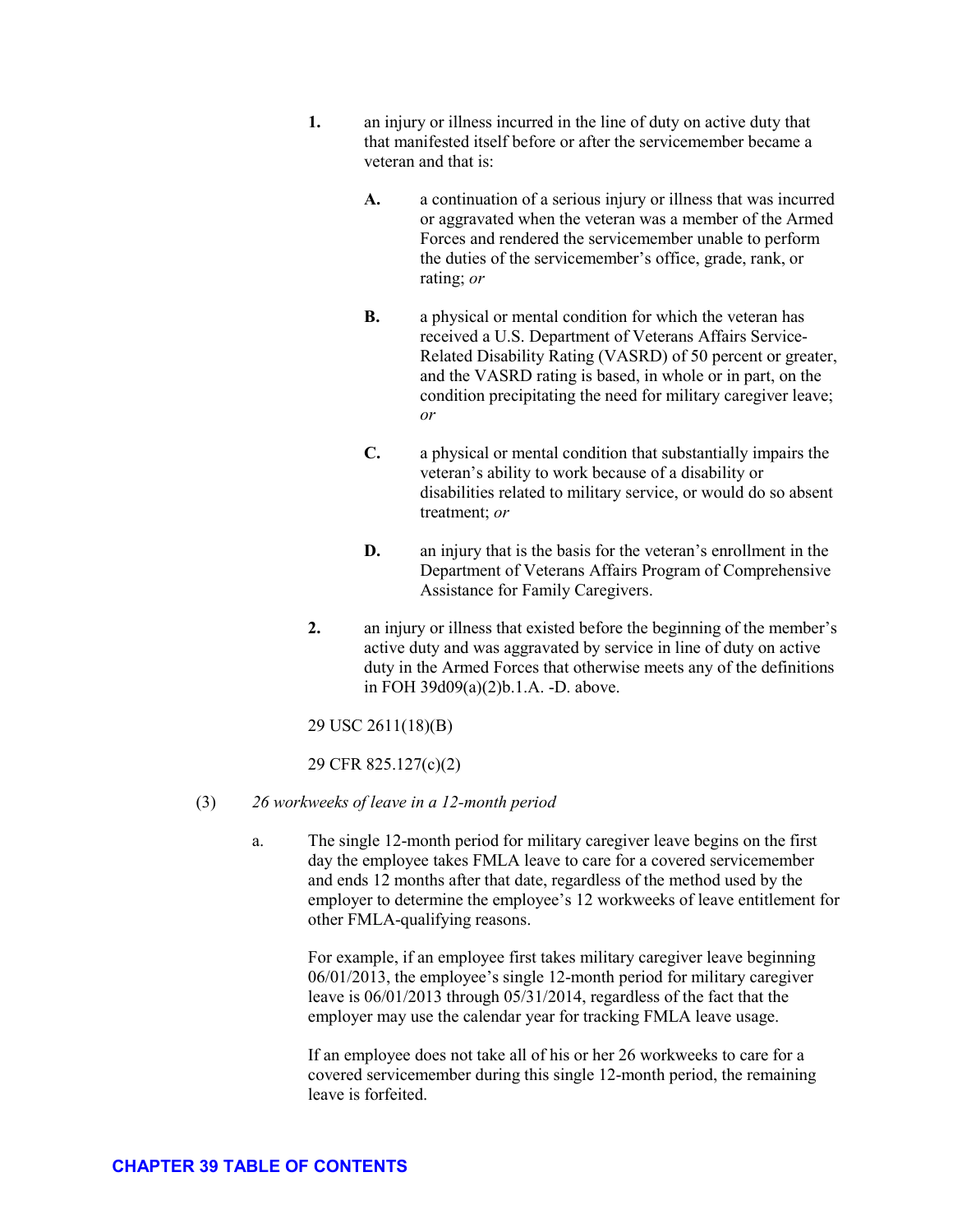- b. The single 12-month period is applied on a per-covered servicemember, perinjury basis. Therefore, an eligible employee may take more than one period of 26 workweeks of leave if the leave is to care for a different covered servicemember or to care for the same servicemember with a subsequent (different) serious injury or illness. However, no more than 26 workweeks of leave may be taken within any single 12-month period.
	- **1.** A subsequent serious injury or illness of the same covered servicemember could arise either from a different injury or illness incurred by the current sevicemember during a subsequent deployment or from a different injury or illness that relates back to the initial incident but that manifests at a later time.
		- **A.** For example, an eligible employee may take leave in one 12 month period to care for a servicemember who incurs a traumatic brain injury and take leave in a subsequent 12 month period to care for the same servicemember who returns to duty and is injured by an incendiary explosive device.
		- **B.** Additionally, if a current covered servicemember suffers severe burns in the line of duty, an eligible employee is entitled to 26 workweeks of military caregiver leave. If the servicemember later manifests post-traumatic stress disorder that was incurred in the same incident as the burns, the eligible employee would be entitled to an additional 26 workweeks of leave to care for the same servicemember.
	- **2.** A "current" covered servicemember and a "veteran" covered servicemember will be considered different covered servicemembers for purposes of the 26 workweeks in a single 12-month period requirement. Therefore, an eligible employee could take military caregiver leave to care for a current servicemember who suffered a burn injury while in active duty service and later take leave to care for the same servicemember for the same injury when the servicemember becomes a veteran. All normal eligibility requirements would apply when the employee seeks military caregiver leave to care for the veteran.

29 CFR 825.127(e)

29 CFR 825.200(b)

73 FR 67934

73 FR 67969

- 77 FR 8960
- 77 FR 8970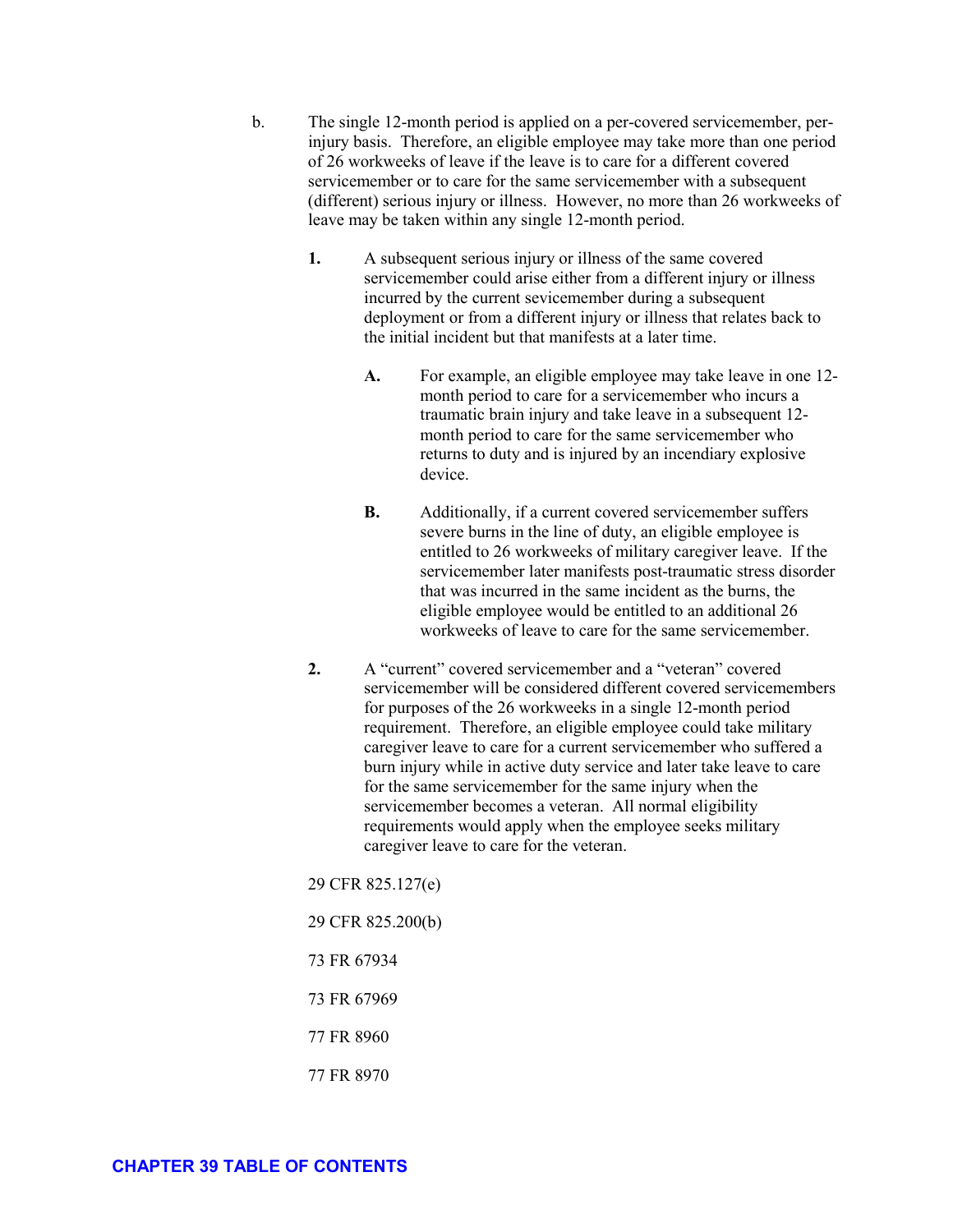78 FR 8834

78 FR 8854

- c. During the single 12-month period the employee can take a combined total of 26 workweeks of leave, no more than 12 weeks of which can be for any combination of FMLA-qualifying reasons other than military caregiver leave (*i.e.*, leave for the birth or placement of a child; leave due to the serious health condition of the employee or the employee's spouse, son, daughter, or parent; or leave due to a qualifying exigency arising from a military member's covered active duty status). However, the employee's entitlement to FMLA leave for reasons other than military caregiver leave is limited by his or her prior use of FMLA leave during the applicable 12-month period.
	- **1.**
- **A.** For example, where an employee first takes military caregiver leave beginning 06/01/2013 and works for an employer who uses the calendar year for tracking FMLA leave usage, the employee's single 12-month period for military caregiver leave is 06/01/2013 through 05/31/2014. If the employee had used 5 weeks of FMLA leave between 01/01/2013 and 06/01/2013 for a qualifying reason other than military caregiver leave, such as for his or her own serious health condition, he or she would only have 7 weeks of FMLA leave for a qualifying reason other than military caregiver leave available through 12/31/2013. Once the employee exhausts his or her 26-workweek entitlement, he or she may not take any FMLA leave for any reason until the single 12-month period ends.
- **B.** Thus, if the employee used 20 weeks of military caregiver leave from June through December, 2013, 4 weeks of leave in January, 2014 for his or her own serious health condition, and another 2 weeks of military caregiver leave in March, 2014, the employee will have exhausted his or her 26 workeek entitlement for the single 12-month period (*i.e.*, 06/01/2013 through 05/31/2014). The employee would still have 8 weeks of FMLA leave for a qualifying reason other than military caregiver leave available in calendar year 2014; however, he or she could not take this leave until after the single 12-month period ends on 05/31/2014.
- 29 CFR 825.127(e)

73 FR 67934

73 FR 67970 -67971

(4) *Qualifying leave to care for a family member with a serious health condition*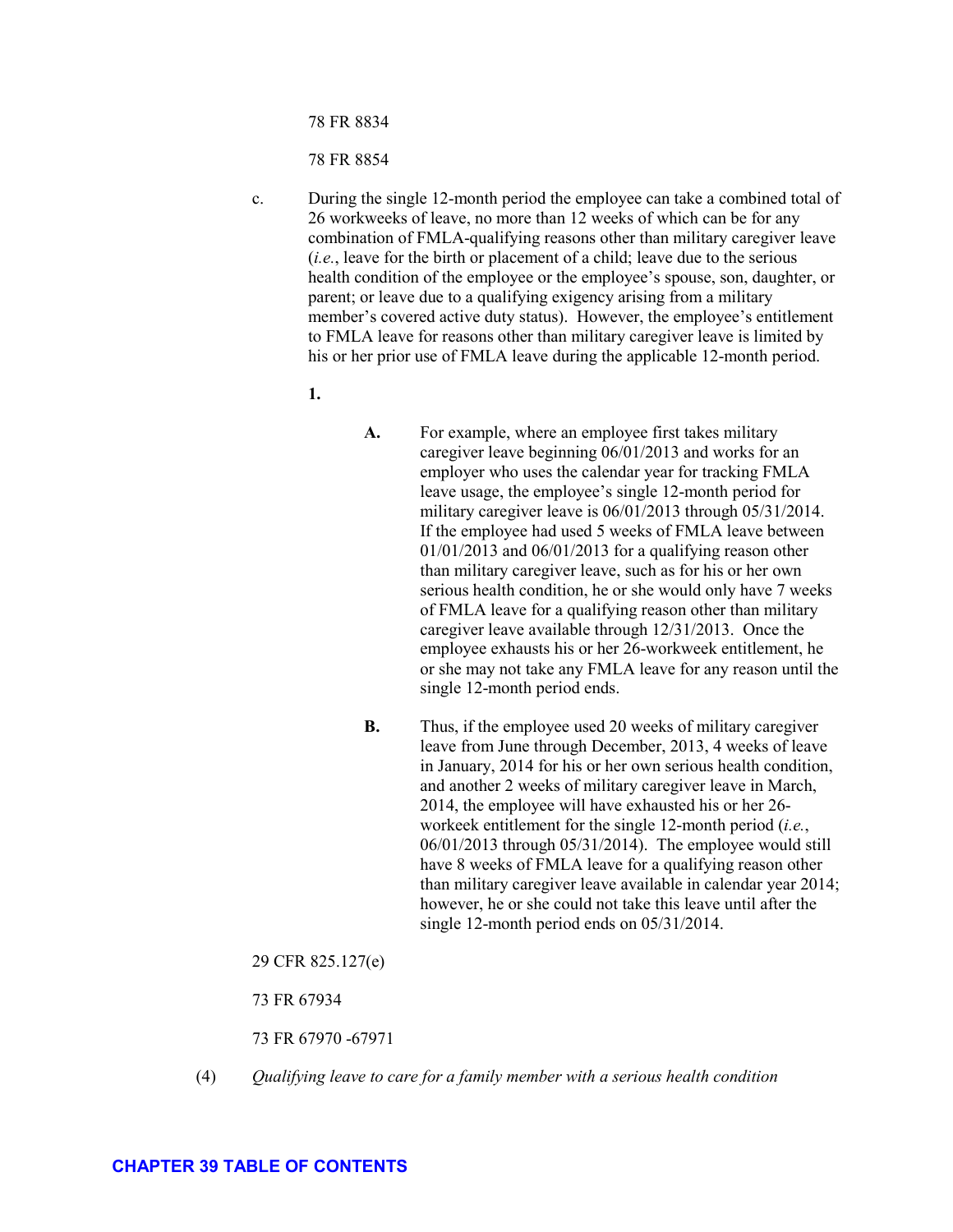Leave that qualifies as both leave to care for a covered servicemember and leave to care for a family member with a serious health condition during the single 12-month period must be designated by the employer as leave to care for a covered servicemember. It cannot be designated and counted as leave for both reasons.

28 CFR 825.127(e)(3)

(5) *Spouses working for the same employer*

Spouses employed by the same employer are limited to a combined total of 26 workweeks of leave during the single 12-month period if the leave is taken to care for a covered servicemember with a serious injury or illness or for a combination of military caregiver leave and leave for the birth of the employee's son or daughter, placement of a son or daughter with the employee for adoption of foster care, or to care for the employee's parent with a serious health condition. *See* [FOH 39e03.](#page-46-0)

29 CFR 825.127(f)

### **(b) Definitions**

(1) *Outpatient status*

The status of a member of the Armed Forces assigned to either a military medical treatment facility as an outpatient or a unit established for the purpose of providing command and control of members of the Armed Forces receiving medical care as outpatients.

29 USC 2611(16)

29 CFR 825.127(b)(1)

(2) *Son or daughter of a covered servicemember* 

The covered servicemember's biological, adopted, or foster child; stepchild; legal ward; or a child for whom the covered servicemember stood *in loco parentis*; and *who is of any age*.

29 CFR 825.127(d)(1)

(3) *Parent of a covered servicemember*

A covered servicemember's biological, adoptive, step, or foster father or mother, or any other individual who stood *in loco parentis* to the covered servicemember. This does not include parents in law.

29 CFR 825.127(d)(2)

(4) *Next of kin of a covered servicemember*

The covered servicemember's next of kin is the servicemember's nearest blood relative. The next of kin is someone other than the servicemember's spouse, parent, son or daughter, and is determined in the following order of priority: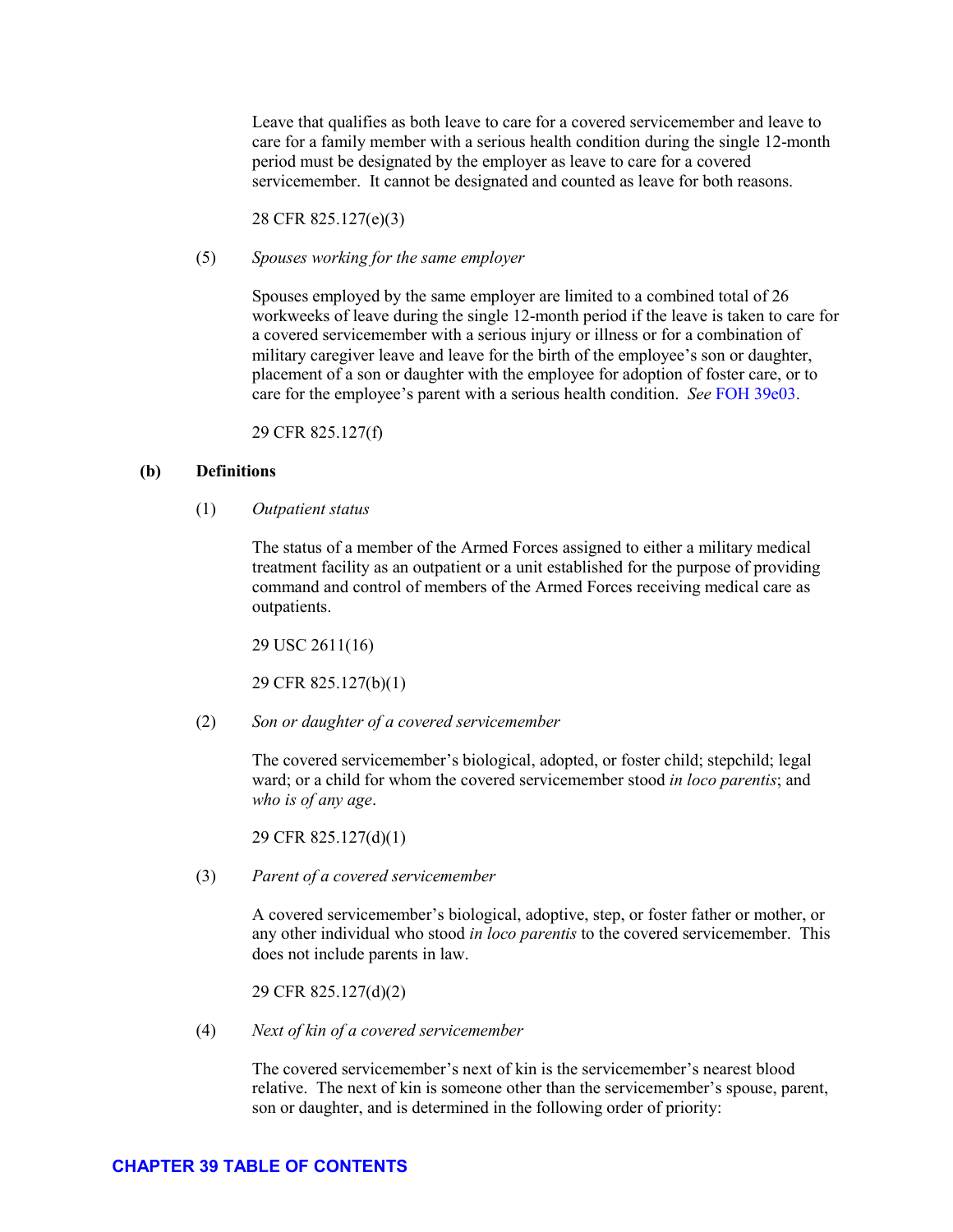### a. Designated next of kin for purposes of military caregiver leave under the FMLA

The covered servicemember may specifically designate in writing his or her nearest blood relative for purposes of military caregiver leave under the FMLA. When such designation has been made, the designated individual is deemed the covered servicemember's *only* next of kin. The designated next of kin must be a blood relative of the covered servicemember.

#### b. Order of priority

When a servicemember does not make a designation for purposes of FMLA leave, the next of kin is determined in the following order of priority:

- **1.** Blood relatives who have been granted legal custody of the servicemember by court decree or statutory provisions
- **2.** Brothers and sisters
- **3.** Grandparents
- **4.** Aunts and uncles
- **5.** First cousins

When there are multiple family members with the same level of relationship and the covered servicemember has not designated a next of kin for FMLA purposes, all such family members are considered the next of kin and *all* may take leave to provide care to the covered servicemember, either consecutively or simultaneously.

For example, if a covered servicemember has three siblings and has not designated a blood relative to provide care for FMLA purposes, all three siblings would be considered the covered servicemember's next of kin. Alternatively, where a covered servicemember has one or more siblings and designates a cousin as his or her next of kin for FMLA purposes, then only the designated cousin is eligible as the covered servicemember's next of kin.

29 USC 2611(17)

29 CFR 825.127(d)(3)

#### [\[07/24/2018\]](http://esa.esa.dol.gov/whd/LawsRegs/FOH/Revisions/Revision758.pdf)

#### **39e COUNTING FMLA LEAVE USAGE**

#### **39e00 FMLA leave entitlement.**

#### **(a) General**

An eligible employee is entitled to up to 12 workweeks of FMLA leave per 12-month period for FMLA-qualifying reasons other than military caregiver leave (*see* [FOH 39d09\)](#page-33-0). Multiple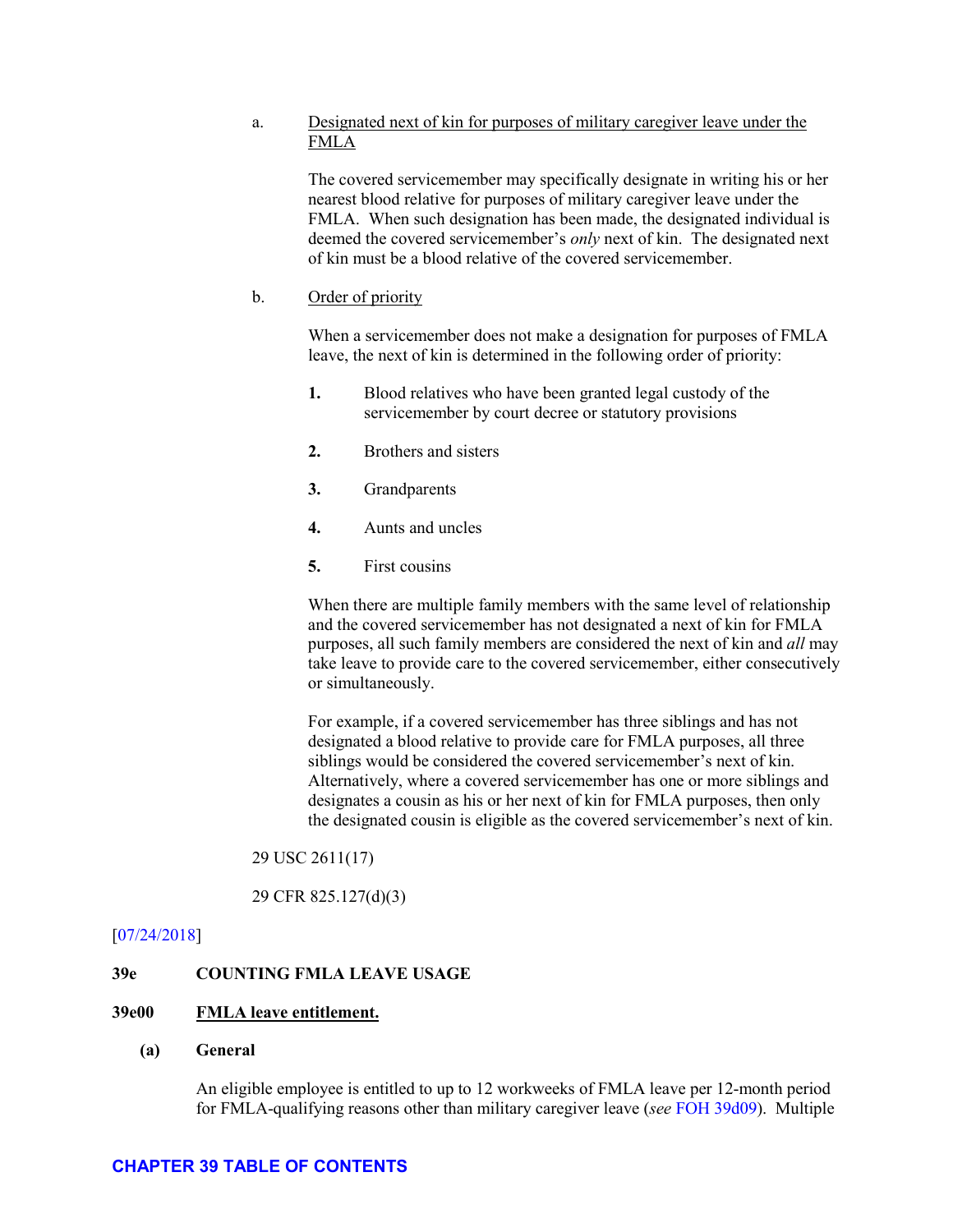serious health conditions or qualifying reasons for leave do not increase the FMLA leave entitlement. However, an employee is entitled to up to 12 workweeks of leave for any one or for multiple qualifying reasons in the same leave year and additional leave for the same qualifying reason, including the same serious health condition, in subsequent leave years.

*See* [FOH 39d09\(a\)\(3\)](#page-33-0) for the single 12-month period applicable to military caregiver leave.

## **(b) 12-month FMLA leave year for qualifying leave reasons other than military caregiver leave**

- (1) The employer may select any one of the following methods for determining the 12 month period during which the 12 workweeks of leave entitlement occur:
	- a. The calendar year
	- b. Any fixed 12-month leave year, such as a fiscal year
	- c. A 12-month period measured forward from the first date of FMLA leave for the employee (the next 12-month period would begin the first time FMLA leave is taken after completion of the prior 12-month period)
	- d. A rolling 12-month period measured backward from the date an employee uses FMLA leave (under this method, each time an employee takes FMLA leave the remaining leave would be the balance of the 12 weeks which has not been used during the immediately preceding 12 months)

#### **1. Scenario 1:**

Employee A used 8 weeks of FMLA leave during the past 12 months; Employee A has an additional 4 weeks of FMLA leave available.

### **2. Scenario 2:**

Employee B used 4 weeks of FMLA beginning 02/01/2011, 4 weeks beginning 06/01/2011, and 4 weeks beginning 12/01/2011. Employee B may not take any additional leave FMLA leave until 02/01/2012. Beginning on 02/01/2012, Employee B is entitled to use 1 additional day of FMLA leave each day for 4 weeks. Employee B also begins to regain additional days of FMLA leave beginning on 06/01/2012, and additional days beginning on 12/01/2012.

- (2) Employers may choose any method as long as it is applied uniformly and consistently to all employees. An exception to this uniformity applies in the case of a multi-state employer who must comply with a state requirement for determination of the leave year. In this case the employer may comply with the state requirement for employees in that state and uniformly choose another method for all its other employees.
- (3) An employer may change to another leave year determination only after providing 60 days notice to all employees. During the 60-day transition, employees retain full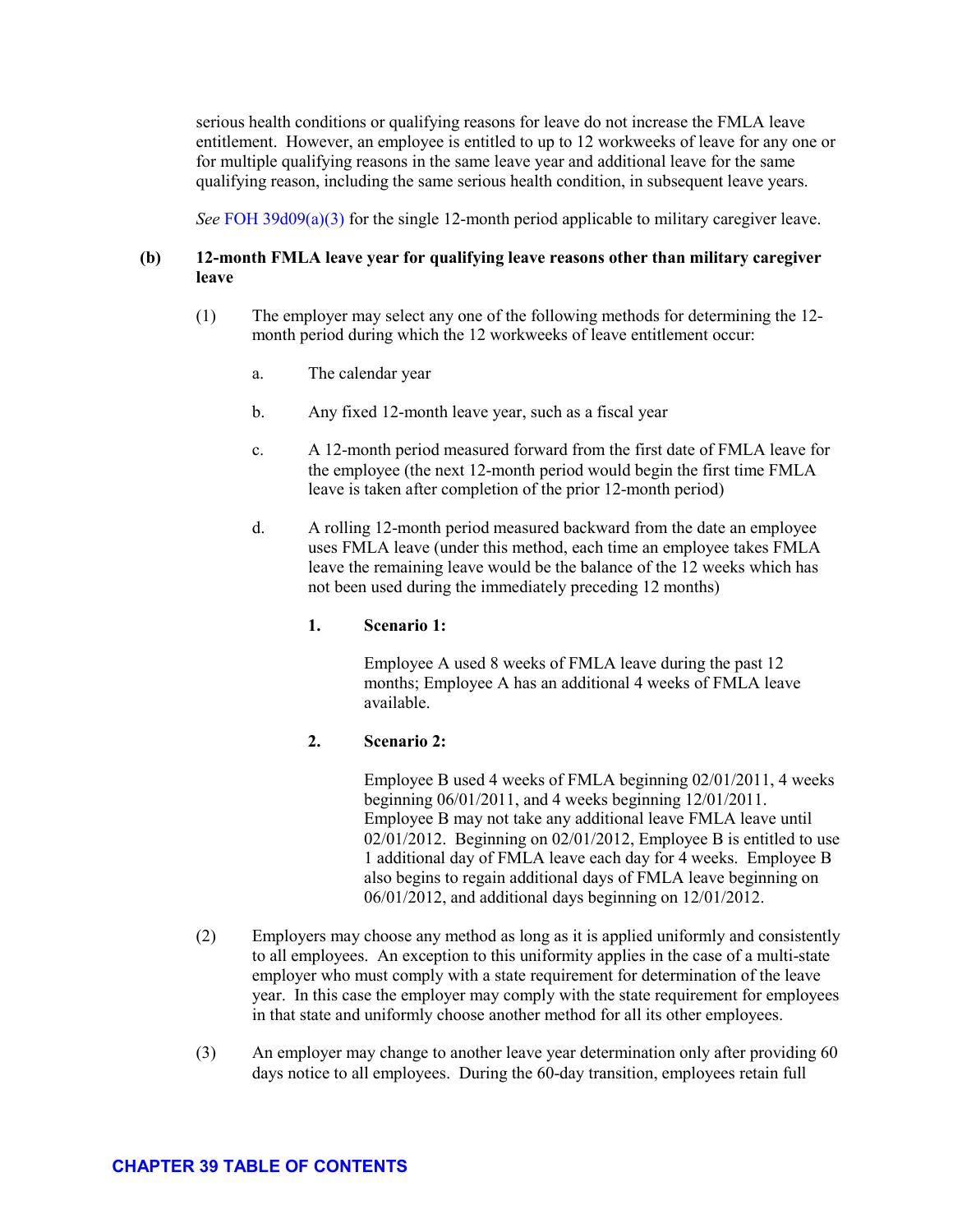benefit of their 12 workweeks of leave under whichever method provides the greatest benefit.

(4) If an employer fails to select one of these methods for setting the 12-month period, the employer must use the 12-month period calculation method that is most beneficial to the employee.

#### 29 CFR 825.200

#### **39e01 Intermittent leave.**

### **(a) General**

- (1) FMLA leave may be taken intermittently or on a reduced leave schedule under the following conditions:
	- a. When there is a medical need for leave that can be best accommodated through an intermittent or reduced leave schedule for an employee's own serious health condition; to care for a spouse, parent, son, or daughter with a serious health condition; or to care for a covered servicemember with a serious injury or illness. Such leave may be necessary for planned and/or unanticipated medical treatment of a serious health condition or of a serious injury or illness of a covered servicemember, or during recovery from treatment. It may also be taken to provide care or psychological comfort to a spouse, parent, son, or daughter with a serious health condition or a covered servicemember with a serious injury or illness. Examples of medically necessary intermittent leave include:
		- **1.** Leave taken for a condition which requires treatment by a health care provider periodically, rather than for one continuous period of time, and may include leave of periods from an hour or more to several weeks
		- **2.** Leave taken by a pregnant employee for prenatal examinations or for periods of severe morning sickness
		- **3.** Leave taken for absences where a family member is incapacitated or the employee is unable to perform the essential functions of the position intermittently because of a chronic serious health condition, even if he or she does not receive treatment from a health care provider
		- *See* FOH 39e01(d)(3).
	- b. When leave is taken due to a qualifying exigency
- (2) Intermittent leave or a reduced leave schedule after the birth of a healthy child or placement of a healthy child for adoption or foster care may only be taken if the employer agrees.

29 USC 2612(b)(1)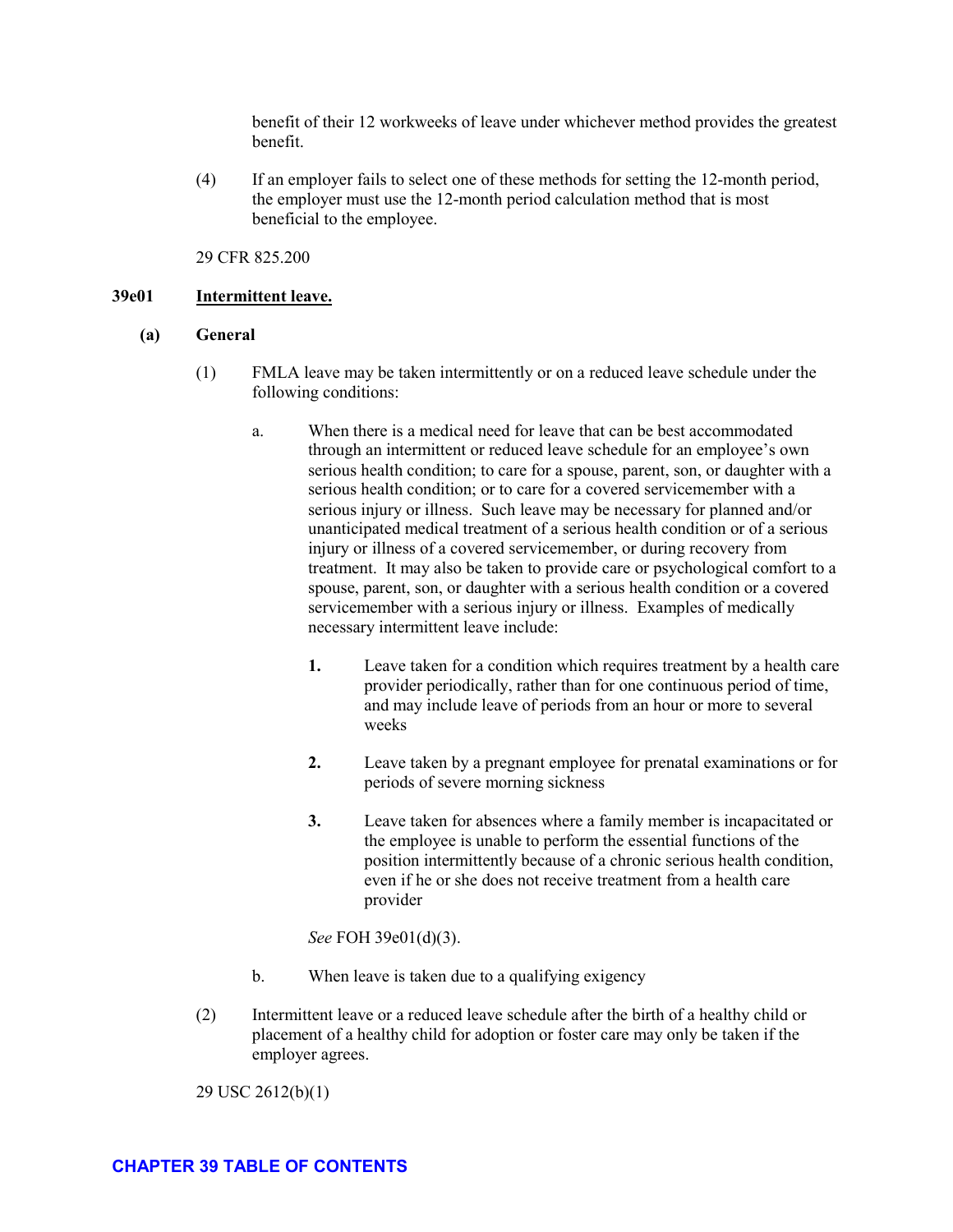29 CFR 825.202

#### **(b) Scheduling of leave**

If an employee needs leave intermittently or on a reduced leave schedule for planned medical treatment, the employee must make a reasonable effort to schedule the treatment so as not to disrupt unduly the employer's operations.

29 USC 2612(e)(2)

29 CFR 825.203

#### **(c) Transfer to an alternate position**

- (1) If an employee needs intermittent leave that is foreseeable based on planned medical treatment, the employer may require the employee to transfer temporarily, during the period that the intermittent or reduced leave schedule is required, to an alternative position for which the employee is qualified and that better accommodates recurring periods of leave.
- (2) An employer must provide equivalent pay and benefits in the alternative position, but the position does not have to have equivalent duties. The employer may increase the pay and benefits of an existing alternative position to make them equivalent to those of the employee's regular job. Where an employer's normal practice bases benefits on the number of hours worked, the employer may proportionately reduce benefits for an employee's reduced hours worked.
- (3) An employer may not transfer an employee to an alternative position in order to discourage the employee from taking leave or otherwise work a hardship on the employee. *See* [FOH 39o.](#page-91-0)
- (4) When an employee no longer needs to continue on intermittent or reduced schedule leave and is able to return to full-time work, the employer must place the employee in the same or equivalent job as the job the employee left when the leave commenced. The employee may not be required to take more leave than necessary to address the circumstance that precipitated the need for leave.
- (5) The FMLA limits an employer's ability to require that an employee transfer to an alternate position to situations involving foreseeable leave for planned medical treatment. This is the only situation where an employer may require a transfer.

29 USC 2612(b)(2)

29 CFR 825.204

73 FR 67934

73 FR 67974 -67975

**(d) Increments of leave**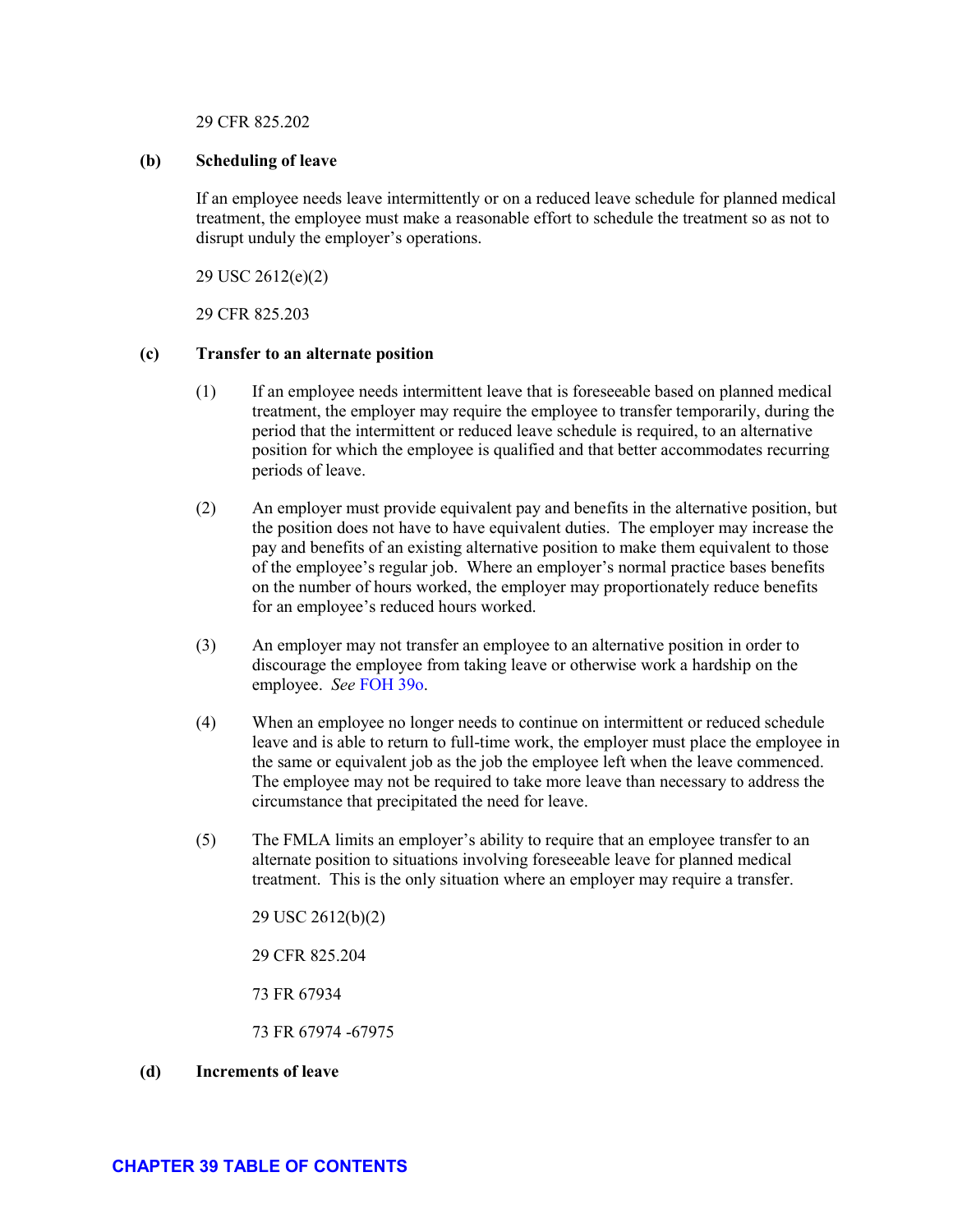- (1) The employer must account for intermittent leave or reduced schedule leave by no greater than the shortest period of time used to account for other forms of leave, provided it is not greater than 1 hour and does not reduce the employee's FMLA entitlement by more than the amount of leave actually taken. For example, if an employer accounts for the use of annual leave in increments of 1 hour and the use of sick leave in increments of ½ hour, then FMLA leave use must be accounted for using increments no larger than ½ hour. If the employer accounts for other forms of leave use in increments greater than 1 hour during the period FMLA leave is taken, the employer must account for FMLA leave in increments no greater than 1 hour. *See* [FOH 39m02](#page-87-0) for special rules applicable to airline flight crew employees.
- (2) If an employer uses varying increments to account for leave usage at different times of the day or shift, the employer may not account for FMLA leave in a larger increment than the shortest period used to account for other leave during the period the FMLA leave is taken. For example, if an employer usually accounts for all types of leave in increments of 15 minutes, but accounts for all non-FMLA leave for the first hour of the day in 30-minute increments, the employer may also account for FMLA leave in an increment no greater than 30 minutes *only* during the first hour of the day.
- (3) While rest breaks of up to 20 minutes are generally compensable under the FLSA, the FMLA expressly provides that FMLA-protected leave may be unpaid. Employees who take FMLA-protected breaks, however, must receive as many compensable rest breaks as their coworkers receive.

#### Scenario:

If an employer generally allows all of its employees to take two paid 15-minute rest breaks during an 8-hour shift, an employee needing 15-minute rest breaks every hour due to a serious health condition under the FMLA Should likewise receive compensation for two 15-minute rest breaks during his or her 8-hour shift; the other six FMLA-protected 15-minute breaks may be unpaid. This is the outcome regardless of whether the two compensated breaks are used for an FMLA serious health condition. See 29 USC 2612(c), 29 CFR 825.220(c), and [WHD Opinion](https://www.dol.gov/whd/opinion/FLSA/2018/2018_04_12_02_FLSA.pdf)  [Letter FLSA2018-19](https://www.dol.gov/whd/opinion/FLSA/2018/2018_04_12_02_FLSA.pdf) (April 12, 2018).

(4) Where it is physically impossible for an employee using intermittent leave or working a reduced leave schedule to commence or end work mid-way through a shift, the entire period that the employee is forced to be absent is designated as FMLA leave and counts against the employee's entitlement. The physical impossibility provision is intended to be narrowly construed and applied only in instances of true physical impossibility. Thus, if the exception applies to a flight attendant, train conductor, ferry operator, bus driver, or truck driver whose worksite is on board an airplane, train, boat, bus, or truck; or to a laboratory technician whose workplace is inside a clean room that must remain sealed for a certain period of time; the exception will only apply until the vehicle has returned to the departure site or while the clean room remains sealed.

29 CFR 825.205(a)

73 FR 67934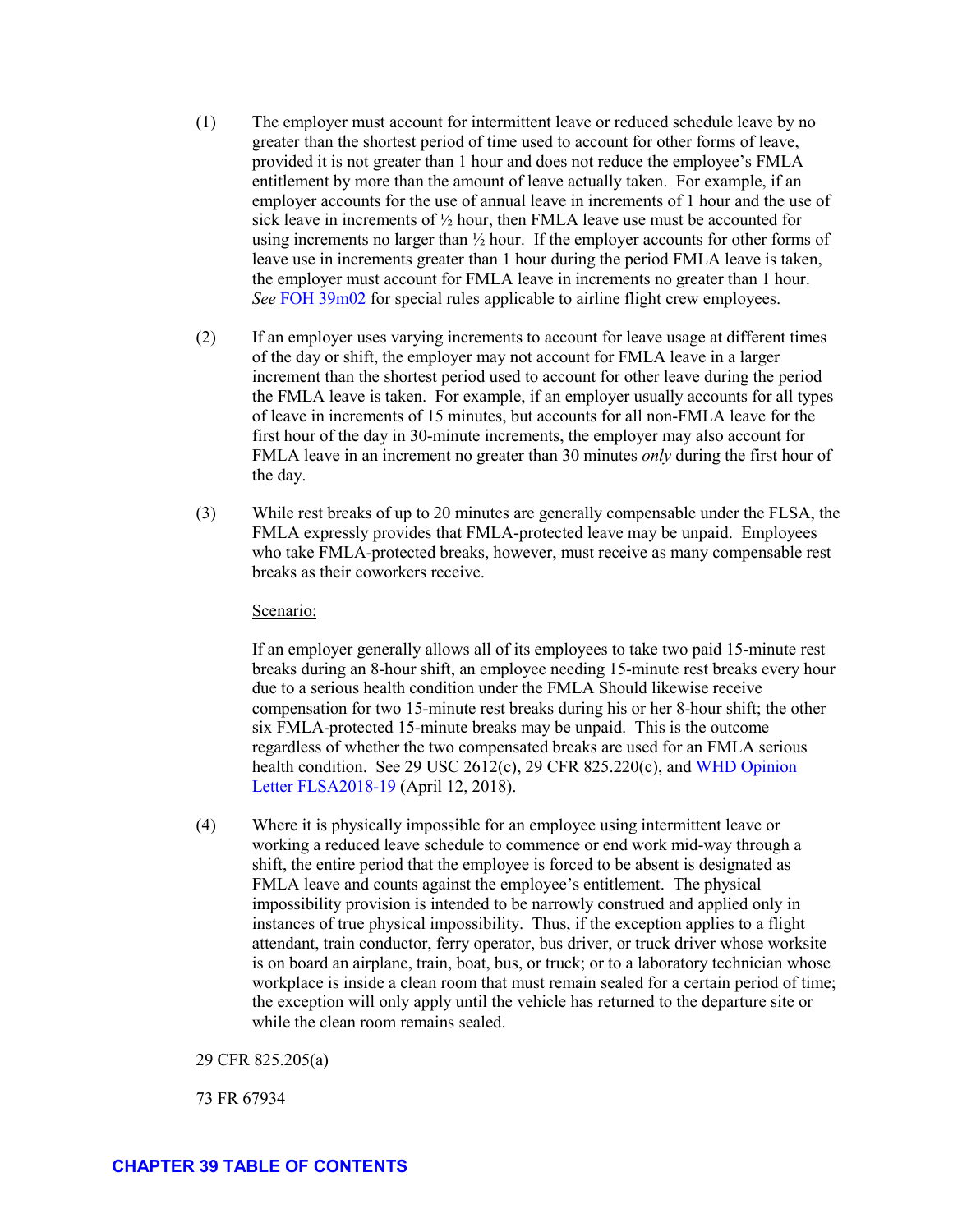#### 73 FR 67976 -67978

78 FR 8868

### **(e) Calculation of leave**

- (1) The employee's actual workweek is the basis for the FMLA entitlement.
	- a. If an employee is normally required to work more than 40 hours per week, the hours worked beyond 40 must be included in determining the employee's leave entitlement. For example, if an employee normally works overtime in 3 of every 4 weeks, then such overtime hours are part of the usual and normal workweek schedule of the employee and are included in calculating the FMLA entitlement available to the employee.
	- b. If overtime hours are not required or are voluntary, such hours are not counted to calculate the employee's FMLA entitlement and are not counted against the employee's FMLA entitlement when not worked.

73 FR 67934

73 FR 67978 -67979

- (2) The FMLA provides eligible employees with up to 12 workweeks of leave for qualifying reasons and up to 26 workweeks of leave for military caregiver leave. When an employee takes leave on an intermittent or reduced leave schedule in periods of less than 1 full week, only the amount of leave actually taken may be counted toward the employee's leave entitlement. An employer may convert fractions of a workweek to their hourly equivalent so long as the conversion equitably reflects the employee's total hours. For example, an employee whose actual workweek is always 40 hours per week is entitled to an hourly equivalent of 480 hours (12 workweeks  $\times$  40 hours per week). For an employee whose schedule varies from week to week, the hourly equivalent must equitably reflect the actual hours that would be worked during each workweek that FMLA leave is needed.
- (3) If the employee's schedule varies from week to week to such an extent that the employer is unable to determine how many hours the employee would have worked had he or she not taken FMLA leave, the employer may use a weekly average of the hours scheduled over the 12 months prior to the period of leave for calculating the employee's leave entitlement.

29 CFR 825.205(b) -(c)

# [\[07/24/2018,](http://esa.esa.dol.gov/whd/LawsRegs/FOH/Revisions/Revision758.pdf) [11/14/2018\]](http://esa.esa.dol.gov/whd/LawsRegs/FOH/Revisions/Revision761.pdf)

### **39e02 Substitution of accrued paid leave.**

**(a) General**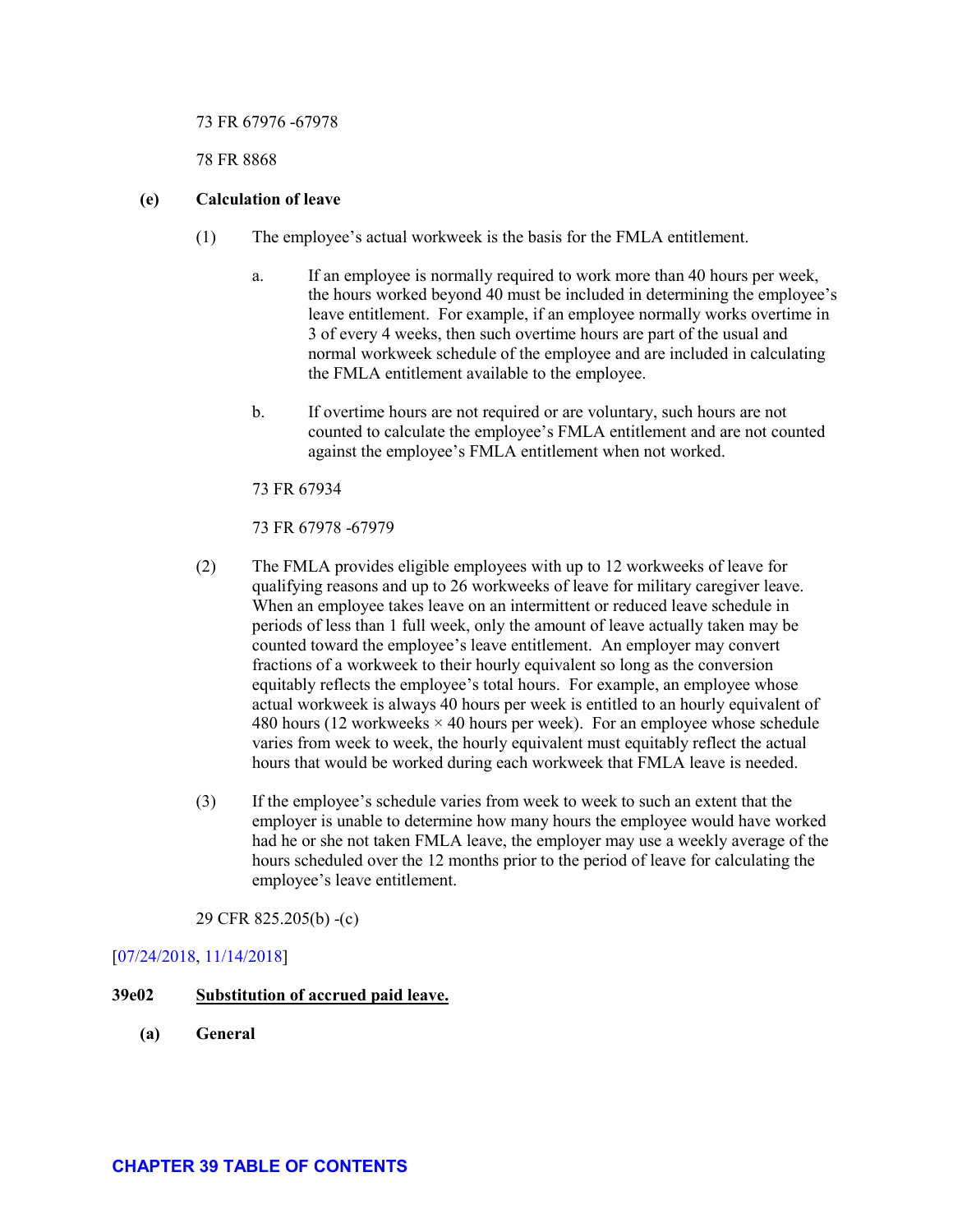78 FR 8834

78 FR 8854

During the single 12-month period the employee can take a combined total of 26 workweeks of leave, no more than 12 weeks of which can be for any combination of FMLA-qualifying reasons other than military caregiver leave , leave for the birth or placement of a child; leave due to the serious health condition of the employee or the employee's spouse, son, daughter, or parent; or leave due to a qualifying exigency arising from a military member's covered active duty status). However, the employee's entitlement to FMLA leave for reasons other than military caregiver leave is limited by his or her prior use of FMLA leave during the applicable 12-month period.

 $1.$ 

 $\mathbf{c}$ .

- А. For example, where an employee first takes military caregiver leave beginning  $06/01/2013$  and works for an employer who uses the calendar year for tracking FMLA leave usage, the employee's single 12-month period for military caregiver leave is  $06/01/2013$  through  $05/31/2014$ . If the employee had used 5 weeks of FMLA leave between  $01/01/2013$  and  $06/01/2013$  for a qualifying reason other than military caregiver leave, such as for his or her own serious health condition, he or she would only have 7 weeks of FMLA leave for a qualifying reason other than military caregiver leave available through 12/31/2013. Once the employee exhausts his or her 26-workweek entitlement, he or she may not take any FMLA leave for any reason until the single 12-month period ends.
- B. Thus, if the employee used 20 weeks of military caregiver leave from June through December, 2013, 4 weeks of leave in January, 2014 for his or her own serious health condition, and another 2 weeks of military caregiver leave in March, 2014, the employee will have exhausted his or her 26workeek entitlement for the single 12-month period (  $06/01/2013$  through  $05/31/2014$ ). The employee would still have 8 weeks of FMLA leave for a qualifying reason other than military caregiver leave available in calendar year 2014; however, he or she could not take this leave until after the single 12-month period ends on  $05/31/2014$ .

29 CFR 825.127(e)

73 FR 67934

73 FR 67970 -67971

 $(4)$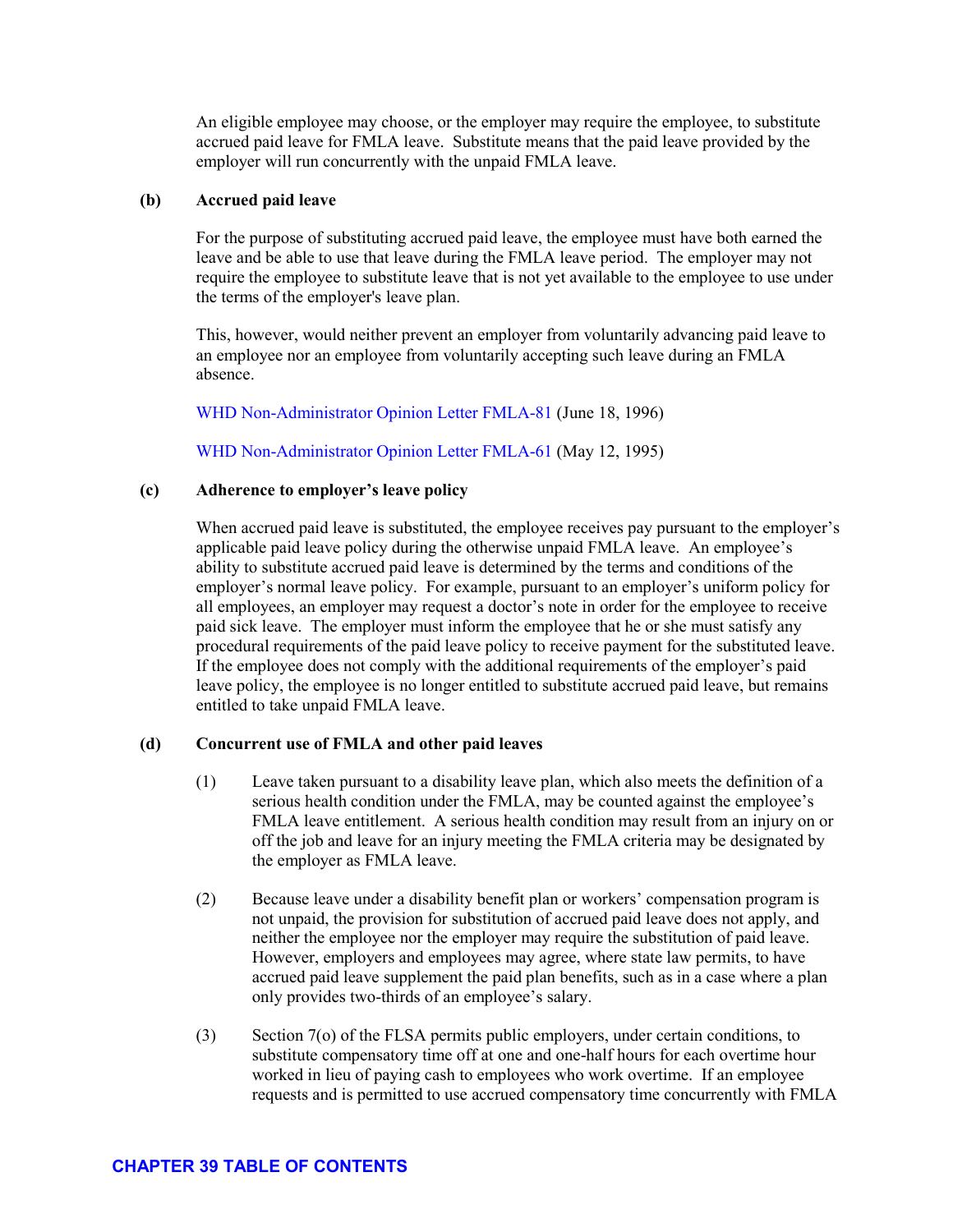leave, or the employer requires its use, the time may be counted against the employee's FMLA entitlement.

29 USC 2612(d)

29 CFR 825.207

73 FR 67934

73 FR 67979 -67983

### [\[07/24/2018\]](http://esa.esa.dol.gov/whd/LawsRegs/FOH/Revisions/Revision758.pdf)

#### <span id="page-46-0"></span>**39e03 Spouses employed by same employer.**

- **(a)** Spouses employed by the same employer are limited to a combined total of 12 workweeks for the birth or placement of a healthy child, care for a healthy child after birth or placement, or to care for a parent with a serious health condition. The limitation would apply even if the spouses are employed at locations more than 75 miles apart but would not apply if one of the spouses was ineligible for FMLA leave.
- **(b)** Spouses are entitled to 12 workweeks each for their own serious health condition or to care for a spouse, son, or daughter with a serious health condition.
- **(c)** Where a spouse uses a portion of his or her leave for a purpose that is subject to the combined 12-week limit, that employee has the remainder of his or her 12 workweeks for any leave that is not subject to the combined limit.
- **(d)** Spouses employed by the same employer may also be limited to a combined total of 26 workweeks of leave for the care of a covered servicemember with a serious injury or illness.

29 CFR 825.127(f)

[FOH 39d09\(a\)\(5\)](#page-33-0)

29 USC 2612(f)

- 29 CFR 825.120(a)(3)
- 29 CFR 825.121(a)(3)
- 29 CFR 825.201(b)

### [\[07/24/2018\]](http://esa.esa.dol.gov/whd/LawsRegs/FOH/Revisions/Revision758.pdf)

#### **39e04 Effects on an employee's salary.**

#### **(a) Employee exempt under 29 CFR 541 (salary basis test)**

An employee exempt from minimum wage and overtime requirements of the FLSA as a salaried executive, administrative, professional, or computer employee does not lose the FLSA exemption by receiving unpaid FMLA leave. The employer may make deductions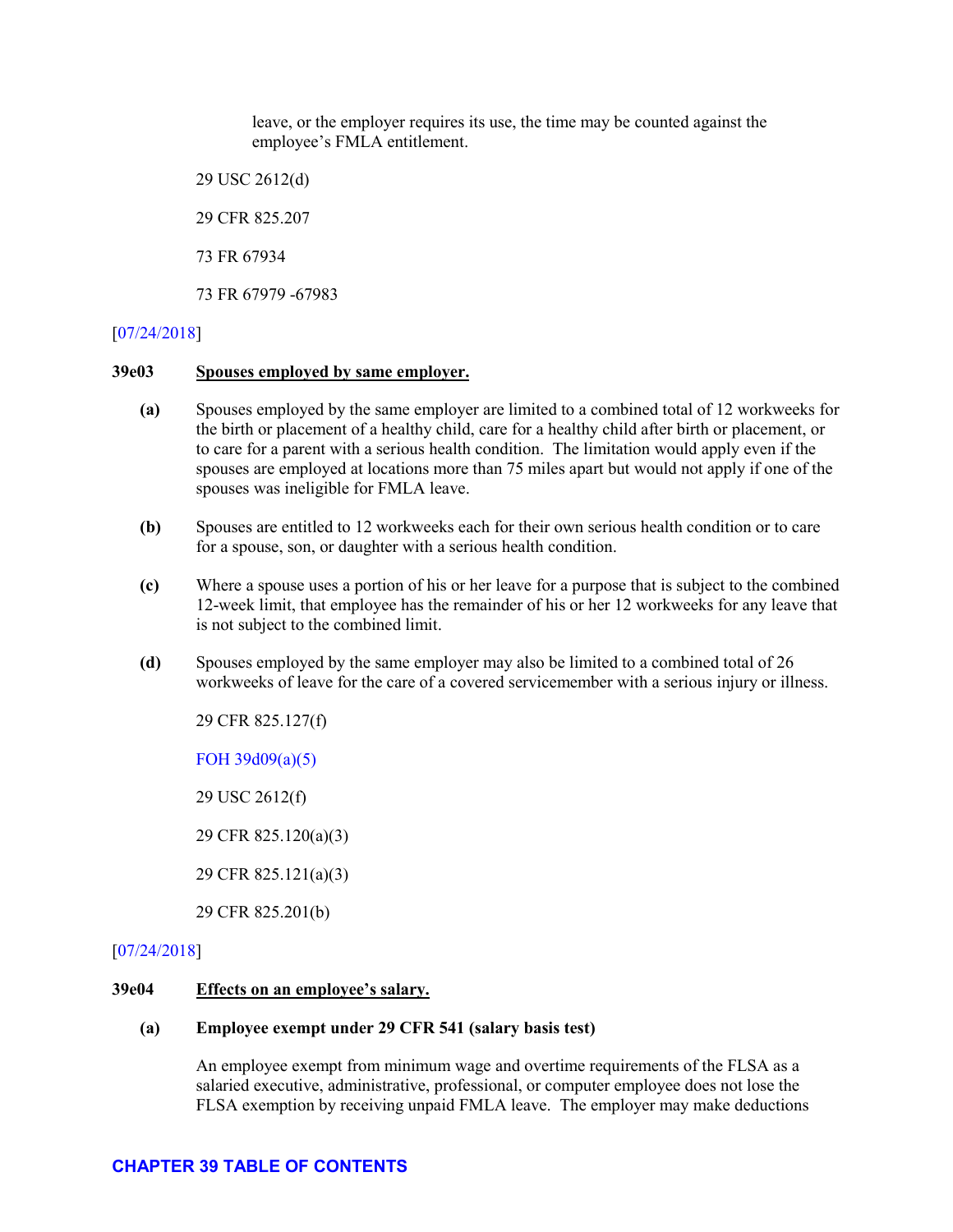from the employee's salary for any hours taken as intermittent or reduced FMLA leave within a workweek without affecting the exempt status of the employee. *See* 29 CFR 541.602(b)(7).

29 USC 2612(c)

### **(b) Employee paid under 29 CFR 778.114 (fluctuating workweek)**

- (1) For an employee paid in accordance with the fluctuating workweek method of payment for overtime, the employer, during the period in which intermittent or reduced schedule FMLA leave is scheduled to be taken, may compensate the employee on an hourly basis and pay only for the hours the employees works, including time and one-half the employee's regular rate for overtime hours. The change to payment on an hourly basis must include the entire period during which the employee is taking intermittent leave, including weeks in which no leave is taken. The employer must use this practice uniformly with respect to all employees paid in this manner who take FMLA leave on an intermittent or reduced schedule basis.
- (2) If an employer does not elect to convert the employee's compensation to hourly pay, no deduction may be taken for FMLA leave absences.

29 CFR 825.206

### **39f EMPLOYEE NOTICE REQUIREMENTS**

#### **39f00 General.**

When an employee seeks leave for the first time for a FMLA-qualifying reason, the employee does not have to expressly assert rights under the FMLA or even mention the FMLA. When an employee seeks leave due to a FMLA-qualifying reason for which he or she has previously taken leave, the employee must specifically reference the qualifying reason for leave or the need for FMLA leave. This requirement applies to both foreseeable and unforeseeable leave requests.

An employee has an obligation to respond to an employer's questions designed to determine whether an absence is potentially FMLA-qualifying. Failure to respond to reasonable inquiries may result in denial of FMLA protection if the employer is unable to determine whether the leave is FMLA-qualifying.

29 CFR 825.302 - 303

### **39f01 Notice of foreseeable leave.**

#### **(a) Timing of notice**

(1) An employee must provide the employer at least 30 days advance notice before FMLA leave is to begin if the need for leave is foreseeable based on an expected birth, placement for adoption or foster care, planned medical treatment for a serious health condition, or planned treatment for a serious injury or illness of a covered servicemember.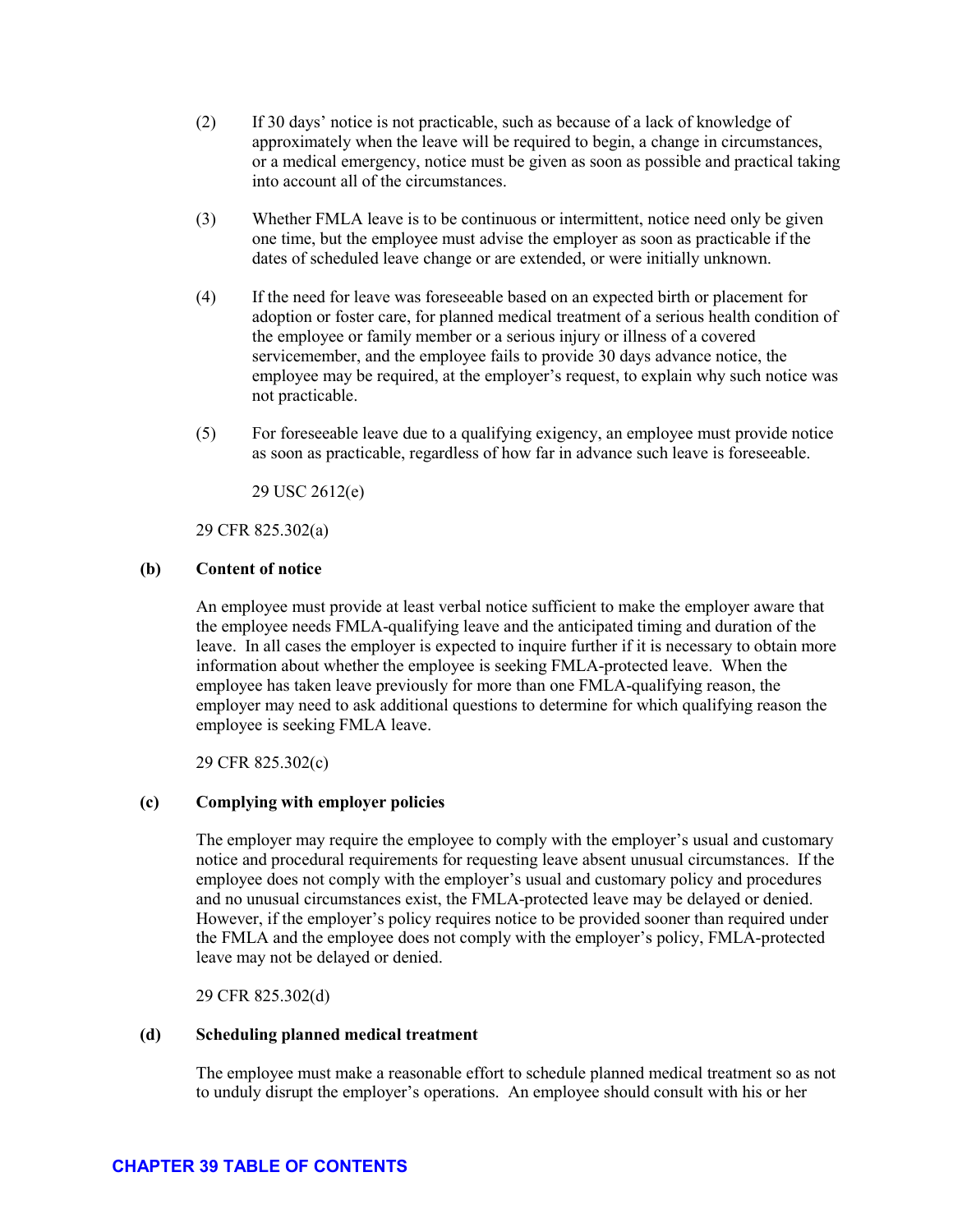employer prior to scheduling treatment in order to work out a schedule that best suits the employee's and employer's needs.

29 USC 2612(e)

29 CFR 825.302(e)

### **39f02 Notice of unforeseeable leave.**

#### **(a) Timing of notice**

When the approximate timing of the need for leave is not foreseeable, an employee must provide notice to the employer as soon as practicable under the facts and circumstances of the particular case. It generally should be possible and practical within the time prescribed by the employer's usual and customary notice requirements.

29 CFR 825.303(a)

### **(b) Content of notice**

An employee must provide sufficient information for an employer to reasonably determine whether the FMLA may apply to the leave request. Calling in sick without providing more information is not considered sufficient notice to trigger an employer's obligations under the FMLA. The employer is expected to obtain additional information through informal means.

29 CFR 825.303(b)

### **(c) Complying with employer policies**

When the need for leave is not foreseeable, the employee must still comply with the employer's usual and customary notice and procedural requirements for taking leave unless there are unusual circumstances. For example, an employee would not be required to follow an employer's procedural requirement to call-in prior to the start of his or her shift if a medical emergency requiring FMLA leave prevented the employee from doing so. If the employee does not comply with the employer's usual and customary policies for requesting unforeseeable leave and no unusual circumstances exist, FMLA leave may be delayed or denied.

29 CFR 825.302(c)

#### **39f03 Failure to comply with FMLA notification policies.**

If an employee has been provided notice of the FMLA notice requirements and fails to comply with those requirements, his or her FMLA coverage may be delayed.

- **(a)** If an employee knows of the need for leave and the approximate date the leave would be taken 30 days in advance of the leave but fails to give notice of the need for leave with no reasonable excuse, the employer may delay FMLA coverage until 30 days after the date the employee provides notice.
- **(b)** If the employee knows of the need for leave fewer than 30 days in advance but fails to give notice of the need for leave as soon as practicable under the circumstances, the extent to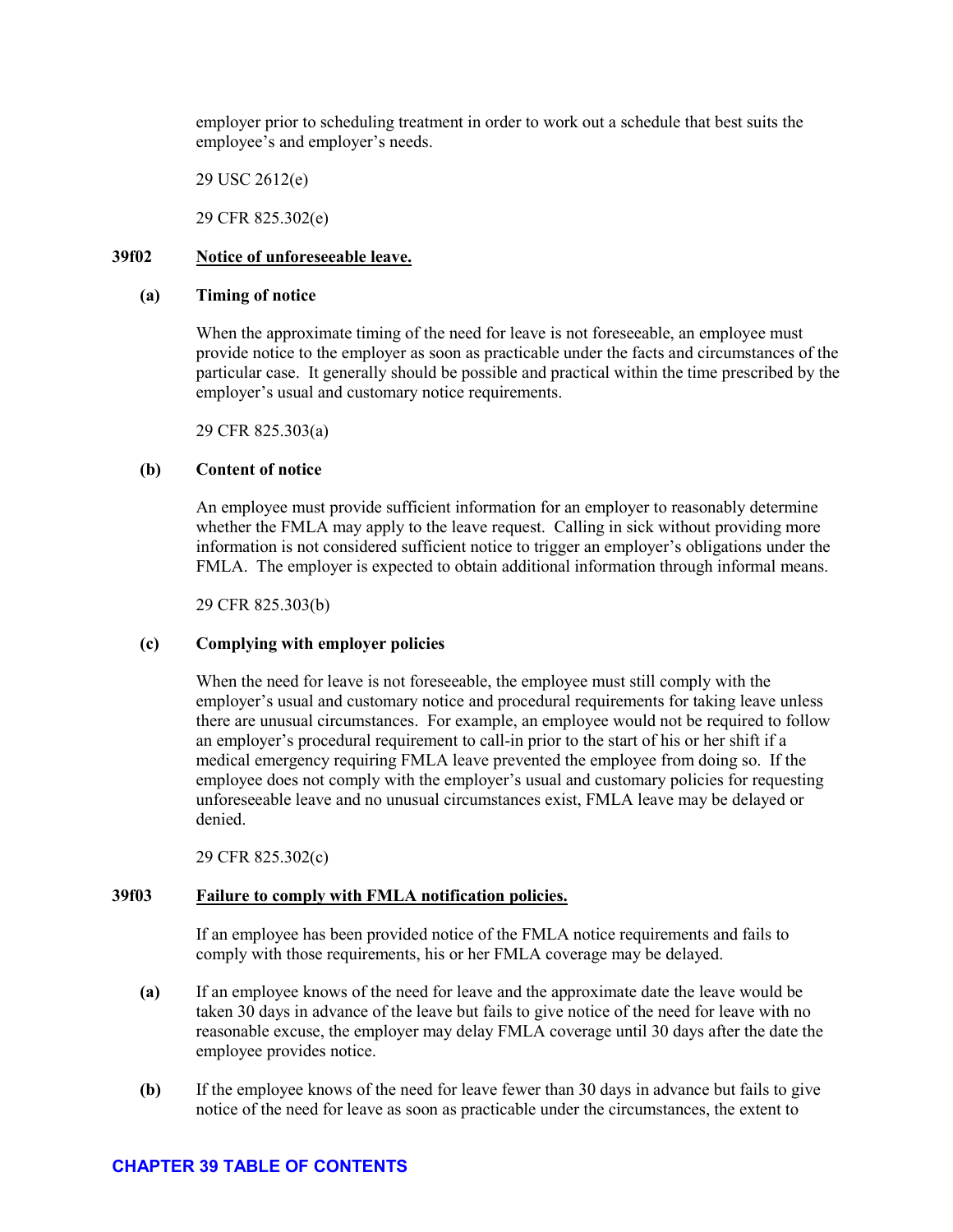which the employer may delay leave depends on the facts of the particular case. For example, if an employee reasonably should have given the employer 2 weeks notice but instead only provided 1 week notice, then the employer may delay FMLA-protected leave for 1 week.

**(c)** If the need for leave is unforeseen, the extent to which the employer may delay leave depends on the circumstances. For example, if it was practicable for the employee to provide notice very soon after the need for leave arises but the employee does not provide notice until 2 days after the leave began, then the employer may delay FMLA coverage of the leave by 2 days.

29 CFR 825.304

## **39g EMPLOYER NOTICE REQUIREMENTS**

## <span id="page-50-0"></span>**39g00 Required notices.**

### **(a) General notice**

- (1) *FMLA poster*
	- a. All covered employers, including those with no eligible employees, are required to keep posted a notice explaining the provisions of the FMLA and providing information concerning the procedures for filing complaints of FMLA violations with the WHD. The poster and text must be large enough to be easily read and be prominently posted where it may readily be seen by employees and applicants.
	- b. Electronic posting is sufficient provided it meets all other requirements. Electronic posting does not excuse the employer from the statutory requirement to post in a location viewable by applicants for employment. Therefore, if the employer posts such information on an intranet that is not accessible to applicants, additional posting would be necessary.

73 FR 67934

73 FR 67991

- c. If a significant portion of the employer's workforce is not literate in English, the employer must provide the general notice in a language in which employees are literate.
- (2) *Additional distribution of general notice*

If a covered employer has any eligible employees, it must also provide this general notice to each employee. If the employer has an employee handbook or other written guidance to employees concerning benefits or leave rights, the FMLA general notice must also be included therein. If the employer does not have such written materials, the employer must distribute a copy of the FMLA general notice to each new employee upon hiring. In either case, distribution may be accomplished electronically. The employer must translate the notice if a significant portion of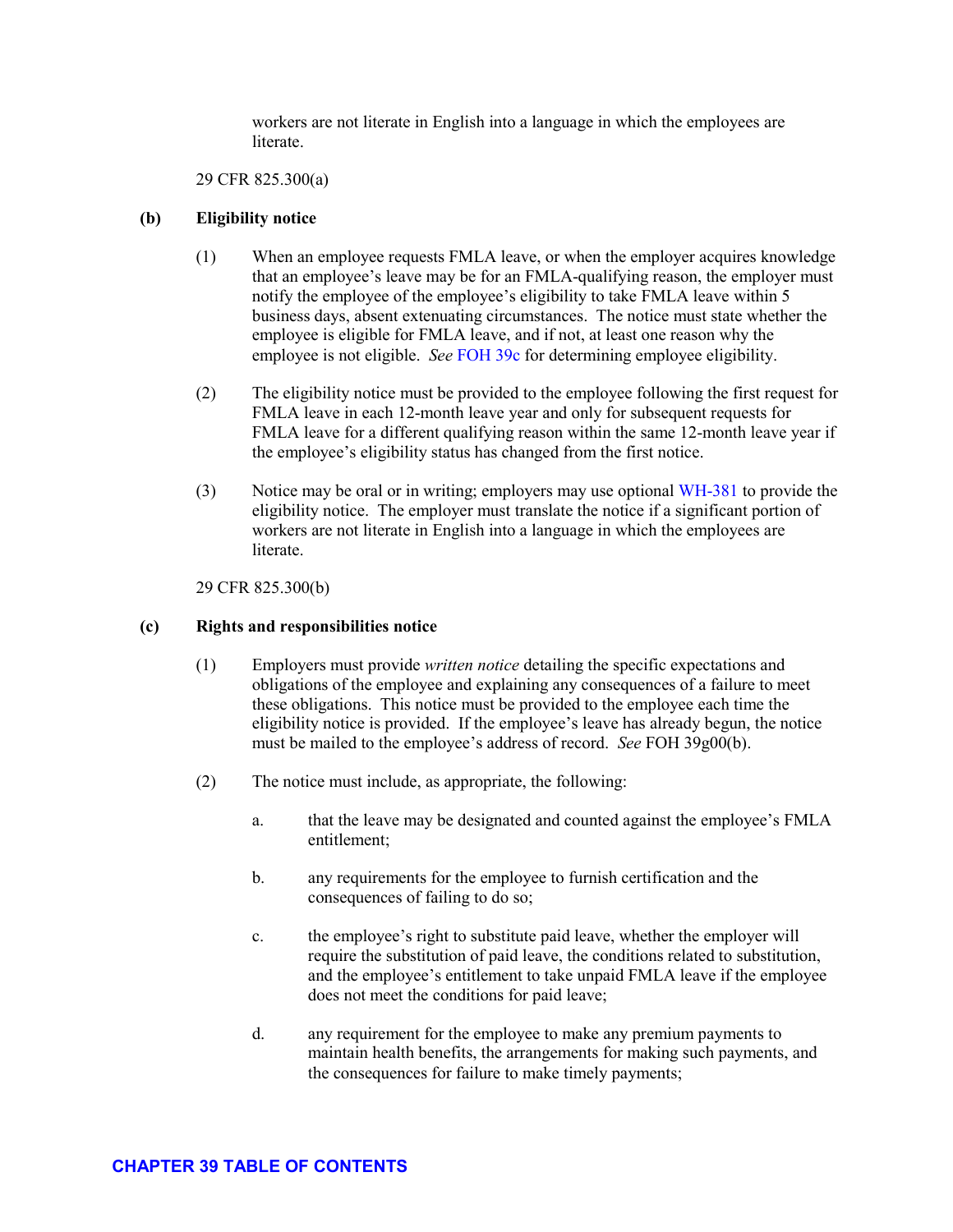29 CFR 825.202

If an employee needs leave intermittently or on a reduced leave schedule for planned medical treatment, the employee must make a reasonable effort to schedule the treatment so as not to disrupt unduly the employer's operations.

29 USC 2612(e)(2)

29 CFR 825 203

- $(1)$ If an employee needs intermittent leave that is foreseeable based on planned medical treatment, the employer may require the employee to transfer temporarily, during the period that the intermittent or reduced leave schedule is required, to an alternative position for which the employee is qualified and that better accommodates recurring periods of leave.
- $(2)$ An employer must provide equivalent pay and benefits in the alternative position, but the position does not have to have equivalent duties. The employer may increase the pay and benefits of an existing alternative position to make them equivalent to those of the employee's regular job. Where an employer's normal practice bases benefits on the number of hours worked, the employer may proportionately reduce benefits for an employee's reduced hours worked.
- $(3)$ An employer may not transfer an employee to an alternative position in order to discourage the employee from taking leave or otherwise work a hardship on the employee. See FOH 390.
- $(4)$ When an employee no longer needs to continue on intermittent or reduced schedule leave and is able to return to full-time work, the employer must place the employee in the same or equivalent job as the job the employee left when the leave commenced. The employee may not be required to take more leave than necessary to address the circumstance that precipitated the need for leave.
- $(5)$ The FMLA limits an employer's ability to require that an employee transfer to an alternate position to situations involving foreseeable leave for planned medical treatment. This is the only situation where an employer may require a transfer.

29 USC 2612(b)(2)

29 CFR 825.204

73 FR 67934

73 FR 67974 -67975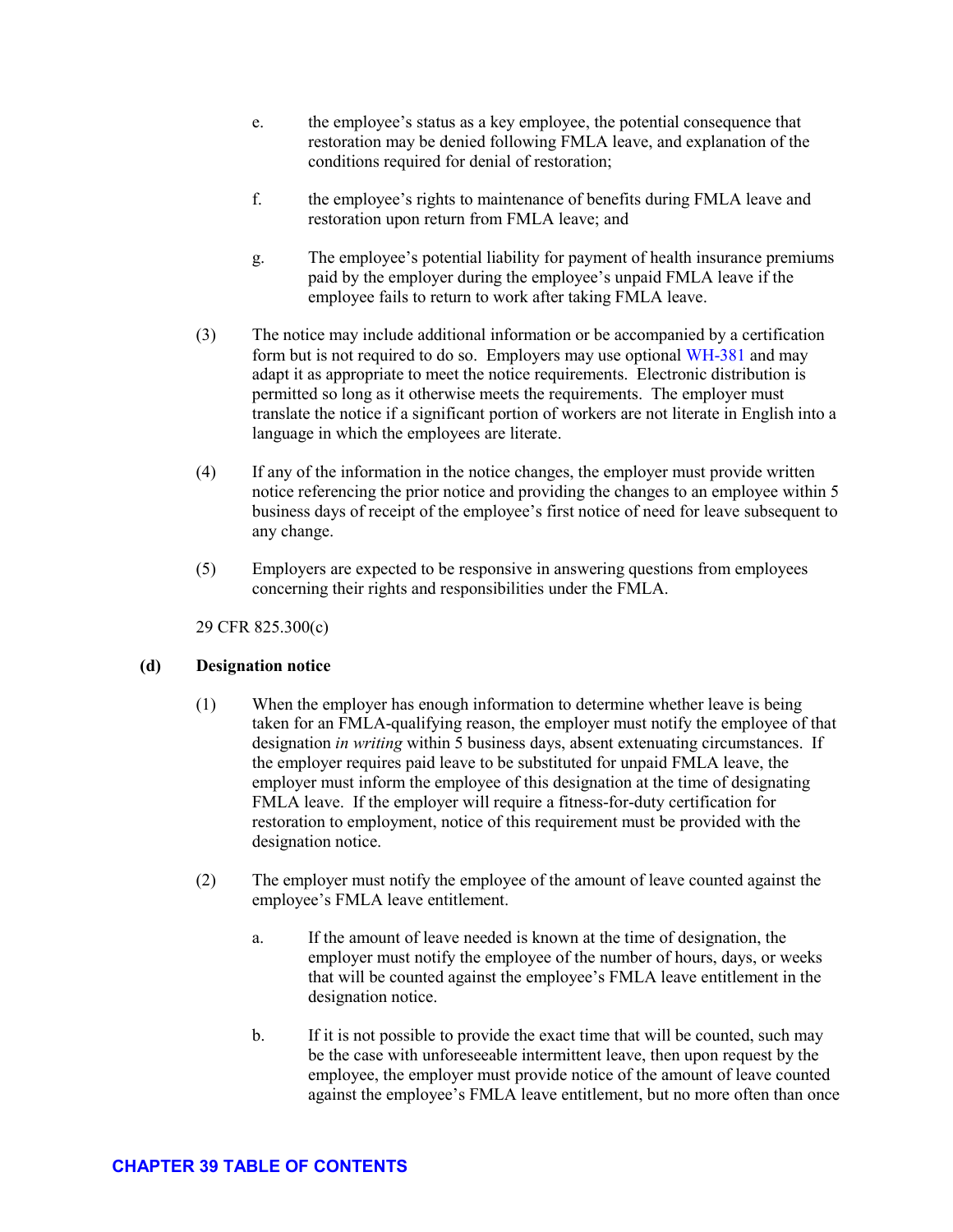in a 30-day period and only if leave is taken in that period. This notice may be oral or in writing, but if given orally, must be confirmed in writing no later than the next payday, and can be in any form, including a note on the employee's pay stub.

- (3) Only one notice of designation is required for each FMLA-qualifying reason per applicable 12-month period. The employer may use optional [WH-382.](https://www.dol.gov/whd/forms/WH-382.pdf) If the leave is not designated as the FMLA because it does not meet the requirements, the notice to the employee that the leave is not designated as FMLA leave may be a simple written statement.
- (4) If the information provided in the notice changes, the employer must provide written notice of the change within 5 business days of receiving the employee's first notice of need for leave after the change.

29 CFR 825.300(d)

### [\[07/24/2018\]](http://esa.esa.dol.gov/whd/LawsRegs/FOH/Revisions/Revision758.pdf)

### **39g01 Designation of FMLA leave.**

**(a)** The employer is responsible in all circumstances for designating leave as FMLA-qualifying once the employer has knowledge that the leave is being taken for an FMLA-qualifying reason. In any circumstance where the employer does not have sufficient information about the employee's reason for leave, the employer should inquire further of the employee to determine whether leave is potentially FMLA-qualifying. The employer's determination on whether leave is FMLA-qualifying must be based only on information received from the employee or the employee's spokesperson. Once the employer has acquired knowledge that the leave is being taken for a FMLA-qualifying reason, the employer must notify the employee. *See* [FOH 39g00\(d\).](#page-50-0)

#### **(b) Retroactive designation**

If the employer fails to designate leave timely (*i.e.,* within 5 business days absent unusual circumstances), the employer may retroactively designate leave as FMLA leave with appropriate notice to the employee provided that the employer's failure to timely designate leave does not cause harm or injury to the employee. In all cases where leave would qualify for FMLA protections, an employer and an employee can mutually agree that leave be retroactively designated as FMLA leave.

#### **(c) Disputes**

If there is a dispute between an employer and an employee as to whether leave qualifies as FMLA leave, it should be resolved through discussions between the employee and the employer. Such discussions and the decision must be documented.

29 CFR 825.301

# **39h CERTIFICATION AND DOCUMENTATION**

**39h00 General.**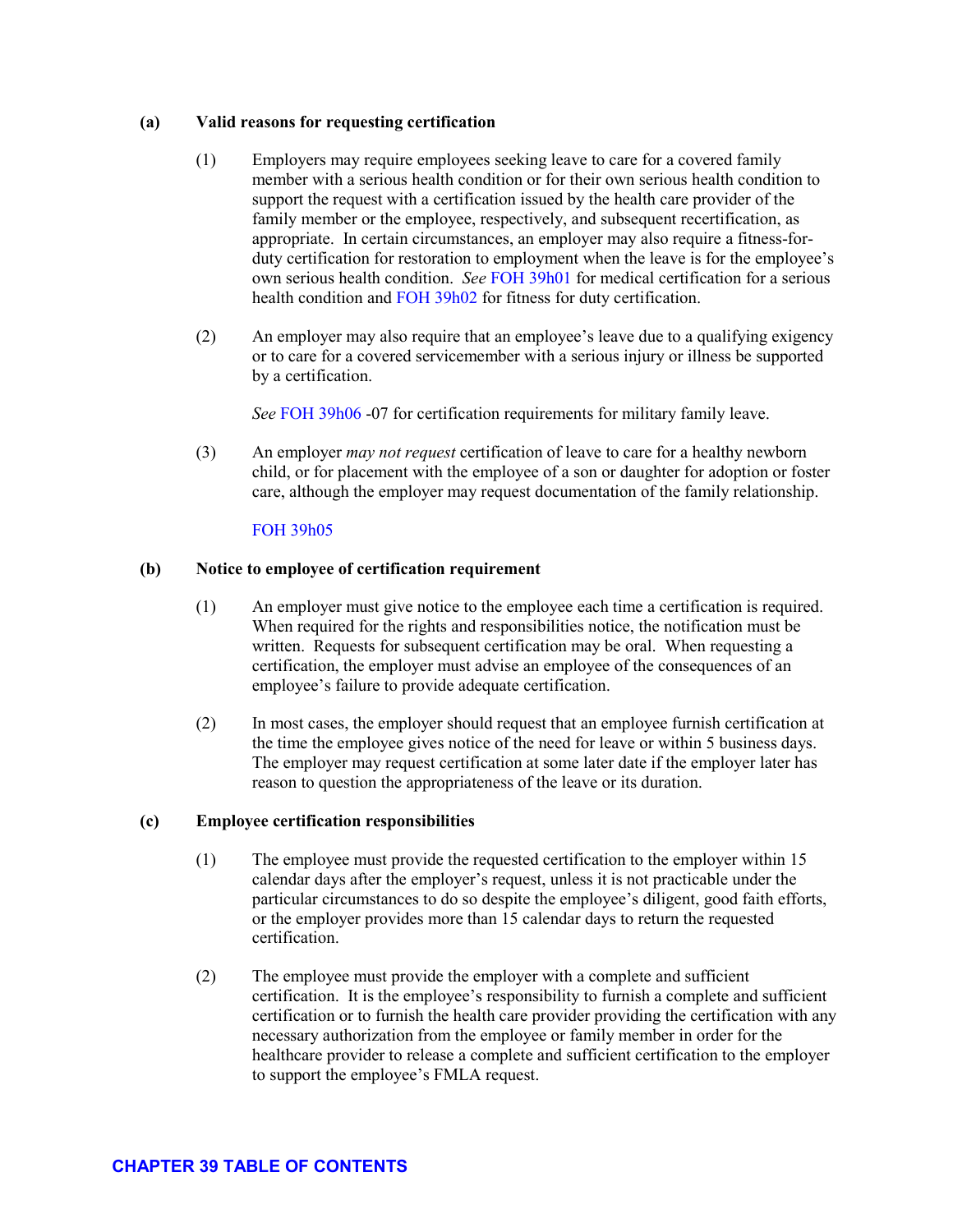#### **(d) Deficient certification and opportunity to cure**

- (1) The employer must advise an employee whenever the employer finds any certification, including medical certification of a serious health condition or serious injury or illness of covered servicemember or certification of a qualifying exigency, incomplete or insufficient, and must state *in writing* what additional information is necessary to make the certification complete and sufficient. The employer must provide the employee with 7 calendar days to correct any deficiency, unless it is not practicable under the particular circumstances for the employee to cure any identified deficiency in the 7-day period despite the employee's diligent good faith efforts. If the deficiencies specified by the employer are not cured in the resubmitted certification, the employer may deny the taking of FMLA leave.
- (2) A certification is considered incomplete if one or more *applicable* entries have not been completed. A certification is considered insufficient if the information provided is vague, ambiguous, or non-responsive.

### **(e) Consequences of employee's failure to provide certification**

It is the employer's responsibility to advise the employee of the consequences of failure to provide adequate certification. When an employee is unable to meet the 15-calendar day deadline to submit a certification despite the employee's diligent good faith efforts, the employee is entitled to additional time to provide the certification. Employees are expected to communicate to their employers the efforts they are making to secure the completed certification.

If the employee fails to provide the employer with a timely complete and sufficient certification, absent extenuating circumstances, or fails to provide any certification, the employer may delay or deny the taking of FMLA leave. *See* [FOH 39h03.](#page-61-0)

29 CFR 825.313

73 FR 67934

73 FR 68036

29 USC 2613

29 CFR 825.305

### [\[07/24/2018\]](http://esa.esa.dol.gov/whd/LawsRegs/FOH/Revisions/Revision758.pdf)

### <span id="page-55-0"></span>**39h01 Medical certification of a serious health condition.**

When leave is taken because of an employee's own serious health condition or the serious health condition of a family member, an employer may require the employee to obtain a medical certification at the employee's expense. *See* [FOH 39h06](#page-63-0) for certification of qualifying exigency leave and [FOH 39h07](#page-64-0) for certification of military caregiver leave.

#### **(a) Sufficient medical certification**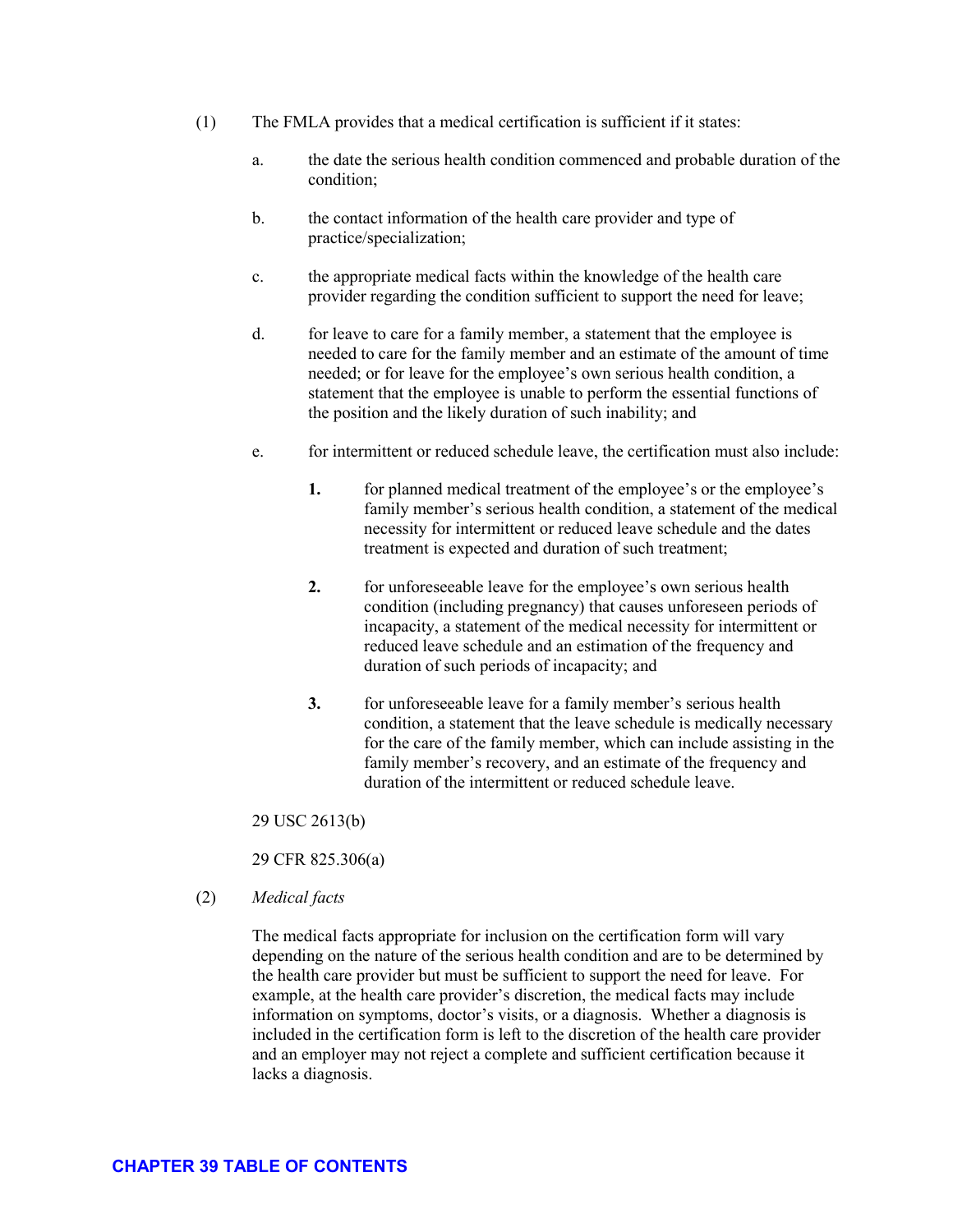benefit of their 12 workweeks of leave under whichever method provides the greatest henefit

If an employer fails to select one of these methods for setting the 12-month period,  $(4)$ the employer must use the 12-month period calculation method that is most beneficial to the employee.

29 CFR 825.200

- $3e01$ Intermittent leave.
	- eneral  $\overline{a}$ 
		- $(1)$ FMLA leave may be taken intermittently or on a reduced leave schedule under the following conditions:
			- a. When there is a medical need for leave that can be best accommodated through an intermittent or reduced leave schedule for an employee's own serious health condition; to care for a spouse, parent, son, or daughter with a serious health condition; or to care for a covered servicemember with a serious injury or illness. Such leave may be necessary for planned and/or unanticipated medical treatment of a serious health condition or of a serious injury or illness of a covered servicemember, or during recovery from treatment. It may also be taken to provide care or psychological comfort to a spouse, parent, son, or daughter with a serious health condition or a covered servicemember with a serious injury or illness. Examples of medically necessary intermittent leave include:
				- $l_{\cdot}$ Leave taken for a condition which requires treatment by a health care provider periodically, rather than for one continuous period of time. and may include leave of periods from an hour or more to several weeks
				- $\overline{2}$ . Leave taken by a pregnant employee for prenatal examinations or for periods of severe morning sickness
				- $3.$ Leave taken for absences where a family member is incapacitated or the employee is unable to perform the essential functions of the position intermittently because of a chronic serious health condition. even if he or she does not receive treatment from a health care provider

See FOH 39e01(d)(3).

- $\mathbf{b}$ . When leave is taken due to a qualifying exigency
- $(2)$ Intermittent leave or a reduced leave schedule after the birth of a healthy child or placement of a healthy child for adoption or foster care may only be taken if the employer agrees.

29 USC 2612(b)(1)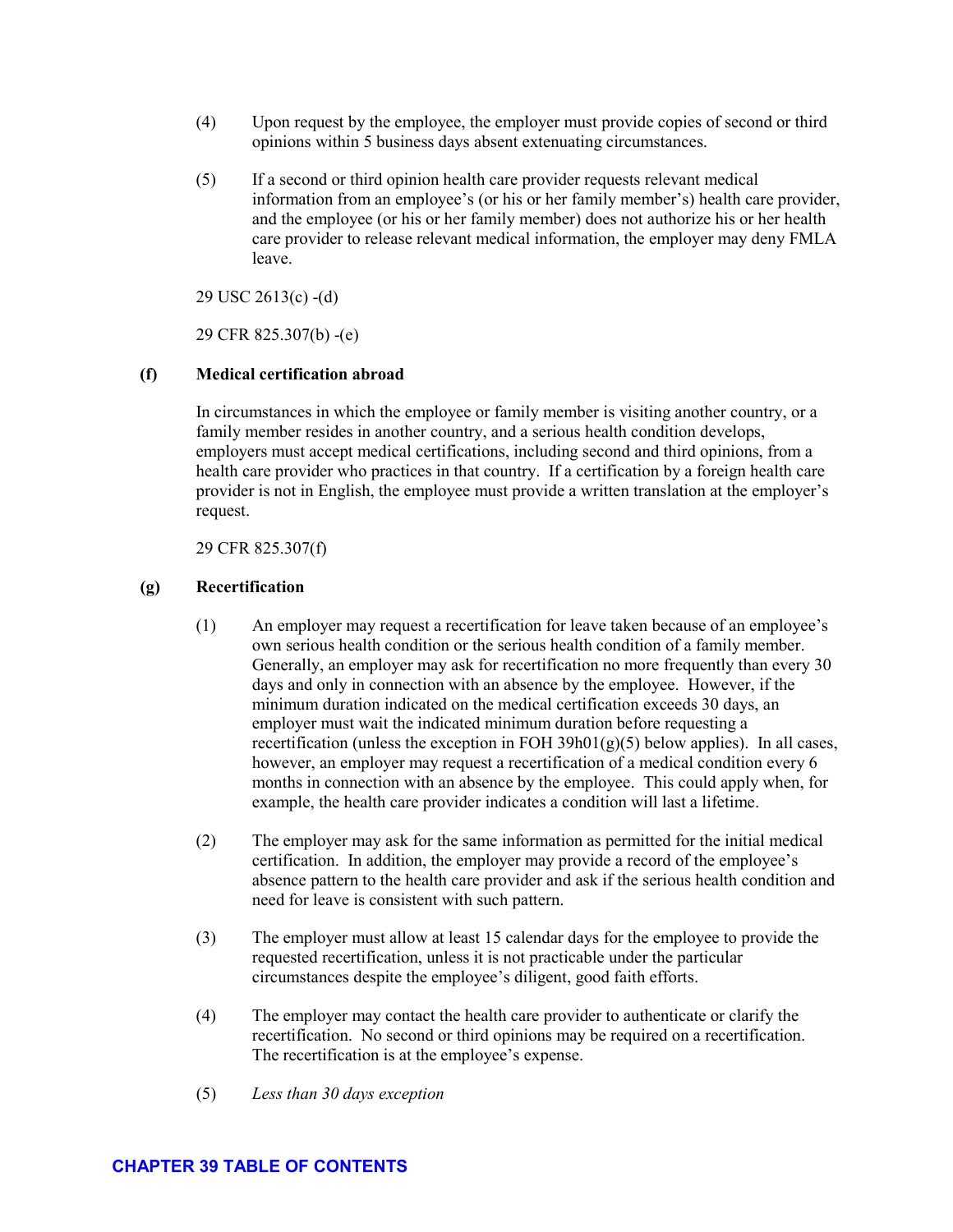An employer may request recertification in less than 30 days if:

- a. the employee requests an extension of leave; or
- b. circumstances described by the previous certification have changed *significantly* (for example, if the certification stated the employee needed leave for 1 to 2 days for a particular serious health condition and the employee's absences for that condition lasted 4 days each of the last two times leave was needed, the increased duration might constitute a significant change); or
- c. the employer receives information that casts doubt upon the employee's stated reason for the absence or the continuing validity of the certification.
- (6) *When recertification is not permitted*

Recertification does not apply to leave taken for a qualifying exigency or to care for a covered servicemember with a serious injury or illness (*i.e.*, military caregiver leave).

29 CFR 825.310**(**d)

29 CFR 825.307(a)

29 CFR 825.308

29 CFR 825.313(c)

WHD [Opinion Letter FMLA-2004-2-A](https://www.dol.gov/whd/opinion/FMLA/2004_05_25_2A_FMLA.pdf)

### [\[07/24/2018\]](http://esa.esa.dol.gov/whd/LawsRegs/FOH/Revisions/Revision758.pdf)

### **39h02 Fitness-for-duty certification.**

**(a)** An employer may have a uniformly-applied policy or practice that requires all similarlysituated employees who take leave for their own serious health condition to obtain and present certification from the employee's health care provider that the employee is able to resume work as a condition of restoring an employee. The fitness-for-duty certification can only be requested for the health condition that caused the employee's need for FMLA leave. The employee has the same obligation to participate and cooperate as in the medical certification process. The cost of the fitness-for-duty certification is borne by the employee.

#### **(b) During intermittent or reduced schedule leave**

- (1) When the employee is on intermittent or reduced schedule leave, the employer is only entitled to a certification of fitness to return to duty up to once every 30 days and only if reasonable safety concerns exist regarding the employee's ability to perform his or her duties based on the serious health condition for which the employee took FMLA leave.
- (2) "Reasonable safety concerns" means a reasonable belief of significant risk of harm to the employee or others. In determining the reasonableness of safety concerns, an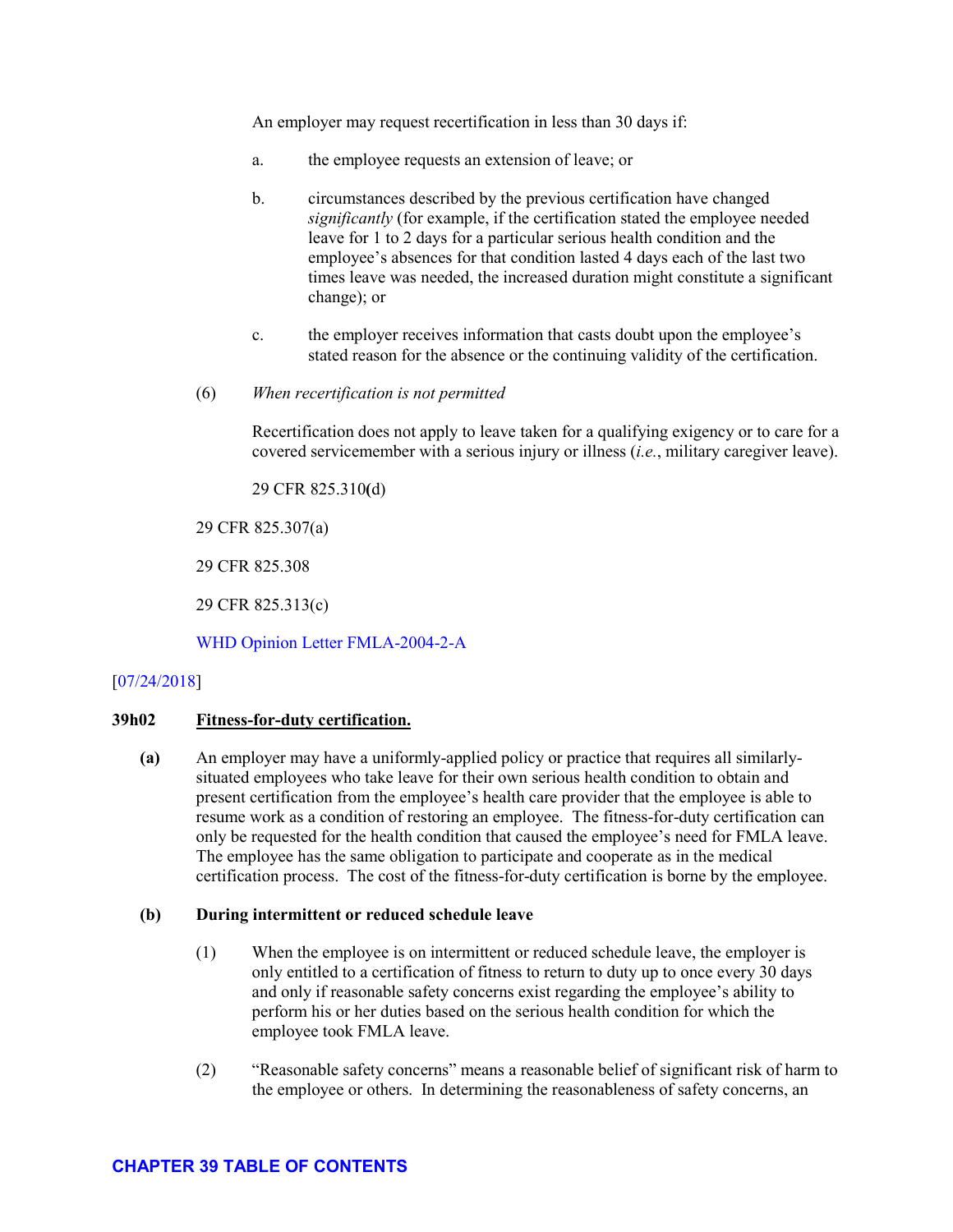employer should consider the nature and severity of the potential harm and the likelihood that potential harm will occur.

#### **(c) Notice to employee**

If the employer will require the employee to present a fitness-for-duty certification to be restored to employment, the employer must provide notice of such requirement with the designation notice. An employer may require that the certification specifically address the employee's ability to perform the essential functions of the employee's job. In such case, the employer must indicate that in the designation notice and include a list of the essential functions of the employee's position.

### **(d) Authentication and/or clarification, and second and third opinions**

An employer may contact the employee's health care provider for authentication and/or clarification of a fitness-for-duty certification, but may not delay reinstatement of the employee during the authentication or clarification period. Second and third opinions may not be required on fitness-for-duty certifications.

#### **(e) State or local law, collective bargaining agreement**

In all cases, if state or local law or the terms of a CBA govern an employee's return to work, those provisions shall be applied.

29 USC 2614(a)(4)

29 CFR 825.312

### <span id="page-61-0"></span>**39h03 Employee failure to provide certification.**

#### **(a) Medical certification**

- (1) If an employee fails to provide certification in a timely manner for foreseeable leave, an employer may deny FMLA coverage for the leave until the required certification is provided. For example, if an employee is given 15 days to provide certification and does not provide certification for 45 days without sufficient reason for the delay, the employer may deny FMLA protections for the period following expiration of the 15-day time period (*i.e.,* from day 16 through day 45).
- (2) In the case of unforeseeable leave, an employer may deny FMLA coverage for the requested leave if the employee fails to provide a certification within 15 calendar days from receipt of the request for certification unless not practicable due to extenuating circumstances. If the employee fails to timely return the certification, the employer can deny FMLA protections for the leave following the expiration of the 15-day time period until a sufficient certification is provided.
- (3) If the employee never produces the certification, the leave is not FMLA leave.

## **(b) Recertification**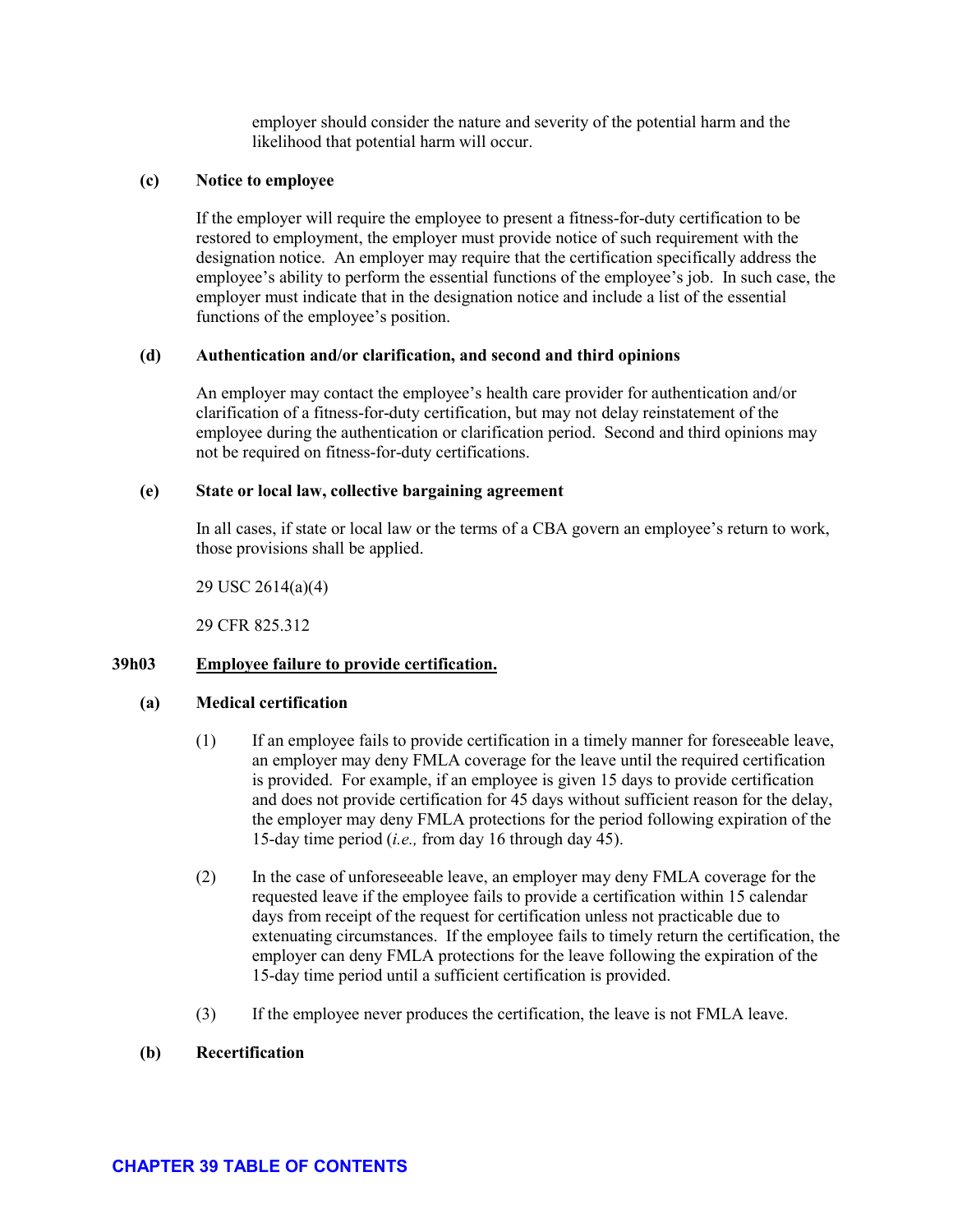If an employee fails to provide a recertification within the time requested by the employer (which must be at least 15 calendar days) or as soon as practicable under the circumstances, then the employer may deny continuation of the FMLA leave protections until the employee produces a sufficient recertification. If the employee never produces the recertification, the leave is not FMLA leave.

#### **(c) Fitness-for-duty certification**

An employer may delay employment restoration until an employee submits a required fitness-for-duty certification unless the employer has failed to provide the proper notification. If the employee never submits the fitness-for-duty certification or a new medical certification, the employee may be terminated.

29 CFR 825.313

#### **39h04 Health care provider.**

#### **(a) Within the United States**

Medical certification must be issued by a health care provider. A "health care provider," for purposes of the FMLA, is a provider who is one of the following:

- (1) A doctor of medicine or osteopathy authorized to practice medicine or surgery by the state in which the doctor practices
- (2) A podiatrist, dentist, clinical psychologist, optometrist, or chiropractor authorized to practice in the state and performing within the scope of his or her practice, meaning authorized to diagnose and treat physical or mental health conditions (treatment by a chiropractor is limited to treatment consisting of manual manipulation of the spine to correct a subluxation as demonstrated by X-ray to exist)
- (3) A nurse practitioner, nurse-midwife, clinical social worker, or physician assistant authorized to practice in the state and performing within the scope of his or her practice, meaning authorized to diagnose and treat physical or mental health conditions
- (4) A Christian Science Practitioner listed with the First Church of Christ, Scientist in Boston, Massachusetts
- (5) Any health care provider from whom the employer or the employer's group health plan's benefits manager will accept a medical certification

#### **(b) Outside the United States**

A "health care provider" includes a health care provider listed above who practices in a country other than the U.S., who is authorized to practice in accordance with the law of that country, and who is performing within the scope of his or her practice as defined under such law.

29 USC 2611(6)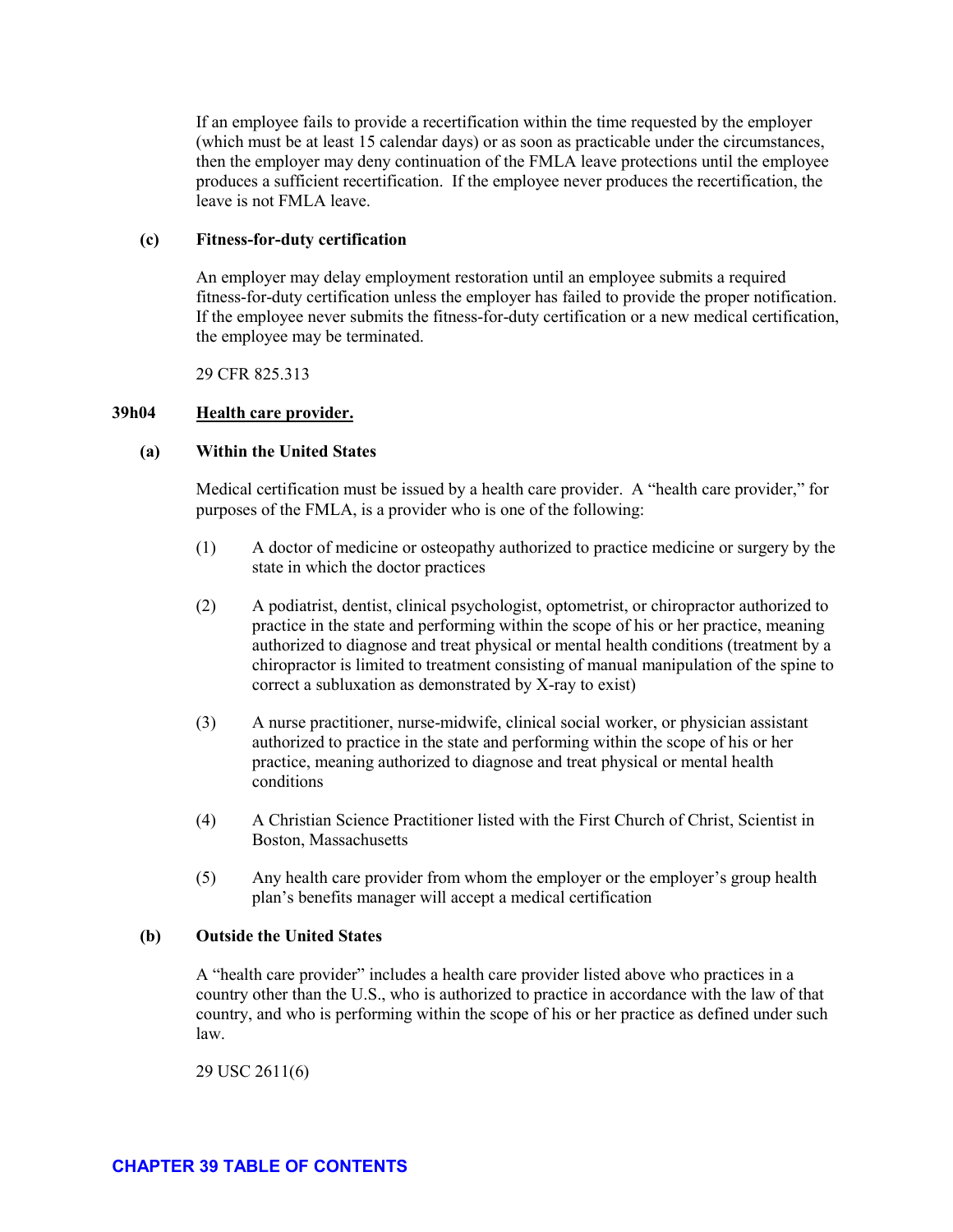29 CFR 825.125

#### **39h05 Documentation of relationship.**

For purposes of confirmation of family relationship, the employer may require the employee giving notice of the need for leave to provide reasonable documentation or statement of family relationship. This documentation may take the form of a simple statement from the employee, or a child's birth certificate, a court document, etc. The employer is entitled to examine the documentation but the employee is entitled to the return of the document.

29 CFR 825.122(k)

#### <span id="page-63-0"></span>**39h06 Certification for qualifying exigency leave.**

#### **(a) Active duty orders**

The first time an employee requests leave for a qualifying exigency, the employer may require the employee to provide a copy of the military member's active duty orders or other military documentation which indicates the covered active duty or call to active duty and dates of such service. Official military correspondence, such as a letter from a superior officer in the military member's chain of command, will be sufficient to establish that the military member is on covered active duty or under a call to covered active duty. The military member's active duty orders or other military documentation need only be provided to the employer once. An employer may subsequently require an employee to provide a copy of new active duty order or other military documentation only for a qualifying exigency request arising out of a different period of covered active duty of the same military member or the covered active duty of a different military member.

29 USC 2613(f)

29 CFR 825.309(a)

77 FR 8960

77 FR 8970

78 FR 8854 -8855

#### **(b) Additional certification**

An employer may require that leave for any qualifying exigency be supported by a certification that provides the dates, description, and other details of the exigency and the needed leave. An employer may request the following information for qualifying exigency certification:

(1) A statement or description, signed by the employee, of appropriate facts regarding the qualifying exigency, including information on the type of qualifying exigency for which leave is requested, and, if available, any written documentation that supports the need for leave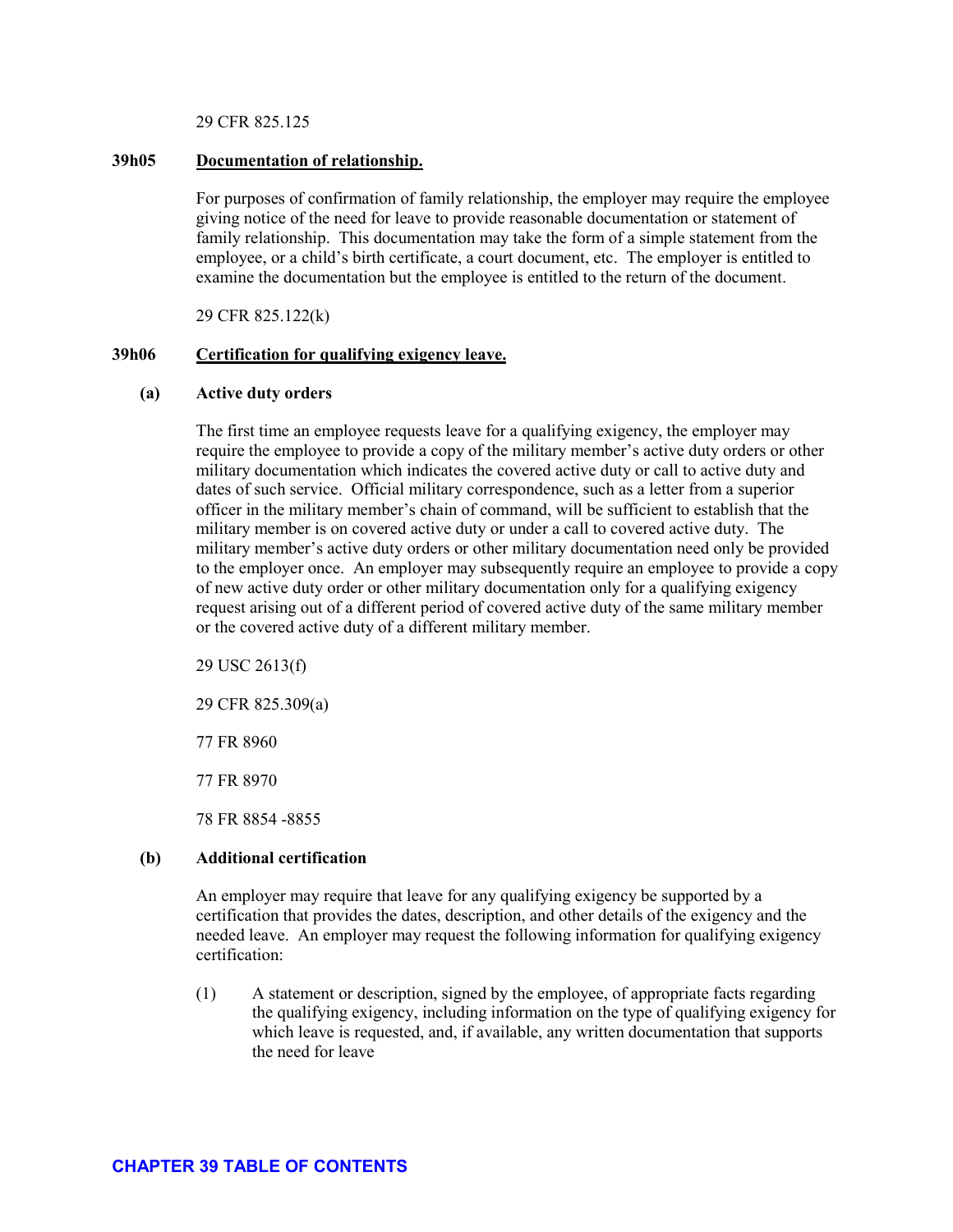- (2) The approximate date on which the qualifying exigency commenced or will commence
- (3) The beginning and ending dates for leave taken for a single, continuous period of time
- (4) The estimated frequency and duration of the qualifying exigency for leave taken intermittently or on a reduced leave schedule
- (5) If the qualifying exigency involves a meeting with a third party, appropriate contact information for the individual or entity with whom the employee plans to meet (*e.g.*, name, title, organization, address, telephone number, fax number, and email address) and a brief description of the purpose of the meeting

An employer may use the DOL's optional [WH-384](https://www.dol.gov/whd/forms/WH-384.pdf) for obtaining this certification. An employer who use[s WH-384](https://www.dol.gov/whd/forms/WH-384.pdf) or another form containing the same basic information may not require any information beyond that specified in the regulations.

29 CFR 825.309(b) -(c)

### **(c) Rest and Recuperation leave orders**

If the qualifying exigency leave is to spend time with the military member while he or she is on Rest and Recuperation leave, an employer may request a copy of the member's Rest and Recuperation orders or other documentation issued by the military which states the military member had been granted Rest and Recuperation leave and the dates. *See* [FOH 39d08\(b\)\(6\).](#page-27-0)

29 CFR 825.309(b)(6)

### **(d) Verification**

Once an employee submits a complete and sufficient certification, the employer may not request additional information. If the exigency involves meeting with a third party, the employer may contact the individual or entity only to verify the purpose and schedule of the meeting. An employer may also contact an appropriate unit of the Department of Defense only to request verification that a military member is on covered active or call to covered active duty status. The employer does not need the employee's permission for verification.

29 CFR 825.309(d)

### **(e) Second and third opinions and recertifications**

The second and third opinion process applicable to certification of a serious health condition (*see* [FOH 39h01\(e\)\)](#page-55-0) does not apply to qualifying exigency leave as such leave does not involve a serious health condition. Recertification is not permitted for leave taken for the same qualifying exigency.

29 CFR 825.313(c)

# [\[07/24/2018\]](http://esa.esa.dol.gov/whd/LawsRegs/FOH/Revisions/Revision758.pdf)

# <span id="page-64-0"></span>**39h07 Certification for military caregiver leave.**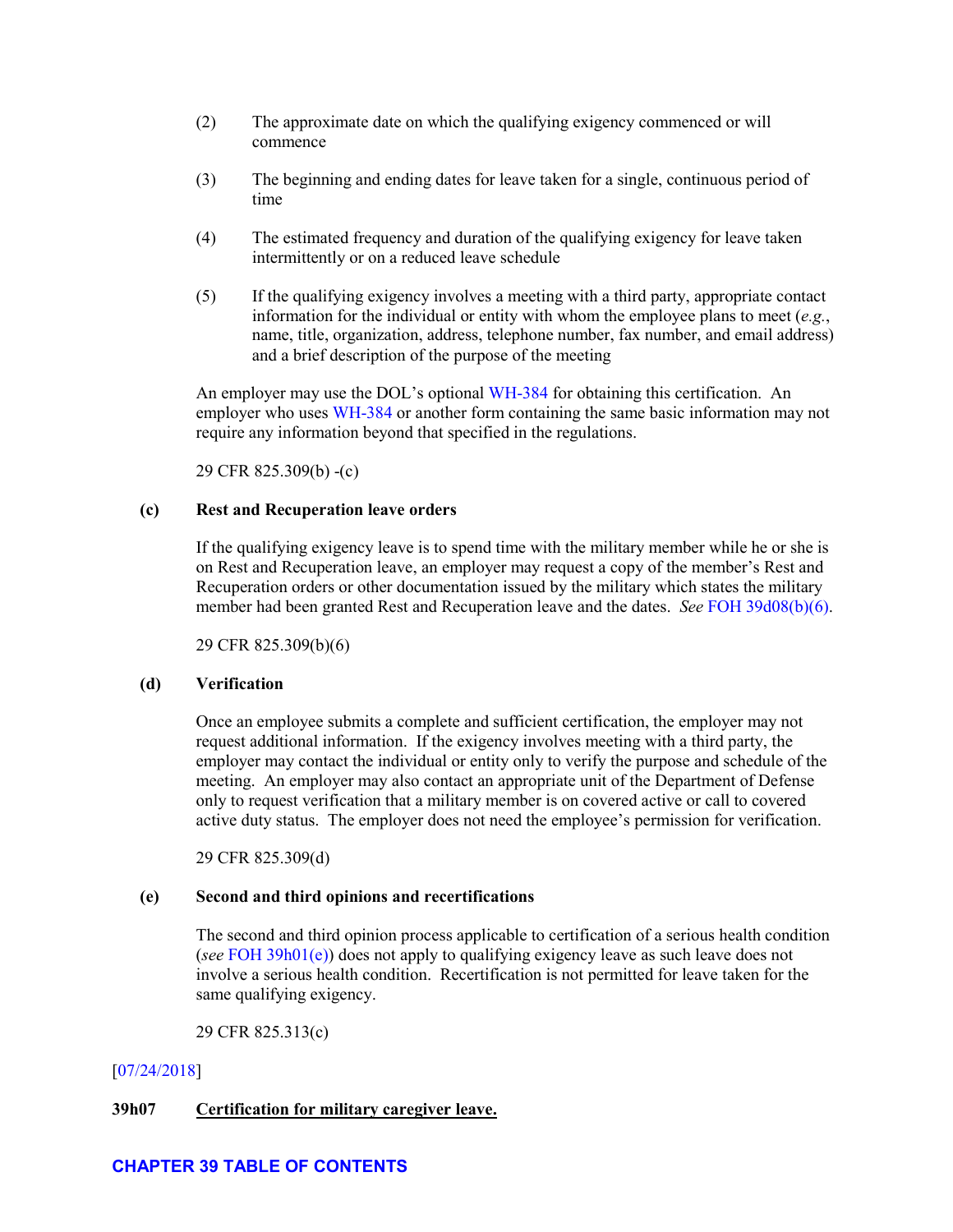serious health conditions or qualifying reasons for leave do not increase the FMLA leave entitlement. However, an employee is entitled to up to 12 workweeks of leave for any one or for multiple qualifying reasons in the same leave year and additional leave for the same qualifying reason, including the same serious health condition, in subsequent leave years.

See FOH  $39d09(a)(3)$  for the single 12-month period applicable to military caregiver leave.

- $(1)$ The employer may select any one of the following methods for determining the 12month period during which the 12 workweeks of leave entitlement occur:
	- a. The calendar year
	- Any fixed 12-month leave year, such as a fiscal year  $\mathbf{b}$ .
	- A 12-month period measured forward from the first date of FMLA leave for  $\mathbf{c}$ . the employee (the next 12-month period would begin the first time FMLA leave is taken after completion of the prior 12-month period)
	- $\mathbf{d}$ A rolling 12-month period measured backward from the date an employee uses FMLA leave (under this method, each time an employee takes FMLA leave the remaining leave would be the balance of the 12 weeks which has not been used during the immediately preceding 12 months)

Employee A used 8 weeks of FMLA leave during the past 12 months; Employee A has an additional 4 weeks of FMLA leave available.

Employee B used 4 weeks of FMLA beginning 02/01/2011, 4 weeks beginning  $06/01/2011$ , and 4 weeks beginning  $12/01/2011$ . Employee B may not take any additional leave FMLA leave until  $02/01/2012$ . Beginning on  $02/01/2012$ , Employee B is entitled to use 1 additional day of FMLA leave each day for 4 weeks. Employee B also begins to regain additional days of FMLA leave beginning on  $06/01/2012$ , and additional days beginning on  $12/01/2012$ .

- $(2)$ Employers may choose any method as long as it is applied uniformly and consistently to all employees. An exception to this uniformity applies in the case of a multi-state employer who must comply with a state requirement for determination of the leave year. In this case the employer may comply with the state requirement for employees in that state and uniformly choose another method for all its other employees.
- $(3)$ An employer may change to another leave year determination only after providing 60 days notice to all employees. During the 60-day transition, employees retain full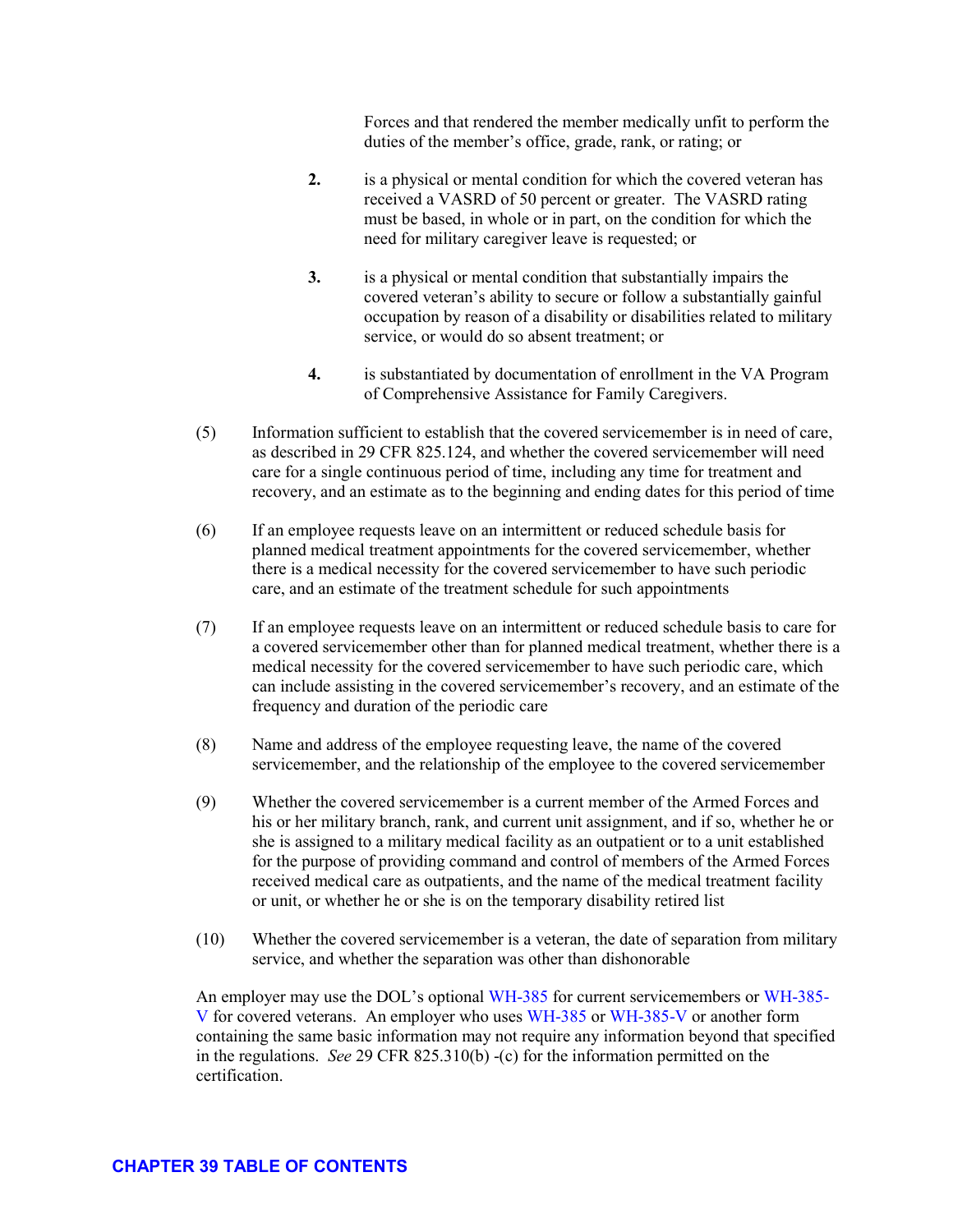- **(c)** When an employer requires an employee to submit certification to support military caregiver leave, the employer is required to accept a copy of Invitational Travel Orders (ITO) or an Invitational Travel Authorization (ITA) in place of the certification. The ITO/ITA is sufficient certification for the duration of time specified in the ITO/ITA and regardless of whether the employee is named in the order or authorization. If the employee's need for leave extends beyond the period covered by the ITO/ITA, an employer may request certification for the remainder of the leave period. The employer may require the employee to provide confirmation of the family relationship between the employee and the covered servicemember.
- **(d)** When an employer requires the employee to submit certification to support military caregiver leave, the employer is required to accept a copy of the covered servicemember's enrollment in the VA Program of Comprehensive Assistance for Family Caregivers as certification of the servicemember's serious injury or illness. The enrollment documentation is sufficient certification of the servicemember's serious injury or illness regardless of whether the employee is the named caregiver in the enrollment documentation.

The employee is still responsible for providing the employer with additional relevant information, such as that the veteran is within 5 years of discharge, the probable duration of the serious injury or illness, and the veteran's need for care and an estimate of the time period during which care will be needed. The employer may require the employee to provide confirmation of the family relationship between the employee and the covered servicemember.

78 FR 8858

- **(e)** An employer may seek authentication and clarification of a certification for military caregiver leave, including authentication and clarification of an ITO/ITA or the documentation indicating a servicemember's enrollment in the VA Program of Comprehensive Assistance for Family Caregivers. *See* 29 CFR 825.307.
- **(f)** An employer may require second and/or third opinions when leave to care for a covered servicemember is certified by a non-military affiliated health care provider, as described in FOH 39h07(a). An employer may not require second and/or third opinions for leave to care for a covered servicemember when the leave is certified by a military-affiliated health care provider as described in FOH 39h07(a). Additionally, the recertification process does not apply to leave taken to care for a covered servicemember.

29 CFR 825.310

# [\[07/24/2018\]](http://esa.esa.dol.gov/whd/LawsRegs/FOH/Revisions/Revision758.pdf)

# **39i MAINTENANCE OF EMPLOYEE BENEFITS**

### **39i00 Maintaining group health plan benefits.**

**(a)** An employer is required to maintain an employee's health benefit coverage under any group health plan for the duration of any FMLA leave period at the level and under the conditions that coverage would have been provided if the employee had remained continuously employed during the entire FMLA leave period.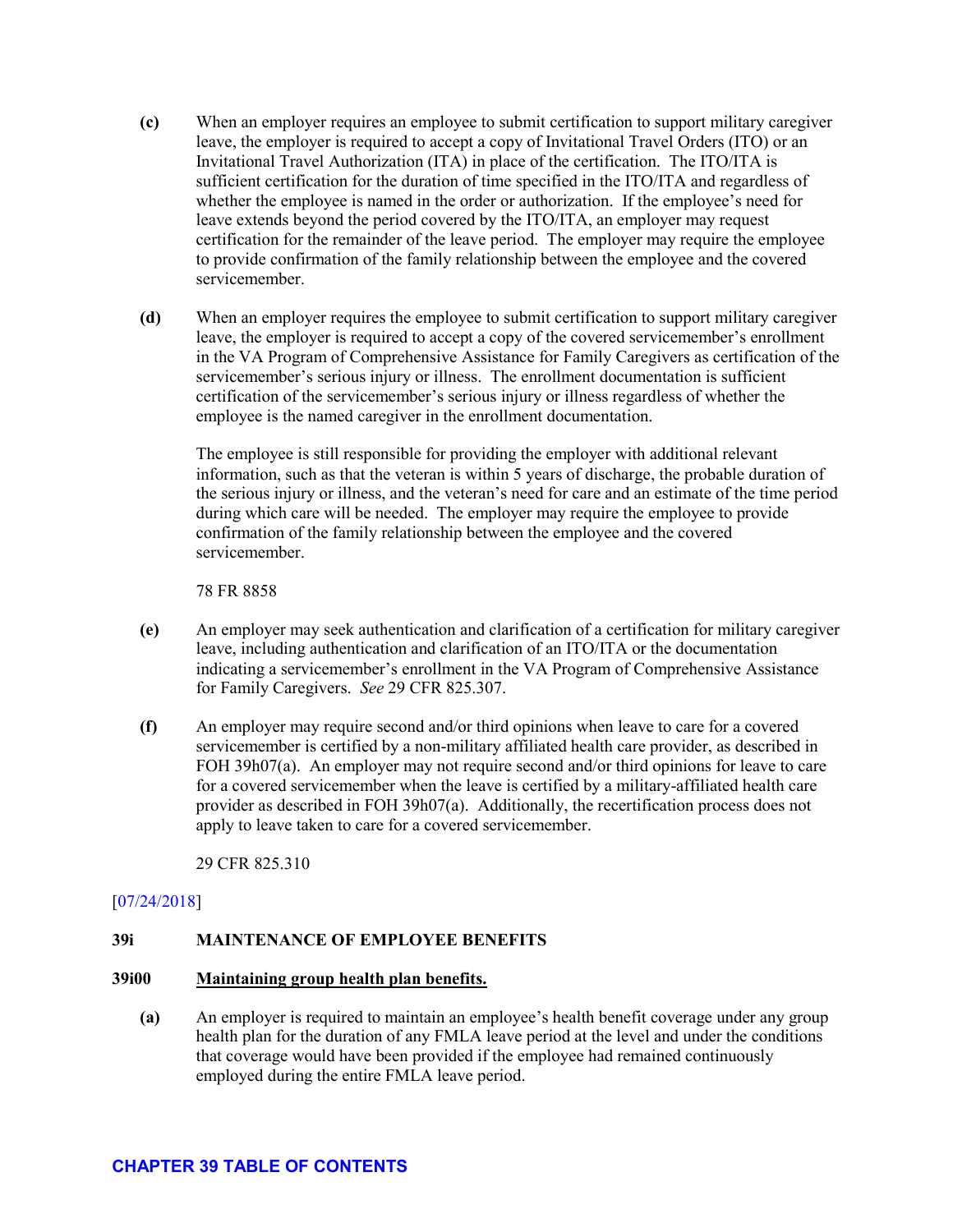- **(b)** A group health plan is any employer plan, or plan contributed to by an employer, to provide health care to employees, former employees, or the families of such employees. Such plans may include a self-insured plan.
- **(c)** A group health plan does not include insurance programs providing health coverage where employees purchase individual policies from insurers, provided that:
	- (1) no contributions are made by the employer;
	- (2) participation in the program is completely voluntary for employees;
	- (3) the sole functions of the employer with respect to the program are, without endorsing the program, to permit the insurer to publicize the program to employees, to collect premiums through payroll deductions, and to remit them to the insurer;
	- (4) the employer receives no consideration in the form of cash or otherwise in connection with the program, other than reasonable compensation, excluding any profit, for administrative services actually rendered in connection with payroll deduction; and
	- (5) the premium charged with respect to such coverage does not increase in the event the employment relationship terminates.
- **(d)** If an employer provides a new health plan or benefits, or changes health options while an employee is on FMLA leave, the employee is entitled to the new or changed benefits to the same extent as if the employee were not on leave. Any plan changes that apply to all employees would apply to an employee on FMLA leave. Notice of any opportunity to change plans or benefits must be given to an employee on FMLA leave and such change in benefits must be made available while an employee is on FMLA leave.
- **(e)** An employer must maintain benefit coverage during an employee's FMLA leave for dental care, eye care, mental health counseling, etc. if such coverage is provided in the employer's group health plan, including a supplement to a group health plan, whether or not provided through a flexible spending account or other component of a cafeteria plan.
- **(f)** If the employer is providing health insurance to discharge the health and welfare benefits requirement under a McNamara-O'Hara Service Contract Act wage determination, that benefit must continue during the entire period of FMLA leave. If an employer pays cash wages in lieu of the health and welfare benefits, the employer is not required to continue such payments while the employee is on FMLA leave.

[WHD Opinion Letter FMLA 2006-5-A](https://www.dol.gov/whd/opinion/FMLA/2006/2006_05_24_5A_FMLA.pdf)

[WHD Non-Administrator Opinion Letter FMLA-1](https://www.dol.gov/WHD/opinion/fmla/prior2002/FMLA-1.pdf) (June 15, 1993)

29 USC 2614(c)(1)

29 CFR 825.209

### [\[07/24/2018\]](http://esa.esa.dol.gov/whd/LawsRegs/FOH/Revisions/Revision758.pdf)

### **39i01 Maintaining non-health benefits.**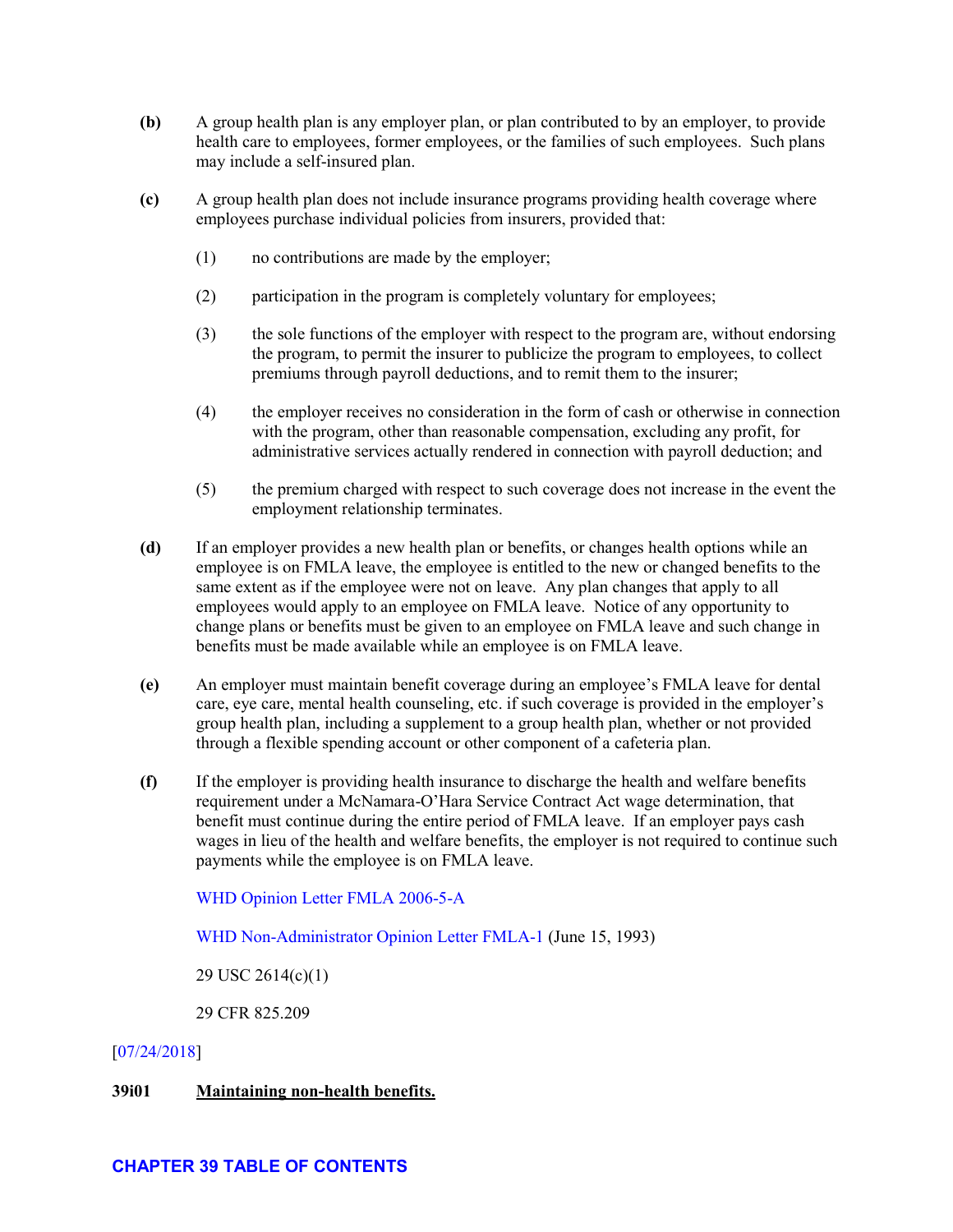**(a)** The taking of FMLA leave cannot result in the loss of any employment benefit accrued prior to the commencement of the leave, except for the use of accrued paid leave to substitute for unpaid FMLA leave.

29 USC 2614(a)(2)

**(b)** An employee's entitlement to benefits other than group health benefits during a period of FMLA leave is determined by the employer's established policy for providing such benefits when an employee is on other forms of leave, paid or unpaid, as appropriate. If benefits such as vacation or holiday pay accrue to employees on other types of paid and/or unpaid non-FMLA leave, employees on corresponding paid or unpaid FMLA leave are entitled to such accrual.

29 CFR 825.209(h)

**(c)** Maintenance of other benefits, including health insurance policies that are not part of the employer's group health plan, is the sole responsibility of the employee. The employee and the insurer should make necessary arrangements for payment of premiums during periods of unpaid FMLA leave.

29 CFR 825.210(a)

29 CFR 825.212(a)(2)

**(d)** An employee's right to continue living in employer-provided housing is determined by the employer's established policy. If the policy provides that employees on leave for both FMLA and non-FMLA reasons must vacate the property, the employer will not be in violation of the FMLA so long as the employer restores the employee the lodging upon completion of FMLA leave. The employer may not, however, require an FMLA-eligible employee to vacate the employer-provided lodging during the term of an FMLA leave period as an attempt to interfere with or restrain an employee's attempt to exercise rights under the FMLA.

[WHD Opinion Letter FMLA 2006-1-A](https://www.dol.gov/whd/opinion/FMLA/2006/2006_01_17_1A_FMLA.pdf)

# [\[07/24/2018\]](http://esa.esa.dol.gov/whd/LawsRegs/FOH/Revisions/Revision758.pdf)

## **39i02 Employee choice to not retain group health benefits.**

An employee may choose not to retain group health plan coverage during FMLA leave. However, the employee retains his or her entitlement to be reinstated after the leave on the same terms as prior to taking the leave, without any qualifying period, physical exam, exclusion of pre-existing conditions, etc. *See* [FOH](#page-74-0) 39j.

29 CFR 825.209(e)

29 CFR 825.212(c)

[WHD Non-Administrator Opinion Letter](https://www.dol.gov/WHD/opinion/FMLA/prior2002/FMLA-64.pdf) FMLA-64 (June 21, 1995)

### [\[07/24/2018\]](http://esa.esa.dol.gov/whd/LawsRegs/FOH/Revisions/Revision758.pdf)

### **39i03 Payment of group health plan premiums.**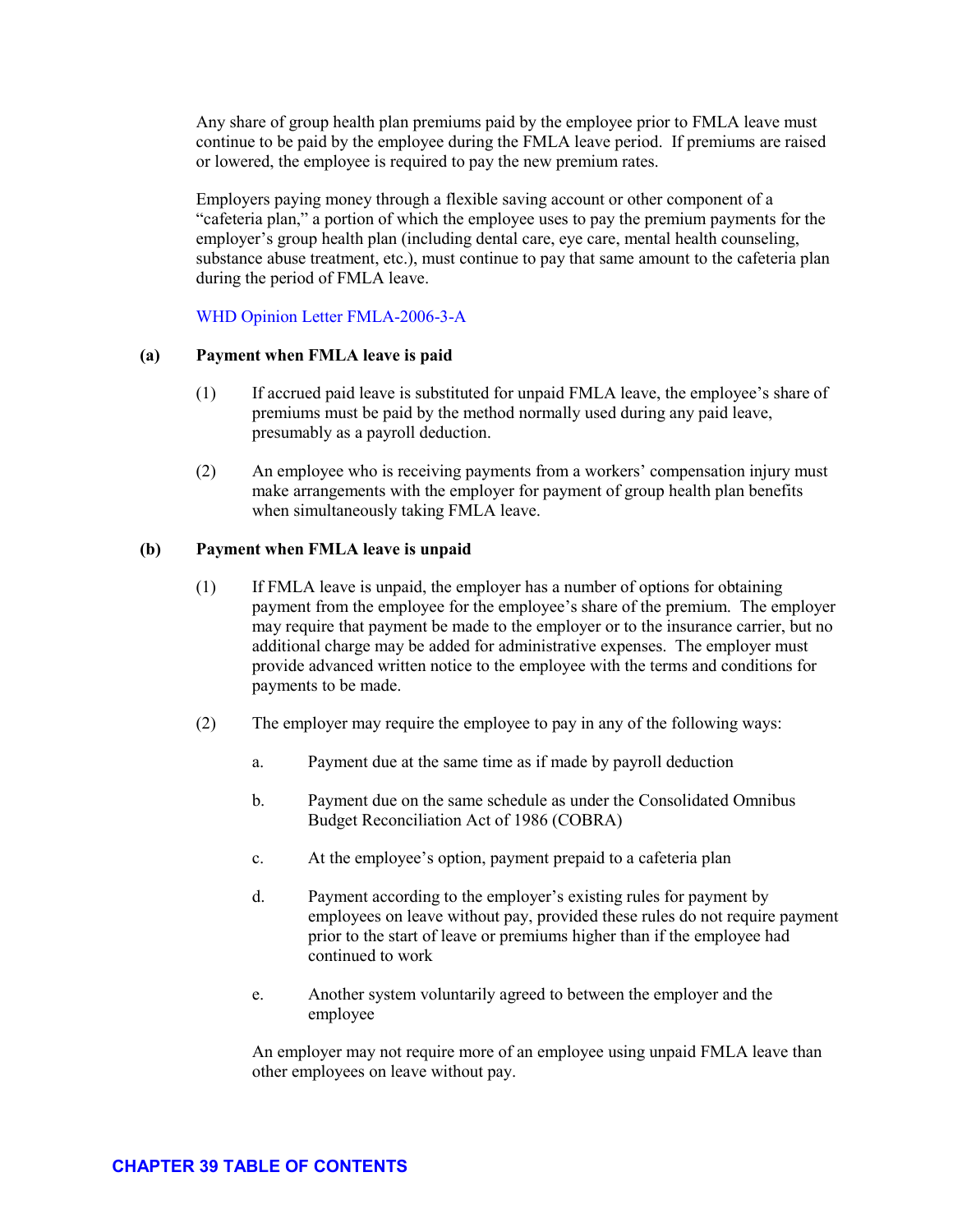29 CFR 825.210

#### **39i04 Maintenance of benefits under multi-employer health plans.**

- **(a)** A multi-employer health plan is a plan to which more than one employer is required to contribute and is maintained pursuant to one or more CBAs between employee organizations and the employers.
- **(b)** An employer under a multi-employer plan must continue to make contributions on behalf of an employee using FMLA leave as though the employee were continuously employed, unless the plan contains an explicit FMLA provision for maintaining coverage such as through pooled contributions by all employers party to the plan.
- **(c)** An employee using FMLA leave cannot be required to use banked hours or pay a greater premium than he or she would have had to pay if he or she had been continuously employed.

29 CFR 825.211

# **39i05 Valid reasons for ending employee group health plan coverage.**

- **(a)** Group health plan coverage must be maintained for an employee on FMLA leave until:
	- (1) the employee fails to return from leave or continues on leave after exhausting his or her FMLA entitlement;
	- (2) the employer can show that the employment relationship would have terminated if the employee had not taken FMLA leave, such as if the employee would have been laid off and not transferred to a new position; or
	- (3) the employee provides unequivocal notice of intent not to return to work.
- **(b)** Additionally, under certain conditions, an employer may end group health plan coverage when an employee on FMLA leave fails to submit a required premium payment (*see* [FOH](#page-72-0) [39i06](#page-72-0) for details and requirements) or an employee chooses not to retain group health coverage during FMLA leave (*see* FOH39i02). All other obligations of an employer under the FMLA would continue, such as the obligation to reinstate the employee upon return from leave and restoring the employee's benefits equivalent to those that the employee would have had if the employee had not taken leave.
- **(c)** To discontinue health benefit coverage under a multi-employer health plan based on termination of the employment relationship, the employer must demonstrate the employee would not have continued to be employed by either the employer or another employer who is a member of the same plan. For example, if the employee's construction site is closed but its employees are moved to another site to continue employment for that employer or another member of the plan, it can be assumed that the employee on leave would have continued employment and therefore the employer may not discontinue health benefit coverage.

[WHD Non-Administrator Opinion Letter](https://www.dol.gov/WHD/opinion/fmla/prior2002/FMLA-14.pdf) FMLA-14 (November 3, 1993)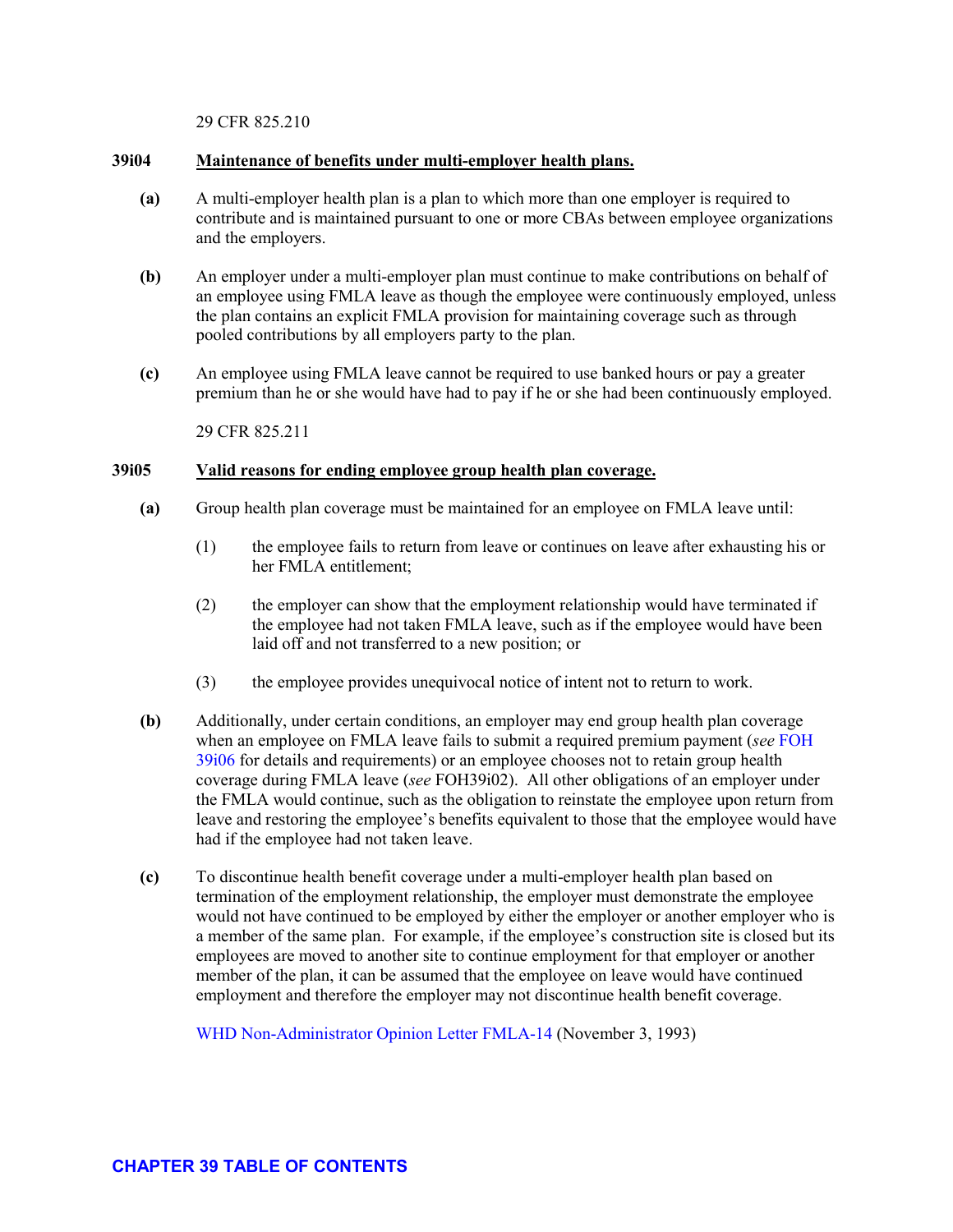**(d)** An employer may cease health benefit coverage when an employee elects to withdraw from coverage during FMLA leave provided that the decision is truly voluntary and future reinstatement would not be barred by the terms of the plan or the employer. *See* [FOH 39j03.](#page-76-0)

29 CFR 825.209(f) 29 CFR 825.211(e) 29 CFR 825.212

# [\[07/24/2018\]](http://esa.esa.dol.gov/whd/LawsRegs/FOH/Revisions/Revision758.pdf)

# **39i06 Employee failure to pay premiums.**

**(a)** An employer's obligation to maintain health insurance coverage ceases under the FMLA if an employee's premium payment is more than 30 days late, unless the employer has an established policy providing a more generous grace period.

# **(b) Dropping employee coverage**

In order to drop the coverage for an employee whose premium payment is late, the employer must provide written notice to the employee that the payment has not been received. Such notice must be mailed to the employee at least 15 days before coverage is to cease, advising that coverage will be dropped on a specified date at least 15 days after the date of the letter unless the payment has been received before then. Coverage for the employee may be terminated at the end of the 30-day grace period (where the 15-day notice has been provided) unless the employer has established policies regarding other forms of unpaid leave that allow the employer to end coverage retroactively to the date the unpaid premium payment was due.

# **(c) Restoration of benefits entitlement remains**

- (1) When coverage lapses because the employee has not made required premium payments or any other valid reason, upon the employee's return to work the employer must restore the employee to coverage and benefits that are equivalent to those the employee would have had if leave had not been taken and the premium payment(s) had not been missed or coverage had not been canceled, including family or dependent coverage. The employee cannot be required to meet any qualification requirements imposed by the plan, including any preexisting condition requirements or waiting period, to wait for an open season, or to pass a medical examination to obtain reinstatement of coverage.
- (2) If an employer fails to restore the employee's health insurance upon the employee's return to work, the employer may be liable for benefits lost, for other actual monetary losses sustained as a direct result, and for appropriate equitable relief tailored to the harm suffered.

# **(d) Employer payment of employee's share of premium payments**

An employer may choose to pay an employee's share of premium payments continuously while the employee is on FMLA leave. For example, an employer may choose to maintain an employee's group health plan benefits or other benefits, such as life insurance or disability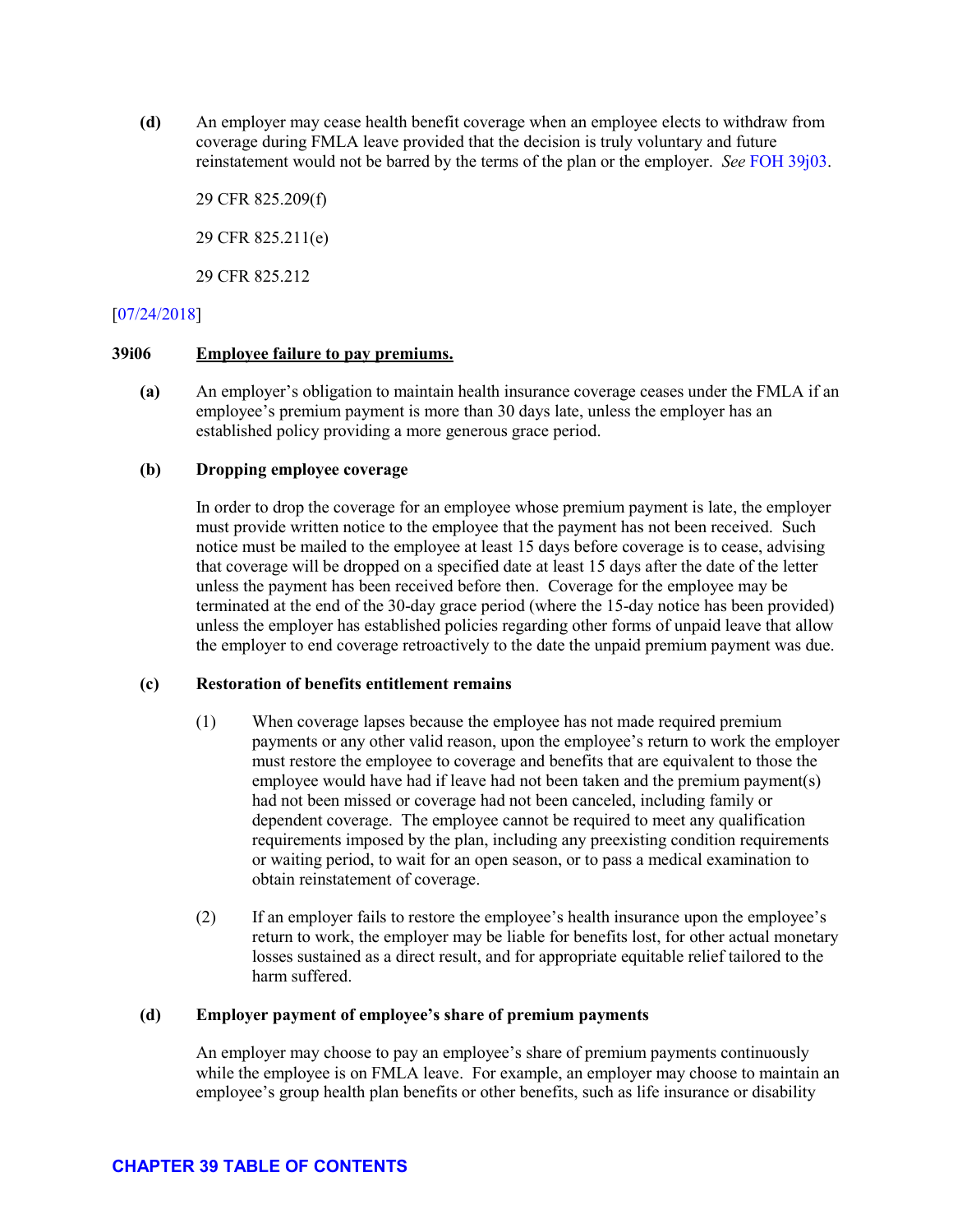insurance, during an employee's FMLA leave to avoid a lapse of coverage and ensure that it can meet its responsibilities to provide equivalent benefits upon the employee's return to work. If the employer elects to maintain such benefits during the leave, at the conclusion of the leave, the employer is entitled to recover the costs incurred for paying for the employee's share of any premiums whether or not the employee returns to work. *See* [FOH 39i07.](#page-73-0)

29 CFR 825.212

# <span id="page-73-0"></span>**39i07 Employer recovery of benefit costs.**

- **(a)** If the employer pays the employee's share of premium payments to maintain health plan coverage when the employee fails to make payments, the employer may recover that expense from the employee.
- **(b)** In addition, the employer may recover its share of health plan premiums during a period of unpaid FMLA leave from the employee if the employee fails to return to work after the FMLA leave entitlement has been exhausted or expires. However, the employer may not recover its costs if the employee does not return due to a continued need for leave for a serious health condition of the employee or eligible family member, or a serious illness or injury of a covered servicemember, or to other circumstances beyond the employee's control.
	- (1) When the employer cannot recover its share of benefit payments due to the employee's continued need for FMLA leave, the employer may require medical certification of the serious health condition of the employee or family member or the serious injury or illness of a covered servicemember. If the employer requires such medical certification, the certification must be provided to the employer within 30 days of the employer's request. It is the employee's responsibility to provide the certification and pay any cost incurred.
	- (2) If the employee fails to provide the certification, or the reason for leave does not meet the test of circumstances beyond the employee's control, the employer may recover 100 percent of the health benefit premiums it paid during the period of unpaid FMLA leave.
- **(c)** If an employer elects to maintain other benefits by paying the employee's share of premiums during unpaid FMLA leave, such as life insurance, disability insurance, etc., at the conclusion of the leave, the employer is entitled to recover only the costs incurred for paying the employee's share of any premiums, whether or not the employee returns to work.

[WHD Opinion Letter FMLA-2006-3-A](https://www.dol.gov/whd/opinion/FMLA/2006/2006_01_31_3A_FMLA.pdf)

[WHD Non-Administrator Opinion Letter](https://www.dol.gov/WHD/opinion/fmla/prior2002/FMLA-6.pdf) FMLA-6 (October 1, 1993)

- **(d)** For the purposes of the employer' recovery of benefit costs, an employee who has returned to work for at least 30 calendar days is considered to have returned to work. An employee who transfers directly from taking FMLA leave to retirement or who retires during the first 30 days after returning to work is deemed to have returned to work.
- **(e)** When paid leave is substituted for FMLA leave, the employer may not recover its share of benefit premiums for any period of FMLA leave covered by the paid leave. Similarly, when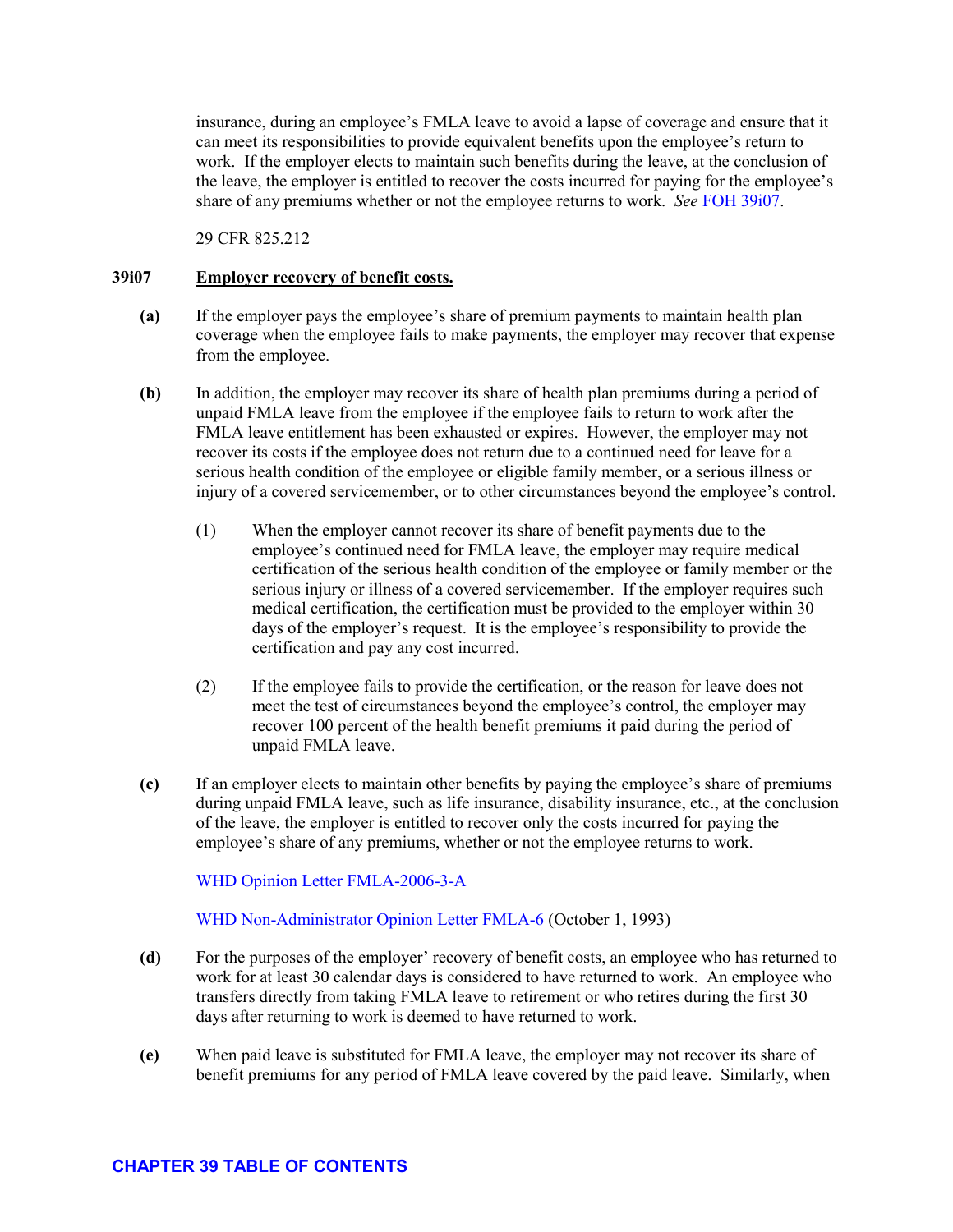FMLA leave runs concurrently with paid leave provided under workers' compensation or a temporary disability plan, recovery of premiums does not apply.

- **(f)** Self-insured employers may recover only the employer's share of allowable premiums as calculated under COBRA, excluding the 2 percent fee for administrative costs.
- **(g)** Any share of premiums that the employer is entitled to collect when an employee fails to return to work is a debt owed by the employee to the employer. Such a debt does not alter the employer's responsibilities for health benefit coverage or payment of claims incurred during FMLA leave under a self-insurance plan. The employer may recover the costs through deductions from any sums due to the employee as allowed under state and federal law, or the employer may initiate legal action against the employee to recover such costs.

29 CFR 825.212(b)

29 CFR 825.213

# [\[07/24/2018\]](http://esa.esa.dol.gov/whd/LawsRegs/FOH/Revisions/Revision758.pdf)

# **39j JOB RESTORATION**

### **39j00 General.**

**(a)** Upon return from FMLA leave, an employee is entitled to be restored to the position held when the leave commenced or to an equivalent position with equivalent employment benefits, pay, and other terms and conditions of employment. An employee is entitled to such reinstatement even if the employee has been replaced or his or her position has been restructured to accommodate the employee's absence. *See* [FOH 39L](#page-83-0) for specials rules applicable to school employees.

29 USC 2614(a)

29 CFR 825.214

**(b)** If the returning employee is no longer qualified for the position because of his or her inability to continue to meet job requirements as a result of the leave (*e.g.*, attend a necessary course, renew a license, fly a minimum number of hours, etc.), the employer must give the employee a reasonable opportunity to fulfill those conditions after he or she returns to work.

29 CFR 825.215(b)

**(c)** If an employee would have been laid off had he or she not been on FMLA leave, the employee's right to reinstatement is whatever it would have been had the employee not been on leave when the layoff occurred. If a position has been eliminated, the employer bears the burden of establishing that the job would have been eliminated and the employee not otherwise employed at the time of restoration if the employee had continued to work instead of taking leave.

29 CFR 825.216(a)(1)

60 FR 2180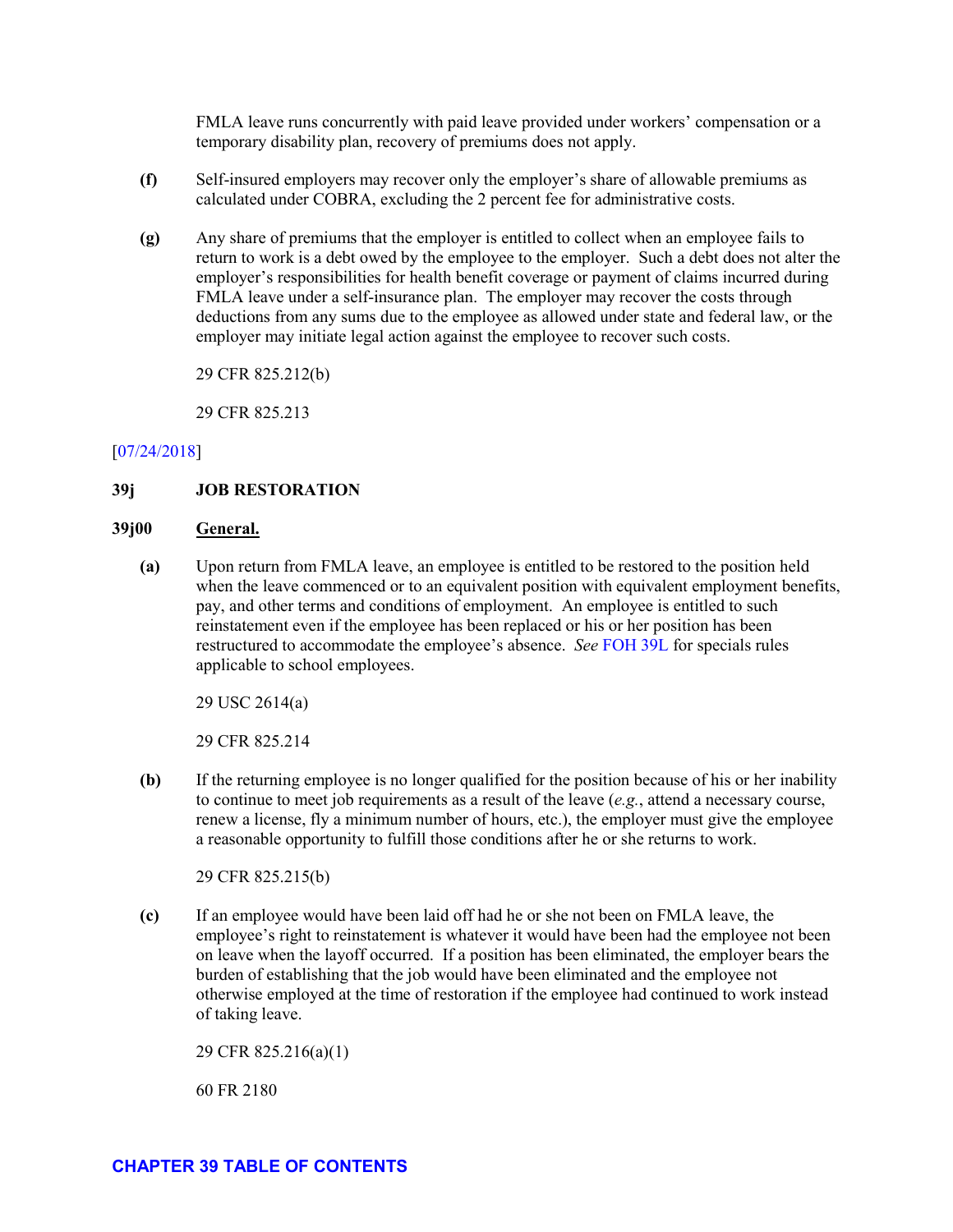60 FR 2213

**(d)** If the provisions of a CBA govern an employee's return to work, those provisions will apply to the extent they do not conflict with the FMLA. For example, if the CBA prohibits a fitness-for-duty certification, the employer may not require one even though such certification is typically permitted if administered in accordance with 29 USC 2614(a)(4) and 29 CFR 825.312. Conversely, even if the CBA allows the employer to return the employee to a different, non-equivalent position because of seniority, the employer remains bound by the equivalent-position requirements of the FMLA.

29 USC 2652

29 CFR 825.700(a)

# [\[07/24/2018\]](http://esa.esa.dol.gov/whd/LawsRegs/FOH/Revisions/Revision758.pdf)

# **39j01 Equivalent position.**

Equivalent position means a position that is virtually identical to the employee's former position in terms of pay, benefits and working conditions, including privileges, perquisites and status. The position must involve the same or substantially similar duties and responsibilities, which require substantially equivalent skill, effort, responsibility, and authority.

29 CFR 825.215(a)

### **39j02 Equivalent pay.**

#### **(a) Pay increases or changes**

- (1) An employee is entitled to any unconditional pay increase which may have occurred during the FMLA leave period, such as cost of living increases. An employee is also entitled to be restored to a position with the same or equivalent pay premiums, such as a shift differential.
- (2) Pay increases based on seniority, length of service, or work performed must be applied according to the employer's policy for other employees on an equivalent leave status for a non-FMLA reason.

#### **(b) Bonuses**

- (1) Equivalent pay includes any bonus or payment, whether it is discretionary or nondiscretionary.
- (2) If a bonus is based on the achievement of a specified goal (*e.g.*, hours worked, products sold, perfect attendance, etc.) and the employee has not met the goal due to FMLA leave, the payment may be denied unless the employer pays such a bonus to other employees on an equivalent leave status for non-FMLA reasons.

For example, if an employer policy does not disallow an attendance bonus to an employee who takes vacation leave, the employer cannot deny the bonus to an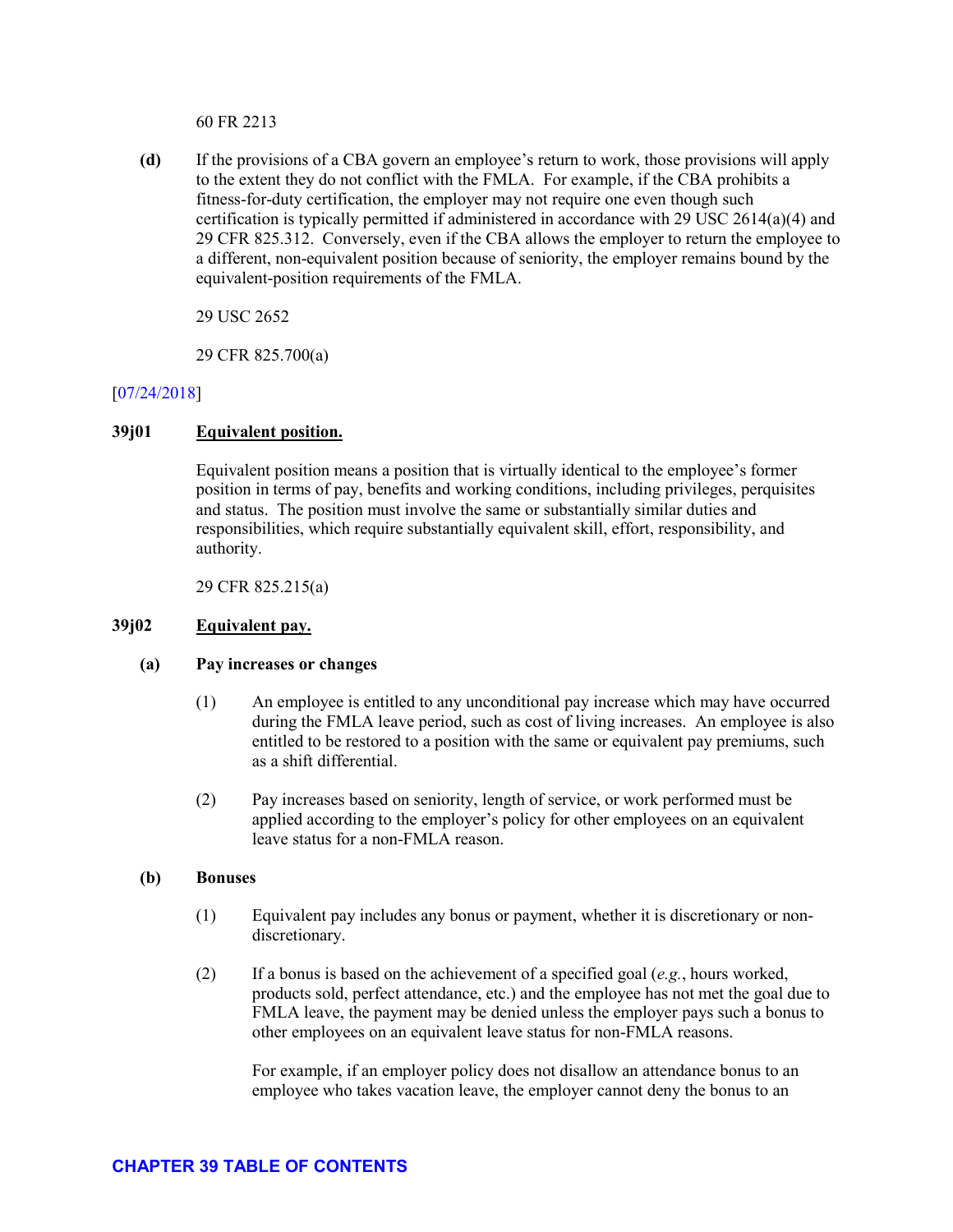employee who takes vacation leave for an FMLA purpose (*i.e.*, substitutes paid vacation leave for FMLA leave). However, if an employer does not count vacation leave against an attendance bonus but does count unpaid leave against the bonus, the employer may deny the bonus to an employee who takes 12 weeks of FMLA leave, 2 weeks of which the employee substituted paid vacation leave, but 10 of which the employee takes as unpaid FMLA leave.

Penalizing an employee for taking FMLA leave under a no-fault attendance policy is distinct from disqualifying an employee from a bonus or award for attendance because the former faults an employee for taking leave and the latter denies a reward for achieving the job-related performance goal of perfect attendance.

73 FR 67934

73 FR 67985

29 CFR 825.215(c)

# [\[07/24/2018\]](http://esa.esa.dol.gov/whd/LawsRegs/FOH/Revisions/Revision758.pdf)

### <span id="page-76-0"></span>**39j03 Equivalent benefits.**

- **(a)** "Benefits" include all benefits provided or made available to employees by an employer, including group life insurance, health insurance, disability insurance, sick leave, annual leave, educational benefits, and pensions, regardless of whether such benefits are provided by a practice or written policy of an employer through an employee benefit plan. Benefits accrued at the time leave began must be available to an employee upon return from leave.
- **(b)** For purposes of pension plans or other retirement plans, any period of unpaid FMLA leave is not treated as a break in service for vesting and eligibility purposes. If such a plan requires an employee to be employed on a specific date in order to be credited with a year of service for vesting, contributions, or participation purposes, an employee on unpaid FMLA leave on that date is deemed to be employed on that date. However, unpaid FMLA leave periods do not have to count as credited service for benefit accrual, vesting, or eligibility purposes.
- **(c)** Employees on unpaid FMLA leave are to be treated as if they continued to work for purposes of changes to benefit plans. Such employees are entitled to changes in benefits plans unless the changes are dependent on seniority or accrual during the leave period. For example, if the benefit plan is based on a pre-established number of hours worked each year and the employee does not have sufficient hours as a result of taking unpaid FMLA leave, the benefit is lost.

29 CFR 825.215(d)

#### **39j04 Equivalent terms and conditions of employment.**

- **(a)** An equivalent position must have substantially similar duties, conditions, responsibilities, privileges, and status as the employee's original position.
- **(b)** The employee must be reinstated to the same worksite or one that does not involve a significant increase in commuting time or distance. If the original worksite has been closed,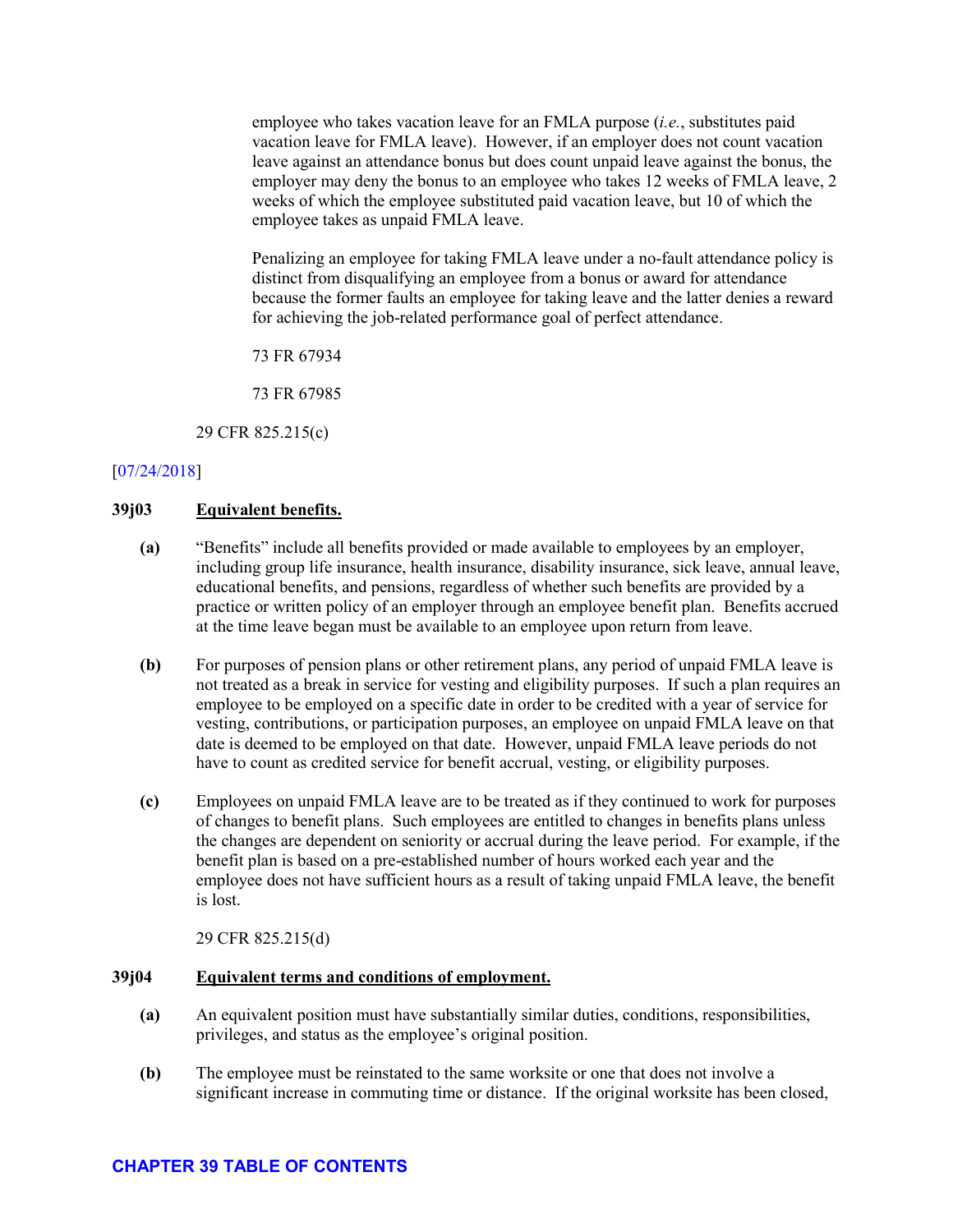the employee is entitled to the same rights as if he or she had not been on leave at the time of closing. For example, the employee would have the same transfer rights as other employees.

- **(c)** An employee is ordinarily entitled to return to the same shift or to the same or equivalent schedule. An employer may accommodate an employee's request to be restored to a different shift, schedule, or position which better suits the employee's personal needs on return from leave. Similarly, an employer may offer a promotion to a better position. However, an employee may not be induced by the employer to accept a different position against the employee's wishes.
- **(d)** The employee must have the same opportunity for bonuses, profit-sharing, and other similar discretionary and non-discretionary payments.

29 CFR 825.215(e)

## **39j05** *De minimis* **exception.**

The requirement that an employee be restored to the same or equivalent job as to pay, benefits, and terms and conditions of employment does not extend to *de minimis*, intangible, or unmeasurable aspects of the job.

29 CFR 825.215(f)

## **39j06 Limitations to employee reinstatement.**

- **(a)** Limited exceptions provide for an employer to deny job restoration to an employee when:
	- (1) the employment relationship ended and would have even if the employee had been continuously working,
	- (2) a key employee's reinstatement would cause substantial and grievous economic injury to the employer (*see* FOH 39j06(g)),
	- (3) the employee is unable to perform an essential function of his or her job because of a physical or mental condition, or
	- (4) the employee fraudulently obtained FMLA leave.

29 CFR 825.216(a) -(b)

**(b)** If an employee chooses not to or is unable to return to work after exhausting his or her FMLA leave, all entitlements and rights under the FMLA cease at that time. The employee is no longer entitled to any further job restoration rights under the FMLA and may be terminated.

[WHD Non-Administrator Opinion Letter](https://www.dol.gov/WHD/opinion/FMLA/prior2002/FMLA-91.pdf) FMLA-91 (December 9, 1997)

#### **(c) No greater right**

An employee on FMLA leave maintains the same rights he or she would have if the employee had continued to work instead of taking FMLA leave. This applies to reinstatement and other benefits and conditions of employment. An employer must be able to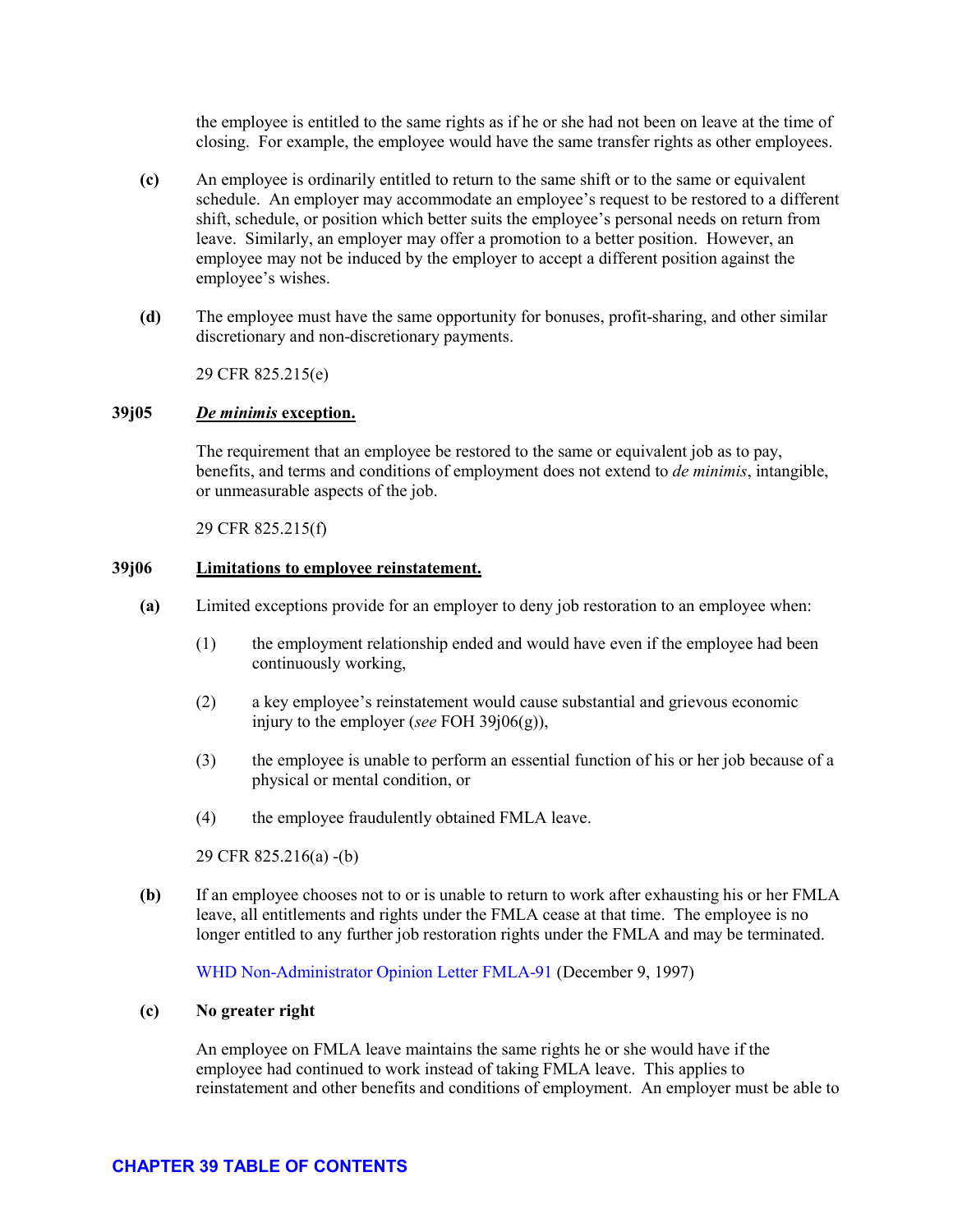60 FR 2213

 $(d)$ If the provisions of a CBA govern an employee's return to work, those provisions will apply to the extent they do not conflict with the FMLA. For example, if the CBA prohibits a fitness-for-duty certification, the employer may not require one even though such certification is typically permitted if administered in accordance with 29 USC  $2614(a)(4)$  and 29 CFR 825.312. Conversely, even if the CBA allows the employer to return the employee to a different, non-equivalent position because of seniority, the employer remains bound by the equivalent-position requirements of the FMLA.

29 USC 2652

29 CFR 825.700(a)

# $[07/24/2018]$

#### 39j01 **Equivalent position.**

Equivalent position means a position that is virtually identical to the employee's former position in terms of pay, benefits and working conditions, including privileges, perquisites and status. The position must involve the same or substantially similar duties and responsibilities, which require substantially equivalent skill, effort, responsibility, and authority.

29 CFR 825.215(a)

#### $39j02$ Equivalent pay.

#### $(a)$ Pay increases or changes

- $(1)$ An employee is entitled to any unconditional pay increase which may have occurred during the FMLA leave period, such as cost of living increases. An employee is also entitled to be restored to a position with the same or equivalent pay premiums, such as a shift differential
- $(2)$ Pay increases based on seniority, length of service, or work performed must be applied according to the employer's policy for other employees on an equivalent leave status for a non-FMLA reason

#### (b) **Bonuses**

- $(1)$ Equivalent pay includes any bonus or payment, whether it is discretionary or nondiscretionary.
- $(2)$ If a bonus is based on the achievement of a specified goal (e.g., hours worked, products sold, perfect attendance, etc.) and the employee has not met the goal due to FMLA leave, the payment may be denied unless the employer pays such a bonus to other employees on an equivalent leave status for non-FMLA reasons.

For example, if an employer policy does not disallow an attendance bonus to an employee who takes vacation leave, the employer cannot deny the bonus to an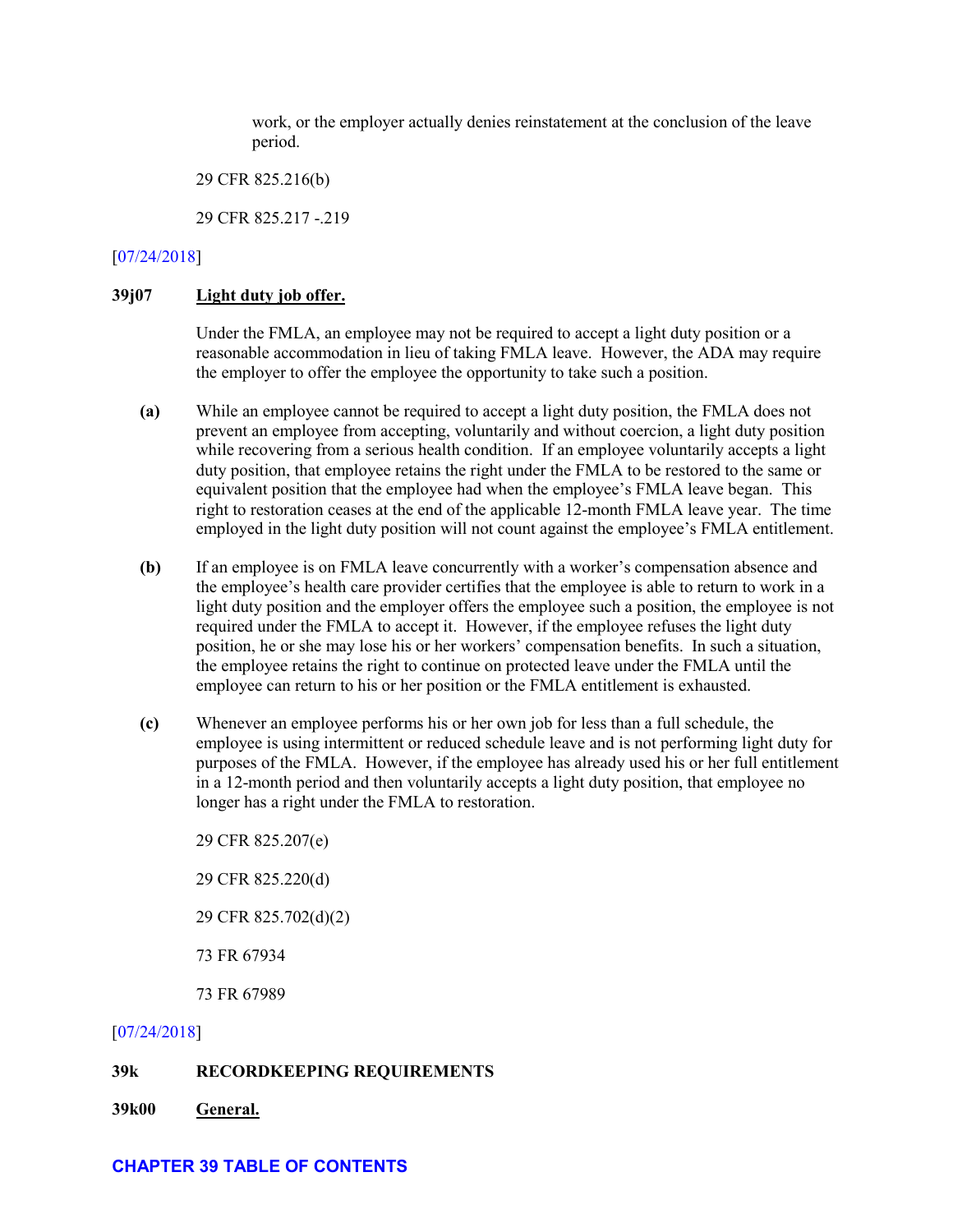FMLA leave runs concurrently with paid leave provided under workers' compensation or a temporary disability plan, recovery of premiums does not apply.

- $(f)$ Self-insured employers may recover only the employer's share of allowable premiums as calculated under COBRA, excluding the 2 percent fee for administrative costs.
- $(g)$ Any share of premiums that the employer is entitled to collect when an employee fails to return to work is a debt owed by the employee to the employer. Such a debt does not alter the employer's responsibilities for health benefit coverage or payment of claims incurred during FMLA leave under a self-insurance plan. The employer may recover the costs through deductions from any sums due to the employee as allowed under state and federal law, or the employer may initiate legal action against the employee to recover such costs.

29 CFR 825.212(b)

29 CFR 825.213

# $[07/24/2018]$

#### $39i$ **JOB RESTORATION**

#### $39j00$ General.

Upon return from FMLA leave, an employee is entitled to be restored to the position held  $(a)$ when the leave commenced or to an equivalent position with equivalent employment benefits, pay, and other terms and conditions of employment. An employee is entitled to such reinstatement even if the employee has been replaced or his or her position has been restructured to accommodate the employee's absence. See FOH 39L for specials rules applicable to school employees.

29 USC 2614(a)

29 CFR 825.214

(b) If the returning employee is no longer qualified for the position because of his or her inability to continue to meet job requirements as a result of the leave  $(e.g.,$  attend a necessary course, renew a license, fly a minimum number of hours, etc.), the employer must give the employee a reasonable opportunity to fulfill those conditions after he or she returns to work.

29 CFR 825.215(b)

 $(c)$ If an employee would have been laid off had he or she not been on FMLA leave, the employee's right to reinstatement is whatever it would have been had the employee not been on leave when the layoff occurred. If a position has been eliminated, the employer bears the burden of establishing that the job would have been eliminated and the employee not otherwise employed at the time of restoration if the employee had continued to work instead of taking leave.

29 CFR 825.216(a)(1)

60 FR 2180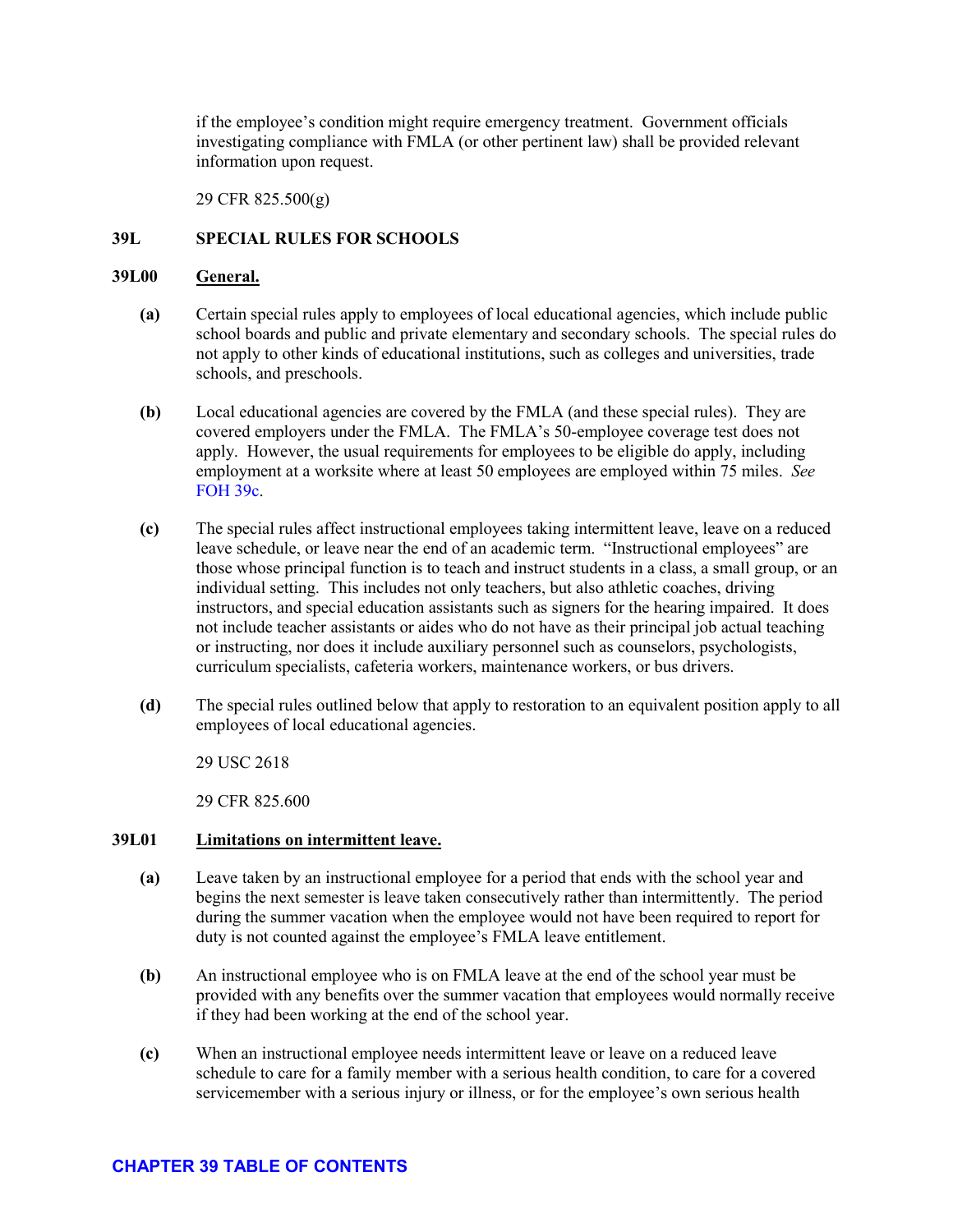condition, any one of which is foreseeable based on planned medical treatment, and the employee would be on leave for more than 20 percent of the total number of working days over the period the leave would extend, the employer may require the employee to choose to either:

- (1) take a block of leave for a particular period or periods not greater than the duration of the time needed for the planned treatment; *or*
- (2) transfer temporarily to an available alternative position for which the employee is qualified, which has equivalent pay and benefits and which better accommodates the leave.
- **(d)** If an employee chooses to take a block of leave for the duration of time needed instead of transferring temporarily to an available alternative position, the entire period of leave taken will count as FMLA leave. *See* 29 CFR 825.603(a).
- **(e)** If an instructional employee does not give the required notice of foreseeable FMLA leave (*see* [FOH 39f01\)](#page-47-0) to be taken intermittently or on a reduced leave schedule, the employer may require the employee to take leave of a particular duration or to transfer temporarily to an alternative position. Alternatively, the employer may require the employee to delay the taking of leave until the notice provision is met.

29 USC 2618(c)

29 CFR 825.601

# **39L02 Limitations on leave taken near the end of an academic term.**

- **(a)** Academic term means the school semester that typically ends near the end of the calendar year and the end of spring. Schools cannot have more than two academic terms each year for the purposes of the FMLA.
- **(b)** If an instructional employee begins leave more than 5 weeks before the end of an academic term, the employer may require the employee to continue taking leave until the end of the term if the leave will last at least 3 weeks, *and* the employee would return to work during the 3 week period before the end of the term.
- **(c)** If an instructional employee begins leave during the 5-week period before the end of the academic term and the leave is for the birth of a child or placement of a child for adoption or foster care; to care for a spouse, son, daughter or parent with a serious health condition; or to care for a covered servicemember with a serious injury or illness, the employer may require the employee to continue leave until the end of the term if the leave will last more than 2 weeks, *and* the employee would return to work during the 2-week period before the end of the term.
- **(d)** If an instructional employee begins leave during the 3-week period before the end of the academic term and the leave is for the birth of a child or placement of a child for adoption or foster care; to care for a spouse, son, daughter or parent with a serious health condition; or to care for a covered servicemember with a serious injury or illness the employer may require the employee to continue taking leave until the end of the term if the leave will last more than 5 working days.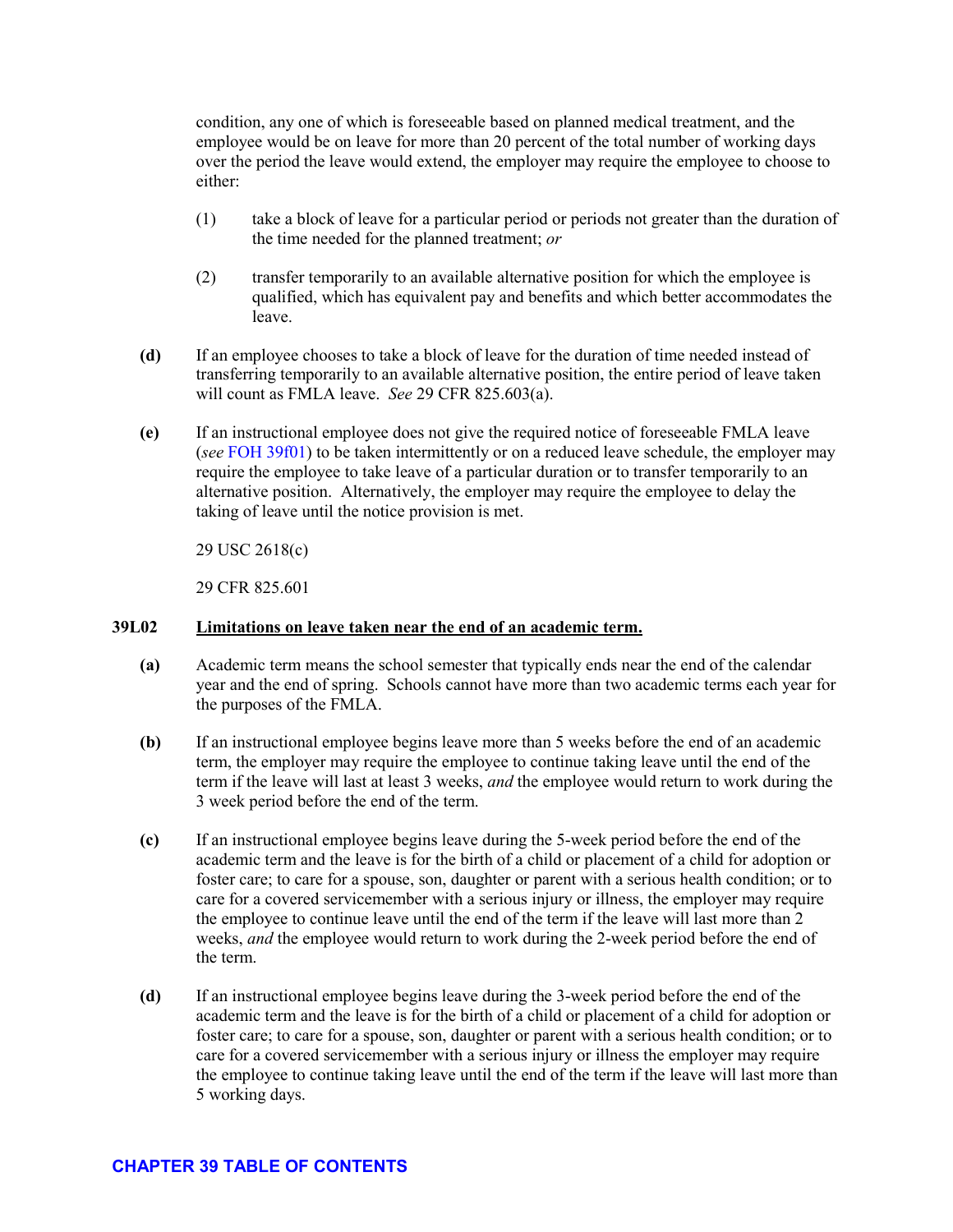**(e)** In the case of an employee who is required to take leave until the end of an academic term, only the period of leave until the employee is ready and able to return to work can be charged against the employee's FMLA leave entitlement. The employer has the option not to require the employee to stay on leave until the end of the school term; therefore any additional leave required by the employer to the end of the school term is not counted as FMLA leave.

However, the employer must maintain the employee's group health insurance and restore the employee to the same or equivalent job including other benefits at the conclusion of the leave.

29 CFR 825.603(b)

29 USC 2618(d)

29 CFR 825.602

# [\[07/24/2018\]](http://esa.esa.dol.gov/whd/LawsRegs/FOH/Revisions/Revision758.pdf)

# **39L03 Restoration to an equivalent position.**

- **(a)** The determination of how an employee is to be restored to an equivalent position upon return from FMLA leave will be made on the basis of established school board policies and practices, private school policies and practices, and collective bargaining agreements. Such policies or agreements must be in writing, must be made known to the employee prior to the taking of FMLA leave, and must clearly explain the employee's restoration rights upon return from leave.
- **(b)** The taking of FMLA leave shall not result in the loss of any employment benefit accrued prior to the date the leave begins. For example, a probationary teacher who takes a FMLAqualifying leave cannot be required to begin the probationary period again upon return to work. The employer is not required to allow the accrual of any additional seniority or employment benefit during the period of unpaid leave, but must restore the employee to those benefits already earned.

29 USC 2618(e)

29 CFR 825.604

[WHD Non-Administrator Opinion Letter](https://www.dol.gov/WHD/opinion/FMLA/prior2002/FMLA-80.pdf) FMLA-80 (April 24, 1996)

# **39m SPECIAL RULES FOR AIRLINE FLIGHT CREW EMPLOYEES**

#### **39m00 General.**

**(a)** The FMLA was amended by the Airline Flight Crew Technical Corrections Act (AFCTCA), which established a special hours of service eligibility provision for airline flight crew members and flight attendants (*i.e.*, airline flight crew employees). The AFCTCA also authorized the DOL to provide a method of calculation of leave for airline flight crew employees and to establish special recordkeeping requirements for these provisions.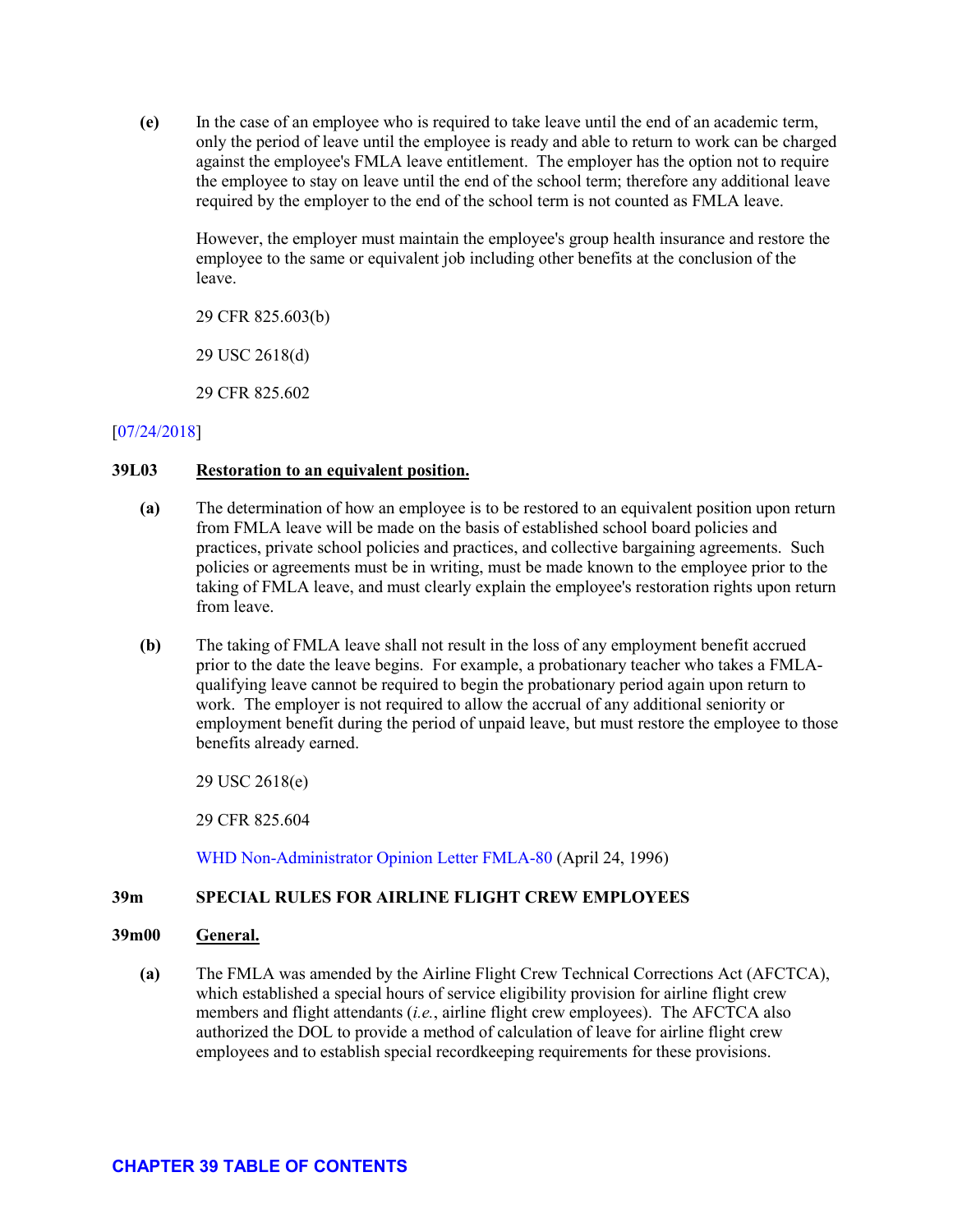- **(b)** These special rules apply only to airline flight crew employees (*i.e.*, pilots, co-pilots, flight attendants and flight engineers). They do not apply to other employees of the airlines, such as those in positions in reservations and baggage departments.
- **(c)** This section addresses the special rules for airline flight crew employees including the special hours of service requirement for eligibility, the method for calculating leave usage, and special recordkeeping requirements applicable to these employees. All other FMLA provisions, including the additional FMLA eligibility criteria (*see* 29 CFR 825.110), apply to airline flight crew employees.

29 USC 2611(2)(D)

29 USC 2612(a)(5)

29 CFR 825.800 -.803

# [\[07/24/2018\]](http://esa.esa.dol.gov/whd/LawsRegs/FOH/Revisions/Revision758.pdf)

# **39m01 Eligibility: hours of service requirement.**

### **(a) Eligibility requirement**

An airline flight crew employee is eligible for FMLA leave if he or she works for an FMLAcovered employer, has been employed by the employer for at least 12 months, is employed at a worksite with 50 or more employees at that site or within 75 miles of the worksite, and meets the specified hours of service during the previous 12 months by:

- (1) having worked or been paid for not less than 60 percent of the employee's applicable monthly guarantee (or its equivalent), *and*
- (2) having worked or been paid for not less than 504 hours.
- **(b)** The applicable monthly guarantee for an airline flight crew employee who is:
	- (1) on *reserve status* is the minimum number of hours an employer has agreed to pay the employee for any given month as established by a CBA or, if none exists, employer policy.
	- (2) on non-reserve status (*i.e.*, *line holder*) is the minimum number of hours an employer has agreed to schedule the employee for any given month.
- **(c)** For purposes of the 504-hours requirement:
	- (1) Whether the employee has worked the 504 hours is assessed by reviewing the employee's duty hours during the previous 12-month period
	- (2) Whether the employee has been paid the 504 hours is assessed by reviewing the number of hours for which the employee received wages during the previous 12 month period
	- (3) The 504 hours do not include personal commute time or time spent on vacation, medical, or sick leave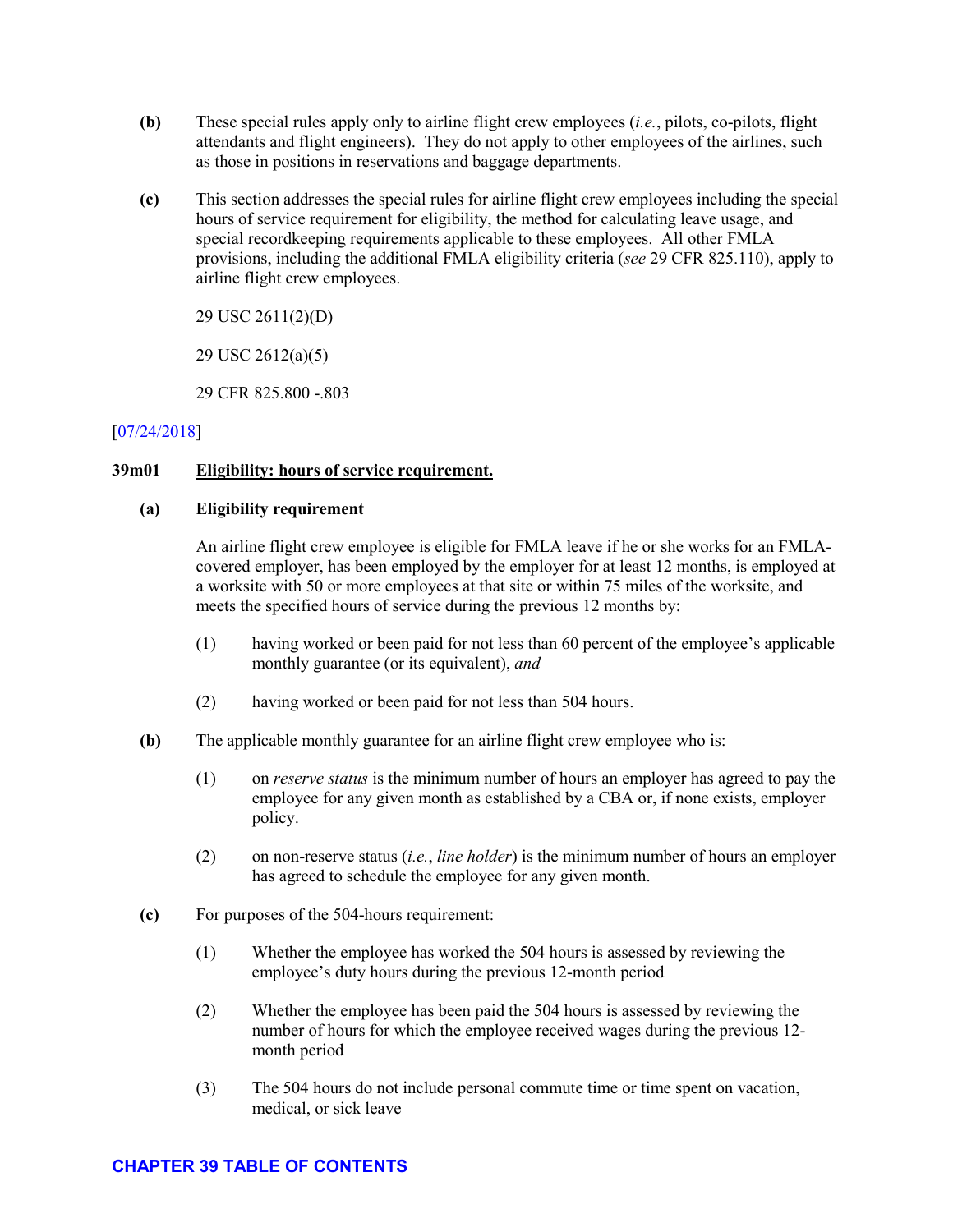**(d)** An airline flight crew employee returning from USERRA-covered service shall be credited with the hours of service that would have been performed but for the period of absence from work due to or necessitated by USERRA-covered service. The employee's pre-service work schedule can generally be used to determine the hours that would have been worked or paid during the period of absence from work due to or necessitated by USERRA-covered service. S*ee* [FOH 39n04.](#page-90-0)

29 USC 2611(2)(D)

29 CFR 825.801

# **39m02 Calculation of leave.**

**(a)** These special calculation of leave provisions apply to airline flight crew employees only. For employees other than airline flight crew employees, *see* [FOH 39e.](#page-39-0)

The rules governing calculation of intermittent or reduced schedule FMLA leave set forth in 29 CFR 825.205 do not apply to airline flight crew employees except that such employees are subject to the physical impossibility rule. *See* [FOH 39e01\(d\).](#page-41-0)

- **(b)** Airline flight crew employees are entitled to a fixed a number of days for taking leave for FMLA-qualifying reasons.
	- (1) *Leave for any FMLA-qualifying reason other than military caregiver leave*

An FMLA-eligible airline flight crew employee is entitled to *72* days of FMLA leave during any 12-month period for one or more of the FMLA-qualifying reasons other than military caregiver leave (*i.e.*, leave for the birth of a child and to care for the newborn child; placement with the employee of a child for adoption or foster care and to care for the newly-placed child; to care for the employee's spouse, child, or parent with a serious health condition; because of the employee's own serious health condition; or because of a qualifying exigency arising out of the fact that the employee's spouse, son, daughter, or parent is a military member on covered active duty). *See* 29 CFR 825.112(a)(1) -(5).

The 72-day entitlement is based on a uniform 6-day workweek for all airline flight crew employees, regardless of time actually worked or paid, multiplied by the statutory 12-workweek entitlement for FMLA leave. This number corresponds to the maximum 6-day workweek an airline flight crew employee can work under Federal Aviation Administration regulations (6-day workweek x 12 workweeks of FMLA leave = 72 days of FMLA leave entitlements). For example, if an employee took 3 weeks of FMLA leave for an FMLA-qualifying reason other than military caregiver leave, the employee would use 18 days (6 days x 3 weeks) of FMLA entitlement.

#### (2) *Military caregiver leave*

An FMLA-eligible airline flight crew employee is entitled to *156* days of military caregiver leave during a single 12-month period to care for a covered servicemember with a serious injury or illness (6-day workweek x 26 workweek entitlement for military caregiver leave = 156 days).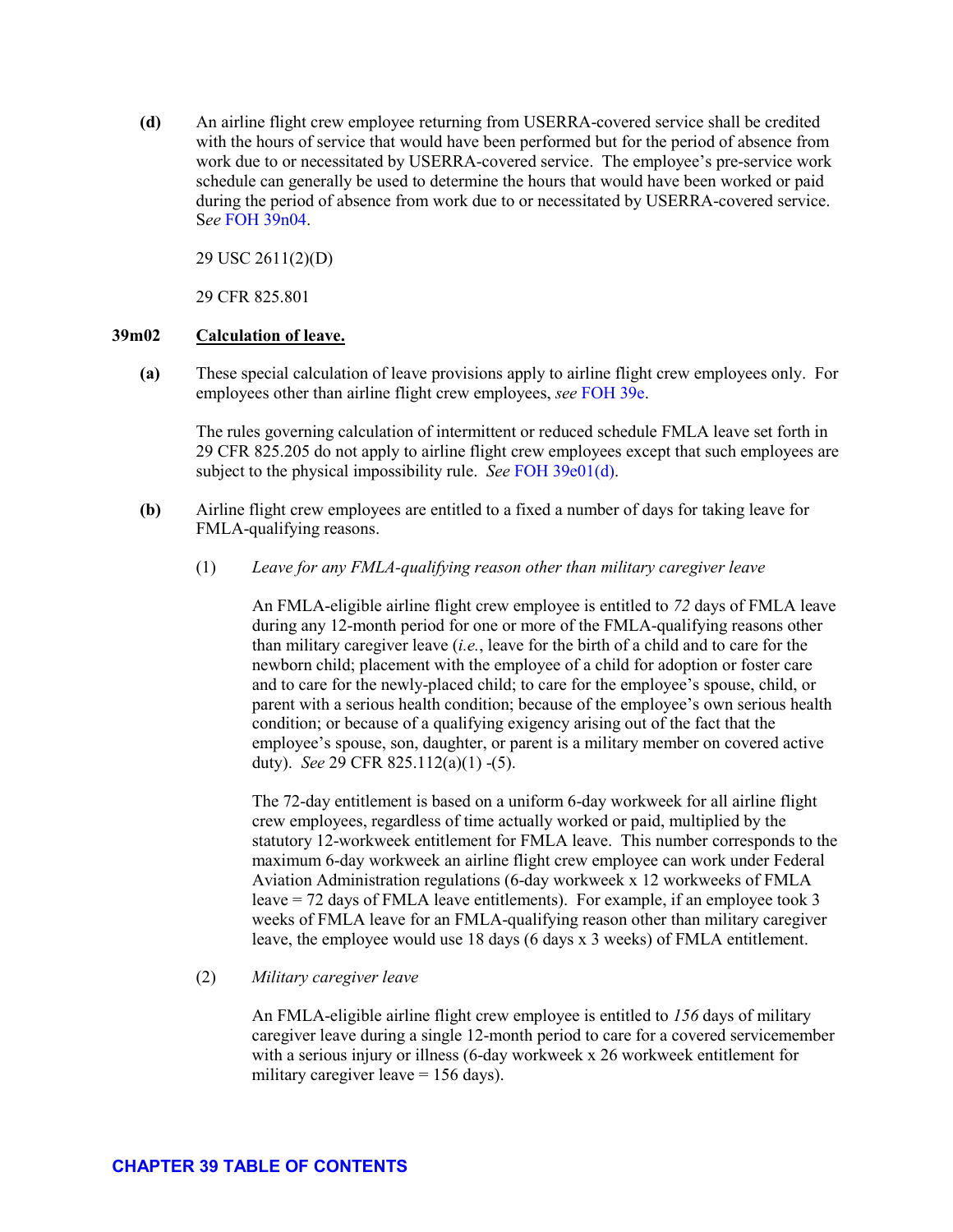# (3) *Intermittent or reduced schedule leave*

When an airline flight crew employee takes intermittent or reduced schedule FMLAleave, the employer must account for the leave using an increment no greater than 1 calendar day. For example, if an airline flight crew employee needs to take FMLA leave for a 2-hour physical therapy appointment, the employer may require the employee to use a full day of FMLA leave.

29 CFR 825.802

## <span id="page-88-0"></span>**39m03 Special recordkeeping requirements.**

- **(a)** Covered employers of airline flight crew employees are required to make, keep, and preserve records pertaining to FMLA leave pursuant to 29 CFR 825.500. *See* [FOH 39k.](#page-80-0)
- **(b)** Covered employers of airline flight crew employees must also maintain the following additional records and documents:
	- (1) Documents containing information specifying the applicable monthly guarantee with respect to each category of employee to whom such guarantee applies, including copies of any relevant collective bargaining agreements or employer policy documents
	- (2) Records of hours worked and hours paid (*see* 29 CFR 825.801(b)(2))

29 CFR 825.803

# **39n INTERACTION WITH FEDERAL OR STATE LAWS**

#### **39n00 State family and medical leave laws.**

- **(a)** Nothing in the FMLA supersedes any provision of state or local law that provides greater family and medical leave rights than those contained in the FMLA. The WHD does not enforce provisions of state family or medical leave laws, and states may not enforce the FMLA. Employees are not required to indicate whether the leave they are taking is FMLA leave or leave under state law, and an employer must comply with the applicable provisions of both. If leave qualifies for FMLA leave and leave under state law, the leave used counts against the employee's entitlement under both laws.
- **(b)** States that have enacted family and medical leave provisions include California, Connecticut, Hawaii, Maine, Minnesota, New Jersey, Oregon, Rhode Island, Vermont, Washington, and Wisconsin, as well as DC.

29 USC 2651(b)

29 CFR 825.701

#### **39n01 Federal and state anti-discrimination laws.**

The purpose of the FMLA is to make leave available to eligible employees and employers within its coverage and not to limit already existing rights and protections. An employer who violates both the FMLA and a state or federal discrimination law may be subject to remedies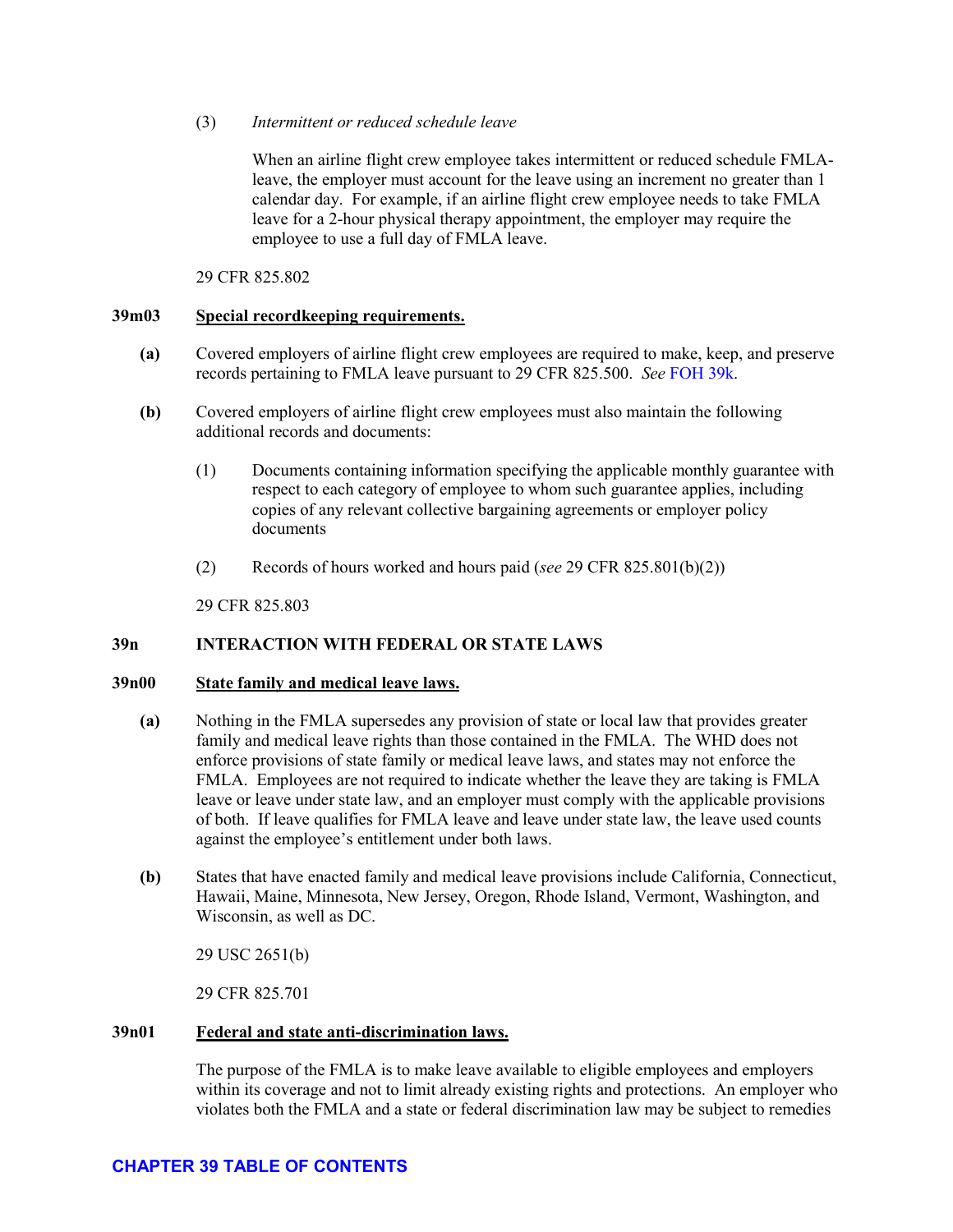under either or both statutes. Double relief may not be awarded for the same loss. When remedies coincide, a claimant may be allowed to utilize whichever avenue of relief is desired.

29 CFR 825.702(a)

# **(a) Americans with Disabilities Act (ADA)**

- (1) The ADA's "disability" and the FMLA's "serious health condition" are different concepts and must be analyzed separately. The leave provisions of the FMLA are wholly distinct from the reasonable accommodation obligations of employers covered under the ADA, employers who receive federal financial assistance, employers who contract with the Federal Government, or the Federal Government itself. An employer must provide leave under whichever statutory provision provides the greater rights and protection.
- (2) The ADA is enforced by the EEOC [\(http://www.eeoc.gov](http://www.eeoc.gov/) or (800) 669-4000).

29 CFR 825.702(a) -(b)

[WHD Non-Administrator Opinion Letter](https://www.dol.gov/WHD/opinion/fmla/prior2002/FMLA-29.pdf) FMLA-29 (February 7, 1994)

[WHD Non-Administrator Opinion Letter](https://www.dol.gov/WHD/opinion/FMLA/prior2002/FMLA-97.pdf) FMLA-97 (July 10, 1998)

# **(b) Pregnancy Discrimination Act (PDA)**

- (1) The PDA amended Title VII of the Civil Rights Act of 1964 and requires employers to provide the same benefits for women who are pregnant as to other employees with short-term disabilities. An employee employed for less than 12 months by the employer (and therefore not an FMLA-eligible employee) may not be denied maternity leave if the employer normally provides short-term disability benefits to employees with the same tenure who are experiencing other short-term disabilities because Title VII does not require employees to be employed for a certain period of time to be protected.
- (2) The PDA is enforced by the EEOC [\(http://www.eeoc.gov](http://www.eeoc.gov/) or (800) 669-4000).

29 CFR 825.702(f)

# **39n02 Workers' compensation.**

An employee may be on a workers' compensation absence due to an on-the-job injury or illness which also qualifies as a serious health condition under the FMLA. The workers' compensation absence and FMLA leave may run concurrently. Although an employer may offer a light duty position in the event the employee's health care provider who is providing medical care for the workers' compensation injury certifies that the employee is able to return to work in a light duty position, the employee may, but is not required to, accept the position. If the employee does not accept the light duty position, the employee is entitled to continue on FMLA-protected leave either until the employee is able to return to the same or equivalent job the employee left or until the employee's FMLA leave entitlement is exhausted. *See*  [FOH 39j07.](#page-80-1)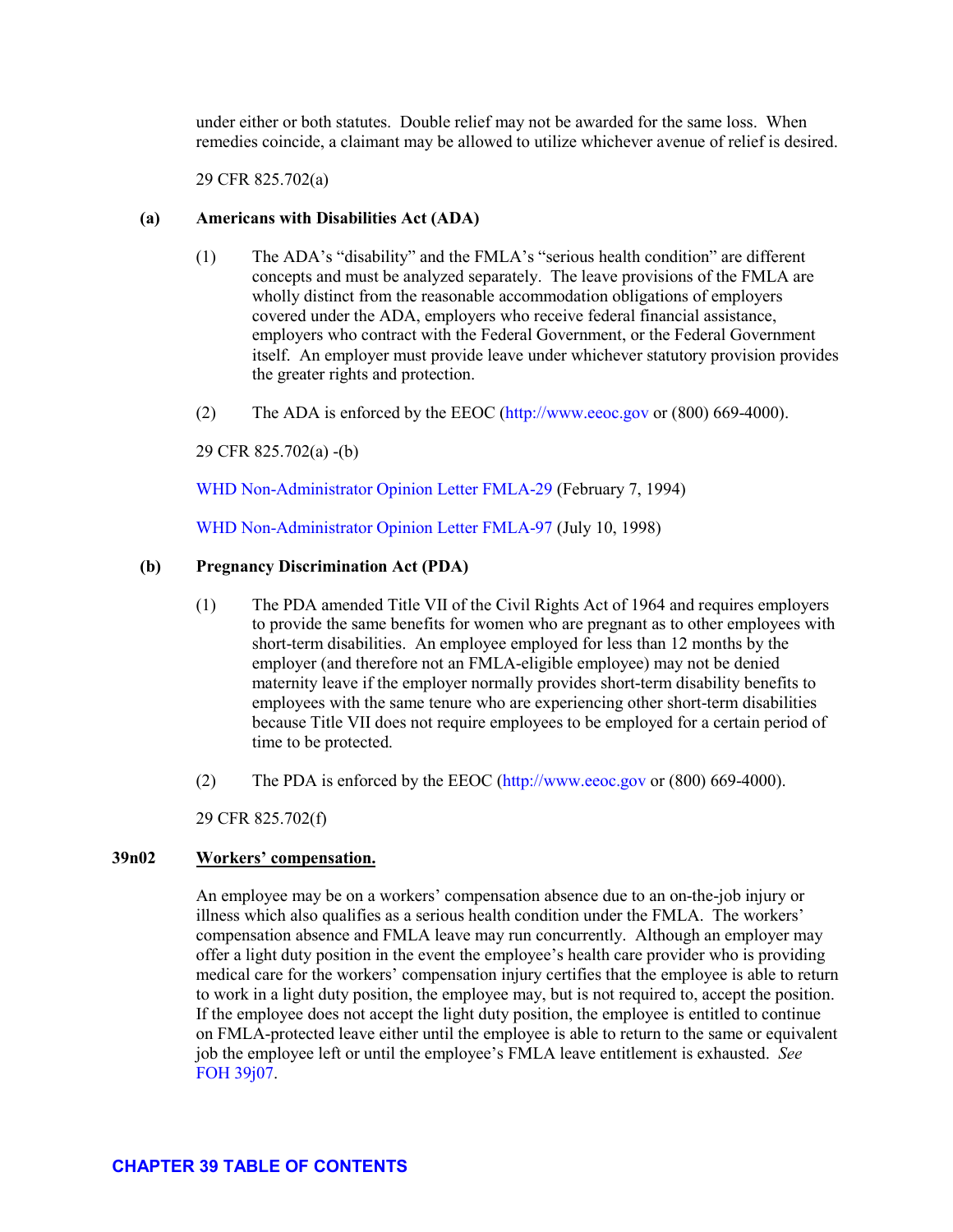If the employee refuses a light duty assignment he or she may lose workers' compensation benefits. Such an employee, however, may not be subjected to any form of disciplinary action for having exercised his or her statutory rights to continue FMLA leave.

29 CFR 825.702(d)(2)

[WHD Non-Administrator Opinion Letter](https://www.dol.gov/WHD/opinion/fmla/prior2002/FMLA-38.pdf) FMLA-38 (July 21, 1994)

## **39n03 Consolidated Omnibus Budget Reconciliation Act.**

- **(a)** The COBRA provides for employees who would lose health care coverage because of reduced work hours or job termination to continue group health coverage for themselves and their families for limited periods of time. Such coverage may become applicable when it becomes known that an employee is not returning to employment and ceases to be entitled to FMLA leave.
- **(b)** Additional information regarding the COBRA may be obtained from the DOL's Employee Benefits Security Administration [\(http://www.dol.gov/cobra](http://www.dol.gov/cobra) or (866) 444-3272).

# [\[07/24/2018\]](http://esa.esa.dol.gov/whd/LawsRegs/FOH/Revisions/Revision758.pdf)

### <span id="page-90-0"></span>**39n04 Uniformed Services Employment and Reemployment Rights Act.**

**(a)** The USERRA requires that returning servicemembers are entitled to receive all rights and benefits of employment that they would have obtained if they had been continuously employed.

Under the USERRA, a returning servicemember would be eligible for FMLA leave if the months and hours that he or she would have worked for the civilian employer during the absence from work due to or necessitated by USERRA-covered service, combined with the months employed and the hours actually worked, meet the FMLA eligibility threshold of 12 months and 1,250 hours of service with the employer. *See* 29 CFR 825.110(b)(2)(i), 29 CFR 825.110(c)(2), 29 CFR 825.801(c), an[d FOH 39c.](#page-11-0)

**(b)** The USERRA is enforced by the DOL's Veterans Employment and Training Service [\(http://www.dol.gov/vets](http://www.dol.gov/vets) or (866) 487-2365).

29 CFR 825.702(g)

# [\[07/24/2018\]](http://esa.esa.dol.gov/whd/LawsRegs/FOH/Revisions/Revision758.pdf)

# **39n05 Health Insurance Portability and Accountability Act Privacy Rule.**

- **(a)** The HIPAA Privacy Rule governs the privacy of an individual's individually-identifiable health information. The Privacy Rule places restrictions on the use and disclosure of an individual's protected health information by covered entities.
- **(b)** The requirements of the HIPAA must be satisfied when individually-identifiable health information is shared with an employer by a HIPAA-covered health care provider.
- **(c)** The U.S. Department of Health and Human Services enforces the HIPAA [\(http://www.hhs.gov/ocr](http://www.hhs.gov/ocr) or (800) 368-1019).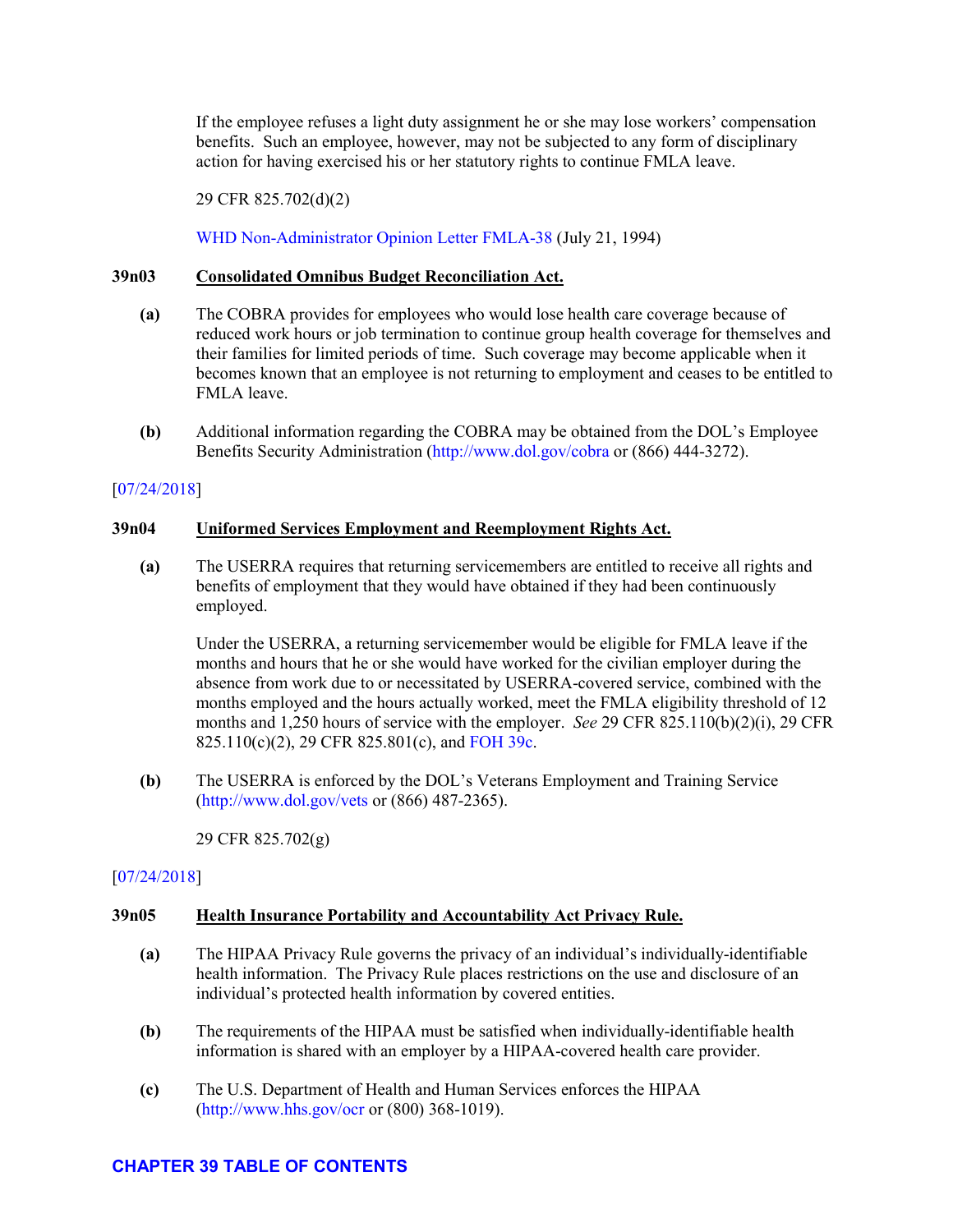#### 29 CFR 825.307(a)

#### [\[07/24/2018\]](http://esa.esa.dol.gov/whd/LawsRegs/FOH/Revisions/Revision758.pdf)

#### **39o ADVERSE ACTIONS AND ENFORCEMENT**

### **39o00 Interference with the right to take FMLA leave.**

- **(a)** An employer is prohibited from interfering with an employee's right to take leave under the FMLA. Such interference includes refusal to allow an employee to take FMLA leave, discouraging an employee from using FMLA leave, or manipulation by the employer to avoid responsibilities under the FMLA.
- **(b)** An employer is prohibited from discharging or in any other way discriminating or retaliating against any person, whether or not an employee, for exercising or attempting to exercise his or her rights under the FMLA.
- **(c)** Employers cannot use the taking of leave as a negative factor in employment actions, such as hiring, promotions, or discipline. Leave taken for any FMLA-qualifying reason may not be assessed points or counted against an employee in any manner under employer "no fault" attendance plans.
- **(d)** Any violations of the FMLA or its regulations constitute interfering with the rights provided by the FMLA. An employer may be liable for compensation and benefits lost by because of the violation, for other actual monetary losses sustained as a direct result of the violation, and for equitable or other relief based upon the harm suffered.
- **(e)** Employees cannot waive, or be induced by employers to waive, their future rights under the FMLA. For example, employees (individually or through a CBA) cannot trade the right to take FMLA leave for some other benefit offered by the employer.
	- (1) However, this does not prevent the settlement or release of FMLA claims by employees based on past employer conduct. Such a settlement does not require approval of the DOL or a court.
	- (2) This also does not prevent an employee's voluntary and uncoerced acceptance of a light duty assignment while recovering from a serious health condition. Such an acceptance cannot be a condition of employment and does not constitute a waiver of the employee's future rights, including the right to be restored to the same or equivalent position the employee held when the employee's FMLA leave began. However, the employee's right to restoration ceases at the end of the applicable 12 month FMLA leave year. *See* [FOH 39j07.](#page-80-1)
- **(f)** No provision in the FMLA will diminish any protection or greater benefit provided by a CBA. On the other hand, no provision of the FMLA can be diminished by any provision of a CBA.

29 USC 2615(a)

29 CFR 825.220